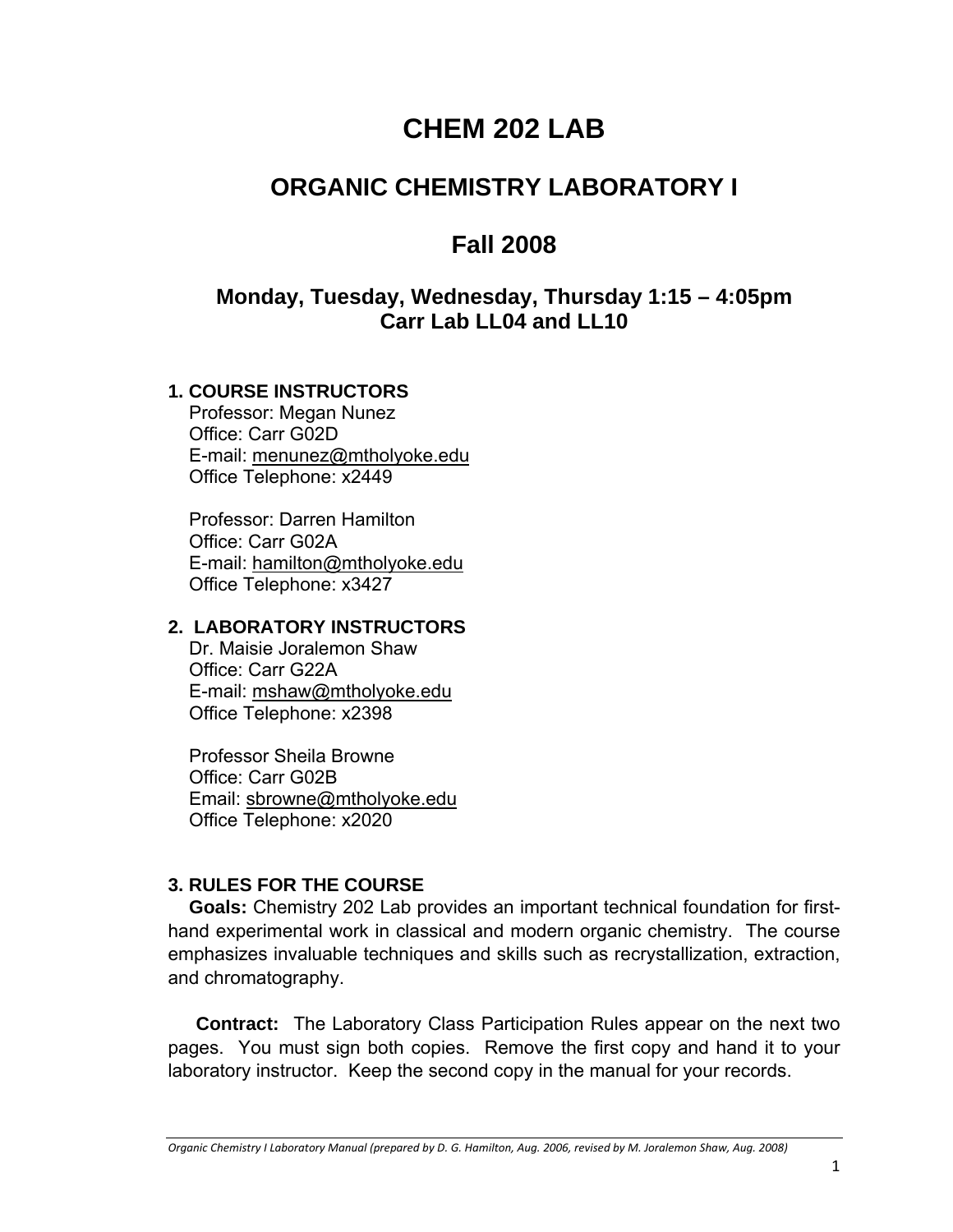# **Department of Chemistry Laboratory Class Participation Rules**

The laboratory classes that accompany courses in the chemistry department have been developed to provide full exposure to the range of experimental techniques that all chemistry students should experience. To fully acquire, develop and practice these skills requires full and active participation in all elements of the laboratory classes. Adherence to the following rules by all participants in laboratory classes is mandatory:

- 1. Students must fully complete ALL of a course's laboratory experiments in order to pass the course: this means full, punctual, participation in all laboratory exercises and timely submission of all accompanying laboratory reports. Only in extraordinary circumstances, and with a written note including a valid explanation, will a student be excused for not conducting an experiment and submitting the corresponding laboratory report.
- 2. Laboratory reports are due at 1:15 pm, one week after the experiment is performed. All laboratory reports handed in late without a legitimate excuse will have 10% of the maximum grade possible deducted from the total grade for each day it is late. Thus, a report handed in several days late will have a very low recorded grade, but note that submission of all lab reports is still required to pass the course.
- 3. Attendance in a laboratory class other than the one to which a student has been assigned is NOT permitted, unless both the instructor of the assigned lab session and the instructor of the lab session the student wishes to attend receives notification *via* email, phone, or in writing from the student's doctor, advisor, or course instructor **BEFORE** the lab session they wish to attend.
- 4. Compliance to all safety rules is mandatory.

By signing below you confirm that you have read and understood these rules and will abide by their implications. Sign this page and hand it to your laboratory instructor.

| Printed name: | Class year: |  |  |
|---------------|-------------|--|--|
|               |             |  |  |
| Signature:    | Date:       |  |  |
|               |             |  |  |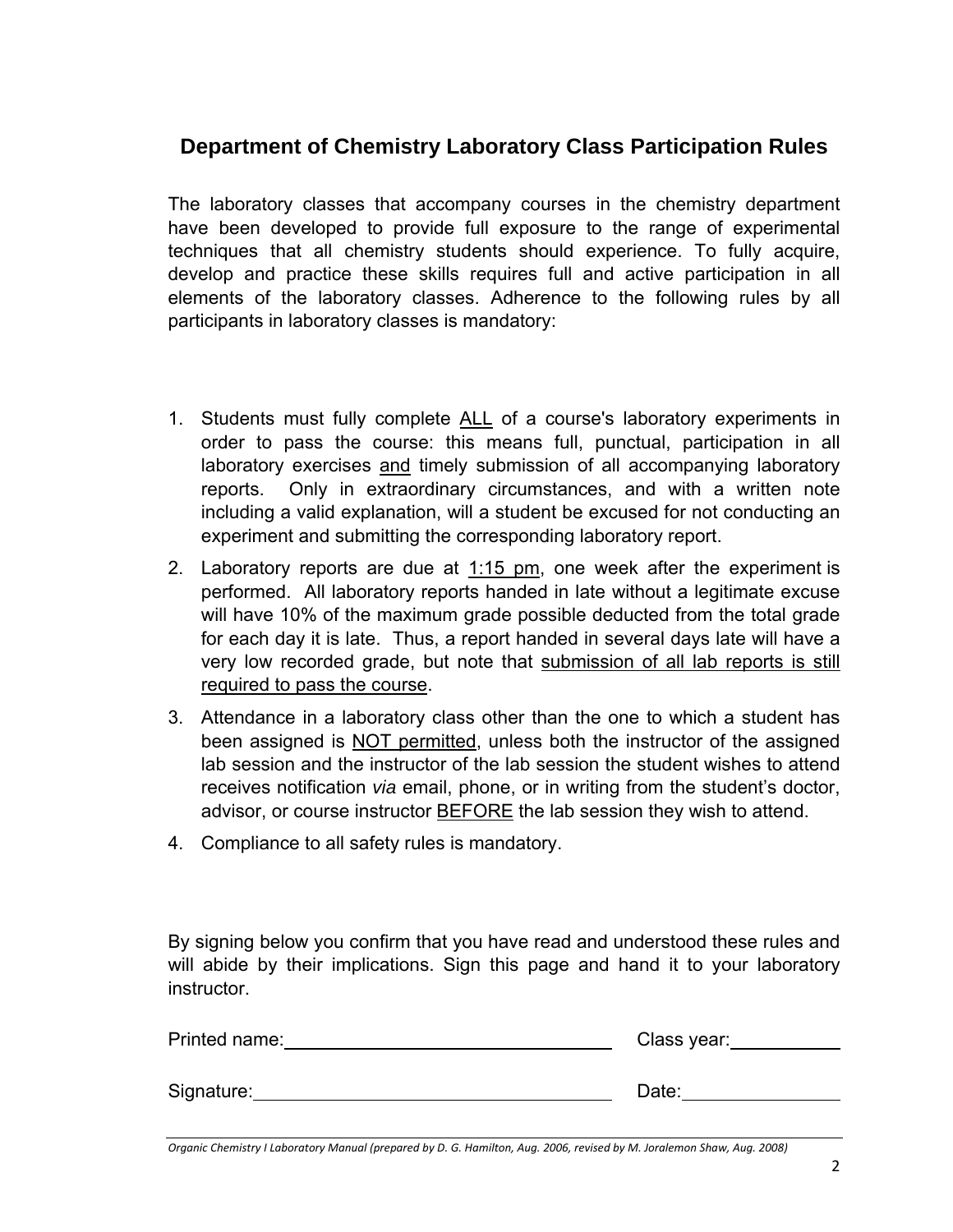## **Department of Chemistry Laboratory Class Participation Rules**

The laboratory classes that accompany courses in the chemistry department have been developed to provide full exposure to the range of experimental techniques that all chemistry students should experience. To fully acquire, develop and practice these skills requires full and active participation in all elements of the laboratory classes. Adherence to the following rules by all participants in laboratory classes is mandatory:

- 1. Students must fully complete ALL of a course's laboratory experiments in order to pass the course: this means full, punctual, participation in all laboratory exercises and timely submission of all accompanying laboratory reports. Only in extraordinary circumstances, and with a written note including a valid explanation, will a student be excused for not conducting an experiment and submitting the corresponding laboratory report.
- 2. Laboratory reports are due at  $1.15$  pm, one week after the experiment is performed. All laboratory reports handed in late without a legitimate excuse will have 10% of the maximum grade possible deducted from the total grade for each day it is late. Thus, a report handed in several days late will have a very low recorded grade, but note that submission of all lab reports is still required to pass the course.
- 3. Attendance in a laboratory class other than the one to which a student has been assigned is NOT permitted, unless both the instructor of the assigned lab session and the instructor of the lab session the student wishes to attend receives notification *via* email, phone, or in writing from the student's doctor, advisor, or course instructor BEFORE the lab session they wish to attend.
- 4. Compliance to all safety rules is mandatory.

By signing below you confirm that you have read and understood these rules and will abide by their implications. Sign this page and hand it to your laboratory instructor.

| Printed name: | Class year: |
|---------------|-------------|
|               |             |
| Signature:    | Date:       |
|               |             |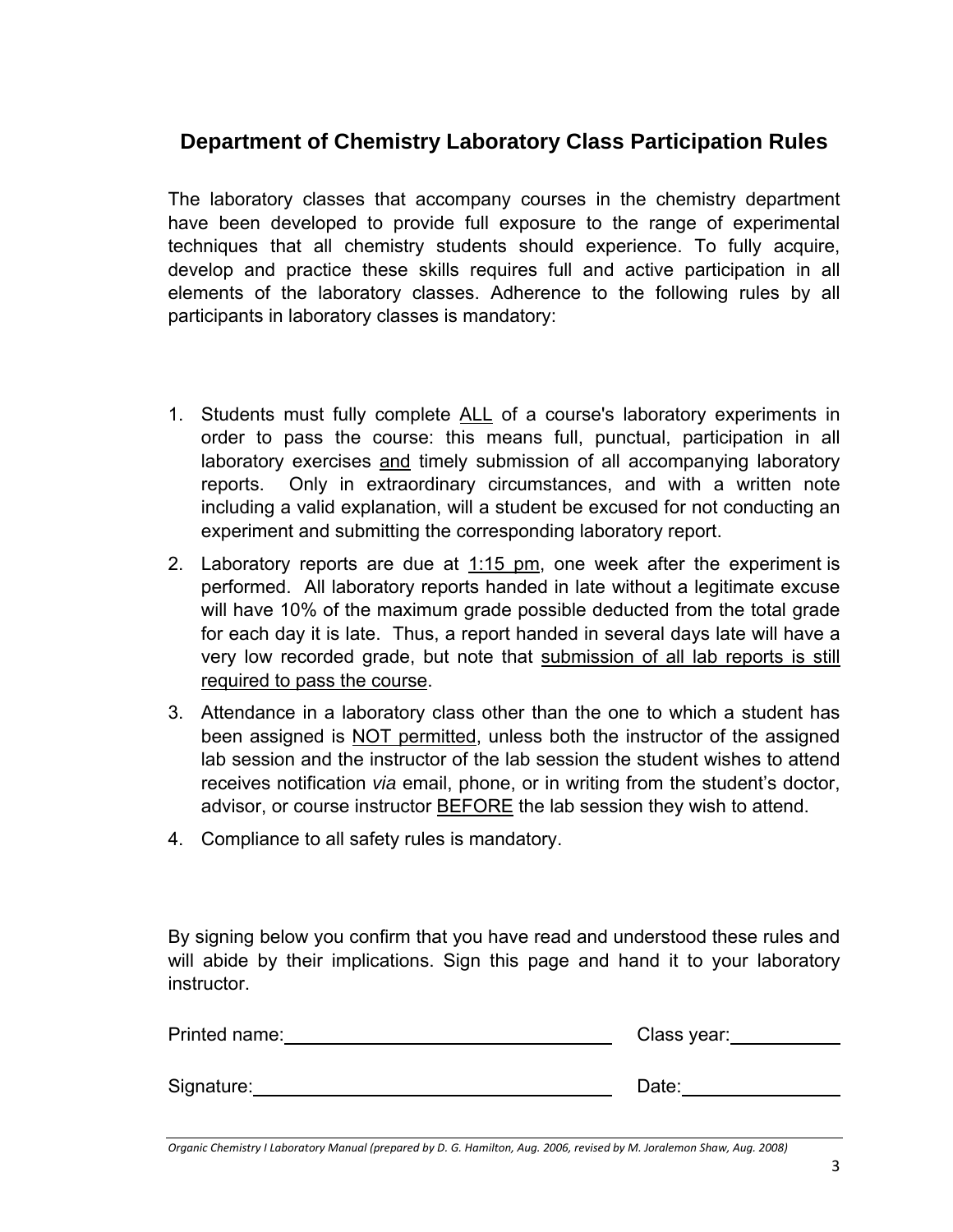#### **4. LAB SAFETY GUIDELINES**

In the organic laboratory, we will work with a wide range of solvents, organic molecules, acids, and bases which could be harmful if you were to come into direct contact with them. *The following safety rules must be followed without exception:*

- (a) Be aware of the location of exits from the building, and the location of eye wash stations, the fire extinguishers, and safety shower. The emergency phone number is **1911.**
- (b) You must **always wear safety goggles** in the lab.
- (c) **Do not wear sandals** in the lab. Anyone wearing any form of open–toed shoes will be sent back to their room to change.
- (d) **Do not wear shorts, skirts, or dresses in the lab.** Anyone wearing any form of clothing that leaves the legs uncovered will be sent back to their room to change.
- (e) **No food or drink is allowed** in the lab.
- (f) **Never leave a reaction unattended.**
- (g) No work can be done unless an instructor or TA is present.
- (h) **Do not touch common items with your gloved hand(s).** This includes doorknobs, computer keyboards, the hallway, etc.
- (i) You should **never** pour solvents in the sink, or put solid chemicals into a trash can. All non–halogenated waste must be poured into the nonhalogenated waste container, and halogenated waste must be poured into the halogenated waste container. Solid organic materials are discarded in the solid waste container. There is also a container for broken glassware in the laboratory.
- (j) Be alert to hazards and prepared for emergencies. If you are ever unsure of whether something is safe, immediately consult with your instructor or TA.

### **5. LABORATORY REPORTS**

**Lab Preparation Write-ups (Pre-Labs):** It is necessary that you study the experiment that you are to do prior to arriving to the laboratory. You should read the lab manual carefully and try to understand the overall content and purpose. Your performance in the laboratory will benefit enormously with proper advance work, and so will your grade!

**Report Format:** Reports will be written down in a laboratory notebook containing carbon–copy duplicate pages (these notebooks are available from the Blanchard campus store). The original copy will remain in your notebook for reference later in the course (and as a back–up copy), and the carbon copy will be turned in for grading.

Organic Chemistry I Laboratory Manual (prepared by D. G. Hamilton, Aug. 2006, revised by M. Joralemon Shaw, Aug. 2008)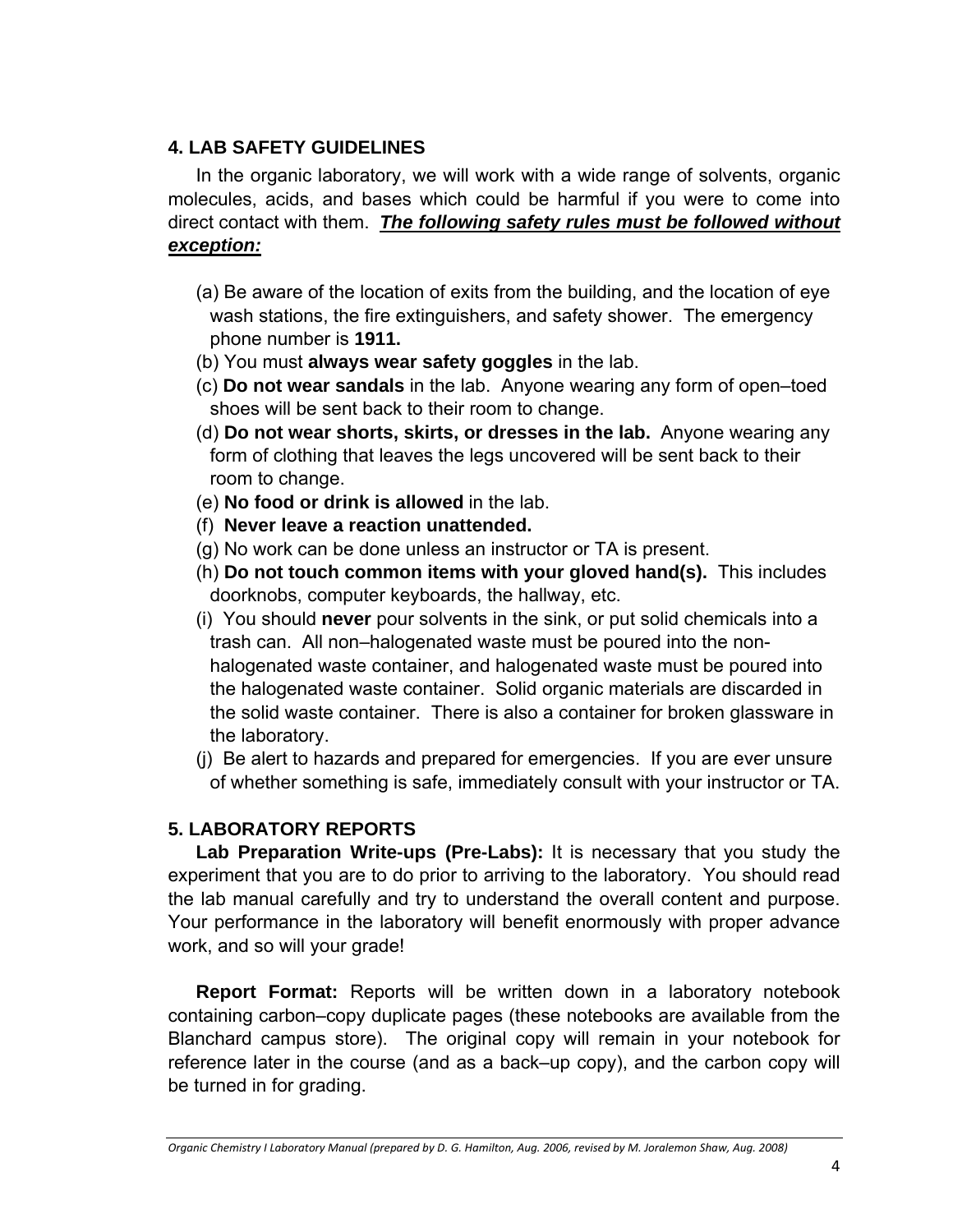(a) Experiment Number and Title: Name: Last Name, First Name

 Lab Section: Date: Lab Partner's Name**:** 

(b) Procedural Outline: Include a short summary of the overall experimental plan you are going to run. If the experiment involves an organic reaction, you need to draw the structures of the reactants and products in full. Also, a table should be set up listing the following for each compound to be used: amount, molecular weight, number of moles consumed or produced, and pertinent physical properties (bp, mp, density). You should also note any hazards involved with the experiment.

### *Part (a) and (b) must be completed before the lab begins. Each notebook will be checked before lab starts.*

- (c) Observations/Data: Accurately record what you do and what you observe.
- (d) Discussions/Conclusions: Write your conclusions, lessons, and comments.
- (e) Answers to Questions: Provide answers to the questions at the end of each experiment. The questions are usually related to practical elements of the experiments and you should try to look at them during the laboratory sessions and talk your ideas over with your Instructor or TA.

#### **6. LABORATORY PERFORMANCE**

Since technique is an important part of the laboratory, you will be graded on your laboratory performance. However, it is recognized that you will be performing many of these techniques for the first time therefore, this component will be based on the following.

- (a) Preparation: This grade will be given based on the quiz, having parts (a) and (b) of the report completed in your notebook upon entering the lab, coming to lab in the proper lab attire, and observation of your organization during the experiment.
- (b) Lab Skills: This grade will be given based on your execution of the experiment by observation of your technique, willingness to help others, working within the safety guidelines, and the ability to overcome setbacks in the experiment.
- (c) Results: When appropriate your results will be a factor. The results may be the percent yield of a product, the purity of a product, or the identification of an unknown.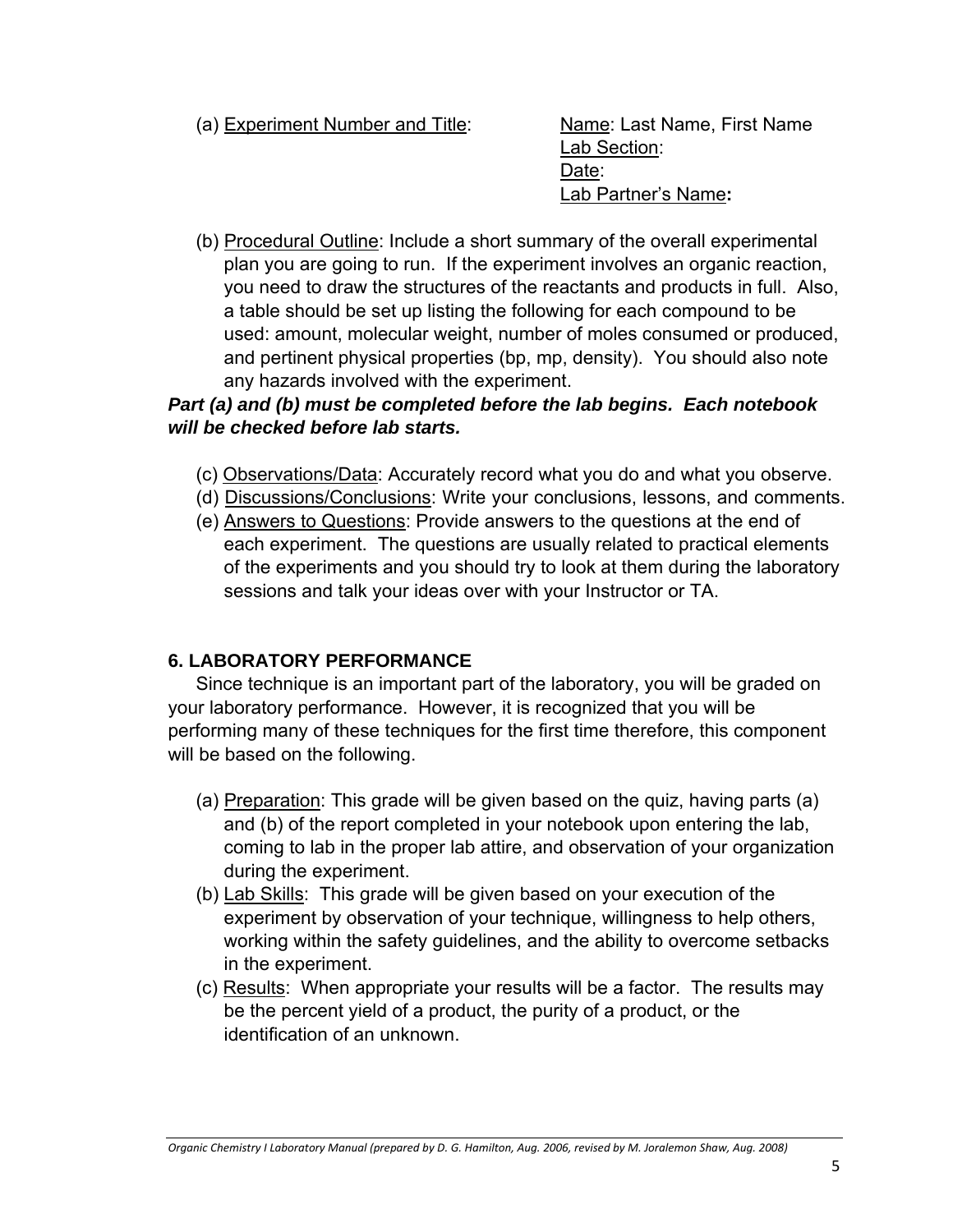#### **7. GRADING**

Your grade is based on 400 total points. Reports are *due at the beginning* of the following week's lab. Late lab reports will be reduced by two points for every day it is late. *You must complete and submit all 11 lab reports in order to pass this course.*

(a) Lab reports: 20 points for each lab, 11 lab reports

• Total 220 points for lab reports

(b) Lab performances: 20 points for each lab and 15 points for overall performance

• Total 180 points for lab performances

*Note:* Lab performances include the quiz (5 points for each) and lab skills (10 points for each). The lab quiz will exactly be done at 1:25 PM. If you were late, you cannot take it and lose those 5 points, and you will also lose the points for the pre-lab part (parts a and b).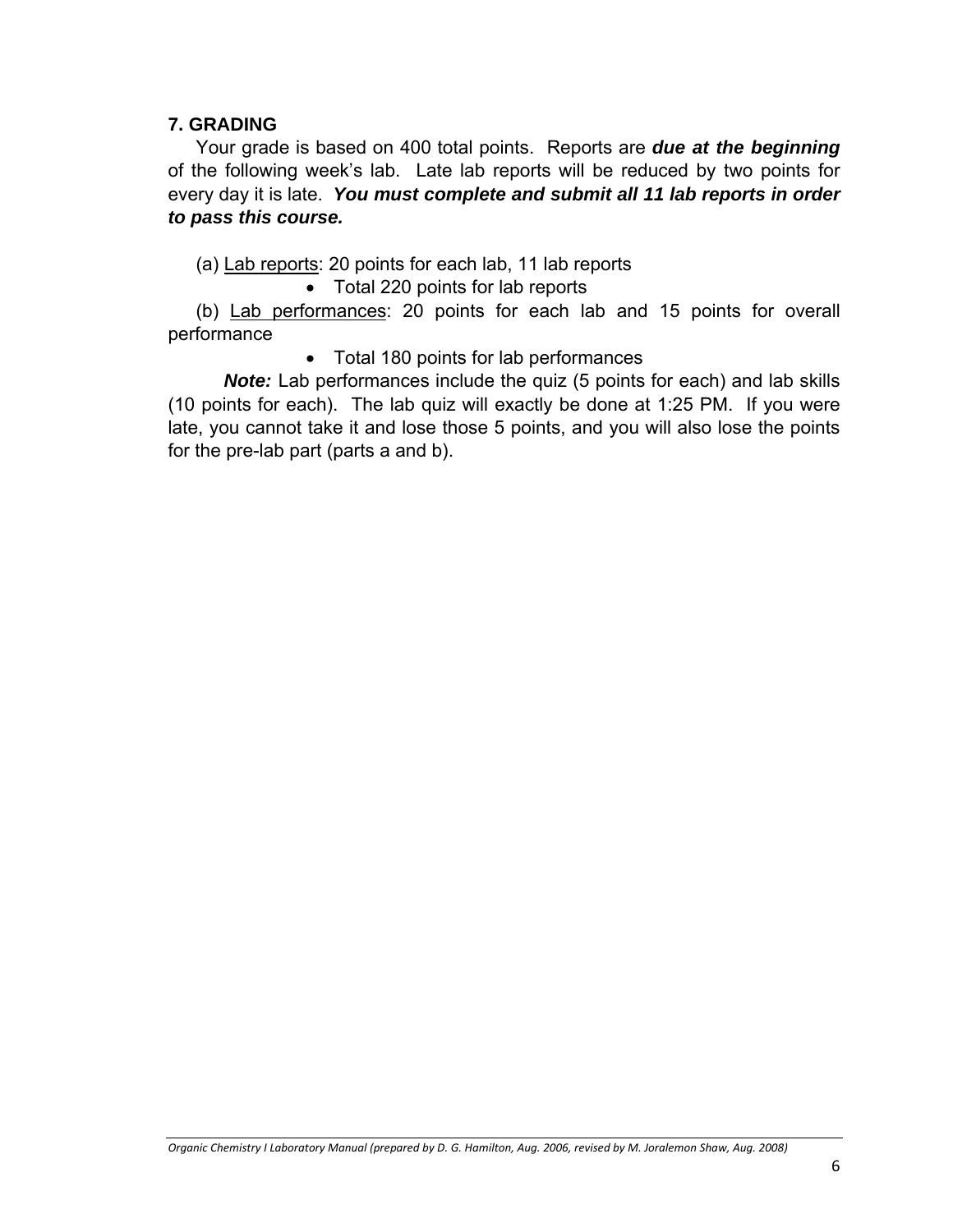# **Schedule for Chem 202 Lab: Fall 2008**

| Week           | Date              | Title of Experiment                                                                          |  |
|----------------|-------------------|----------------------------------------------------------------------------------------------|--|
| $\mathbf{1}$   | Sept. 8 - 12      | Exp. 1 Check-in / Safety / Melting Point<br><b>Determination</b>                             |  |
| $\overline{2}$ | Sept. 15 - 19     | Exp. 2 Recrystallization                                                                     |  |
| 3              | Sept. 22 - 26     | Exp. 3 Chromatography Part A: TLC                                                            |  |
| $\overline{4}$ | Sept. 29 - Oct. 3 | Exp. 3 Chromatography Part B: Column<br>Chromatography                                       |  |
| 5              | Oct. $6 - 10$     | Exp. 3 Chromatography Part C and D:<br><b>HPLC</b> and GC                                    |  |
| 6              | Oct. 13 - 17      | No Experiment --- Mid Semester Break (Oct. 11 - 14)                                          |  |
| 7              | Oct. 20 - 24      | Exp. 4 Liquid-Liquid Extraction<br>Exp. 5 Resolution of Enantiomers (1)                      |  |
| 8              | Oct. 27 - 31      | Exp. 5 Resolution of Enantiomers (2)                                                         |  |
| 9              | Nov. 3 - 7        | Exp. 6 Bromination of Stilbene                                                               |  |
| 10             | Nov. 10 - 14      | Exp. 7 Substitution: Kinetics of Solvolysis of<br>t-Butyl Chloride                           |  |
| 11             | Nov. 17 - 21      | <b>Exp. 8 Elimination: Competitive Product</b><br><b>Formation in a Dehydration Reaction</b> |  |
| 12             | Nov. 24 - 28      | No Experiment --- Thanksgiving Recess (Nov. 26 - 30)                                         |  |
| 13             | Dec. $1 - 5$      | Exp. 9 IR Spectroscopy and Mass Spectroscopy                                                 |  |
| 14             | Dec. 8 - 12       | <b>Check-out / Evaluations / Review</b>                                                      |  |

Last day of classes: Dec. 12 (Fri.) Final exams: Dec. 15 - 19 December recess: Dec. 20 - Jan. 1 Spring semester starts: Jan. 29 (Wed.)

Organic Chemistry I Laboratory Manual (prepared by D. G. Hamilton, Aug. 2006, revised by M. Joralemon Shaw, Aug. 2008)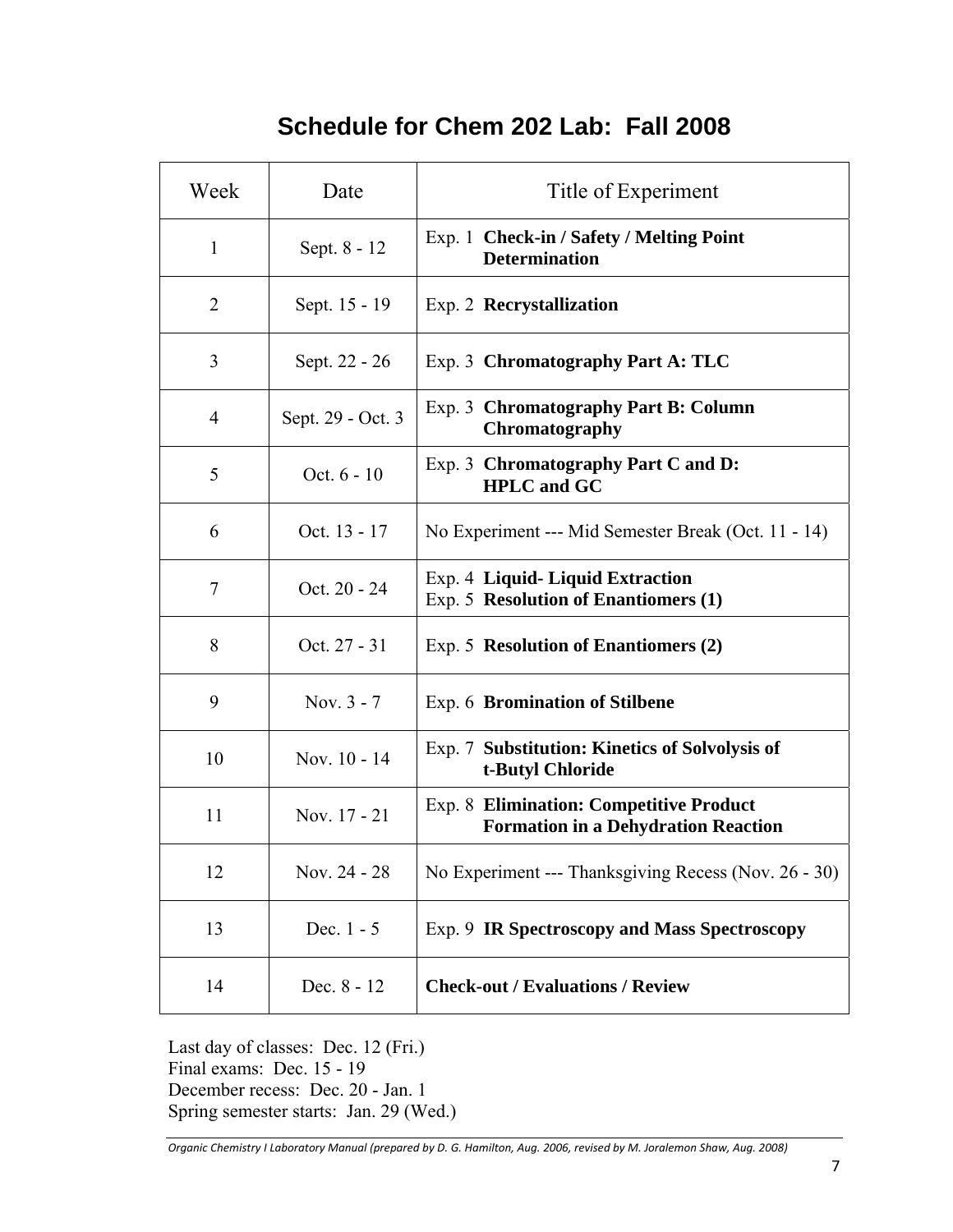# **Experiment #1: Melting Point Determination**

### **PURPOSE**

To introduce the technique of melting point determination.

## **INTRODUCTION**

The melting point of a solid can be easily and accurately determined with only small amounts of material and, in combination with other measurements, can provide rapid confirmation of identity. The most accurate method of determination is to record a cooling curve of temperature versus time. However, this approach requires quite large amounts of material and has been exclusively replaced by the *capillary method*.

#### *Capillary Melting Point Determination*

The method involves placing a little of the sample in the bottom of a narrow capillary tube that has been sealed at one end. The determination is made using a *Melting Point Apparatus* that simultaneously heats both the sample tube and a thermometer. The temperature *range*, over which the sample is observed to melt, is recorded. Some pure materials have a very narrow melting range, perhaps as little as  $0.5-1.0$  °C, while more typically a 2-3 °C range is observed. Data is typically recorded as, for example, mp 232–234 °C. Though formally denoting the melting range, this piece of data is almost universally referred to as a *melting point (mp)*.

The *rate* of heating, controlled by a dial, should be kept relatively low, especially for samples with a low melting point, to ensure that the thermometer reading represents, as accurately as possible, the true temperature experienced by the sample tube (since the transfer of heat within the apparatus is relatively slow). With this fact in mind, it is sensible when recording a melting point of an unknown material to perform a *trial run* where the temperature is increased relatively rapidly in order to ascertain a *rough* melting range. The determination is then repeated by heating rapidly to within around twenty degrees of the expected melting point and then very carefully (slowly) increasing the temperature the remaining few degrees until the melting point is reached. Of course, if the melting point of the material is known with some confidence, for instance if the determination is being made to confirm identity, then the trial run is unnecessary.

Although a pure solid might be expected to have a single, sharp melting point, most samples are observed to melt over a narrow range of a few degrees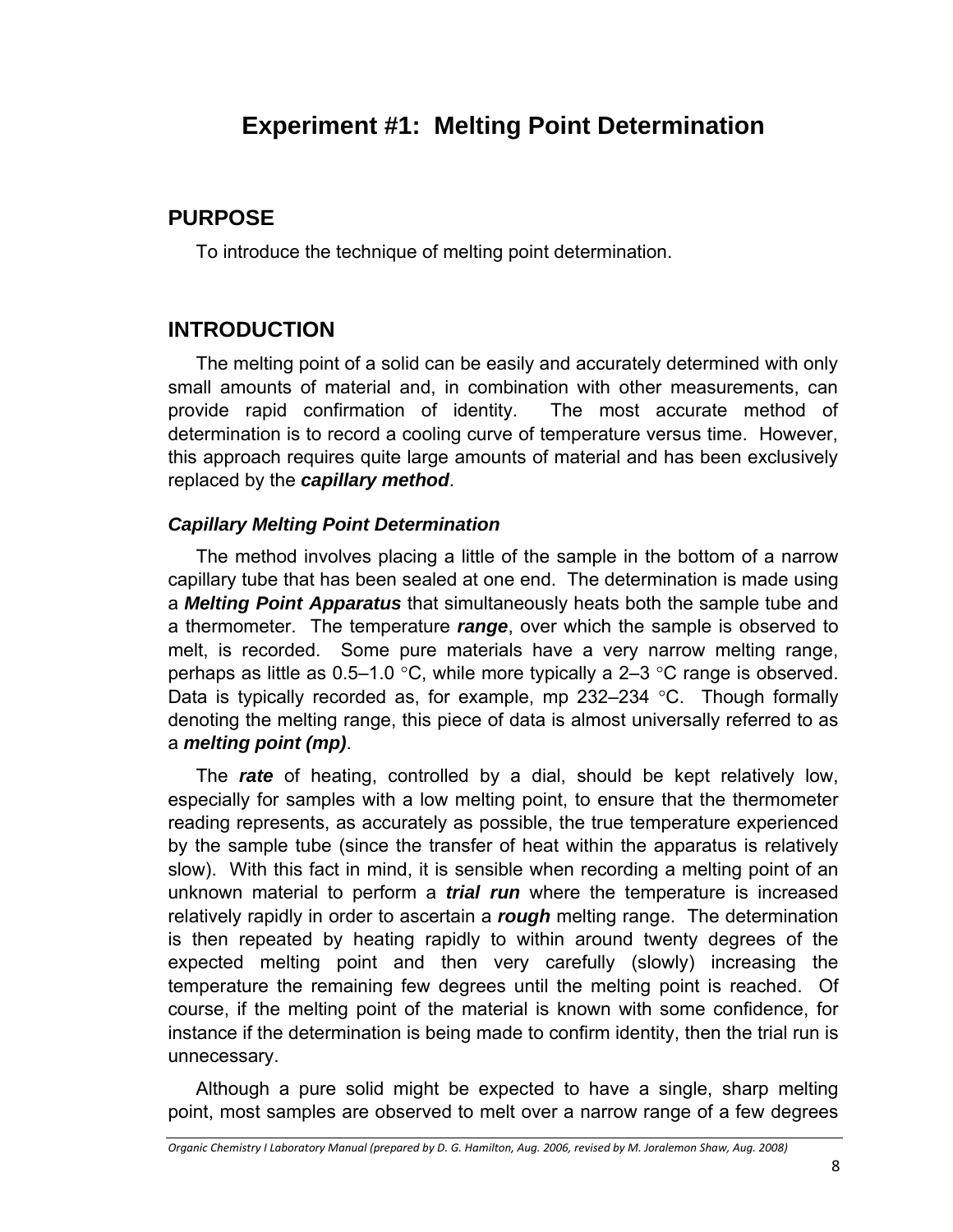Celsius. The observation of a melting range may be a result of the heating process involved in capillary measurements (mentioned above), may reveal the presence of inhomogeneities in the macroscopic nature of the solid sample, or may indicate the presence of other substances in the sample (contaminants or by–products of the method used to prepare the materials).

#### *Melting Points as Criteria of Purity*

Thermodynamics tells us that the freezing point of a pure material decreases as the amount of an impurity is increased. The presence of an impurity in a sample will both *lower* the observed melting point, and cause melting to occur over a *broader range* of temperatures. Generally, a melting temperature range of 0.5–1.0  $\degree$ C is indicative of a relatively high level of purity. It follows that for a material whose identity is known an estimate of the degree of purity can be made by comparing melting characteristics with those of a pure sample.

#### *Melting Points as a Means of Identification and Characterization*

For pure samples a clear difference of melting point between two materials reveals that they must possess different arrangements of atoms, or configurations. If two materials are found to have the same melting point then they may, but not necessarily, have the same structure. Clearly, the recording of a melting point is a desirable check of purity and identity but must be combined with measurements from other analytical techniques in order to unambiguously identify a material and assess the purity. Part of the need for additional verification derives from the subjective nature of capillary melting point determination. Even when heating is very finely controlled, to ensure consistency of sample and thermometer temperature, the human element of visual inspection of the melting point introduces significant variation.

#### *Mixed Melting Points*

Mixtures of different substances generally melt over a range of temperatures that concludes at a point below the melting point of either of the *pure* components—each component acts as an impurity in the other. Two pure substances, with sharp melting points, can be shown to be different by mixing them and recording the *lowered melting point range*. This type of experiment provides a means by which to confirm a proposed identity for an unknown sample: if a *sharp* melting point is observed for a *mixture* of the unknown with a genuine sample then it is highly likely that the samples are *identical*.

#### *Melting Points and Molecular Structure*

Melting points are notoriously difficult to predict with any accuracy or confidence. Systematic variations of melting point with variation in structure are not as obvious or predictable as with boiling points. However, the sometimes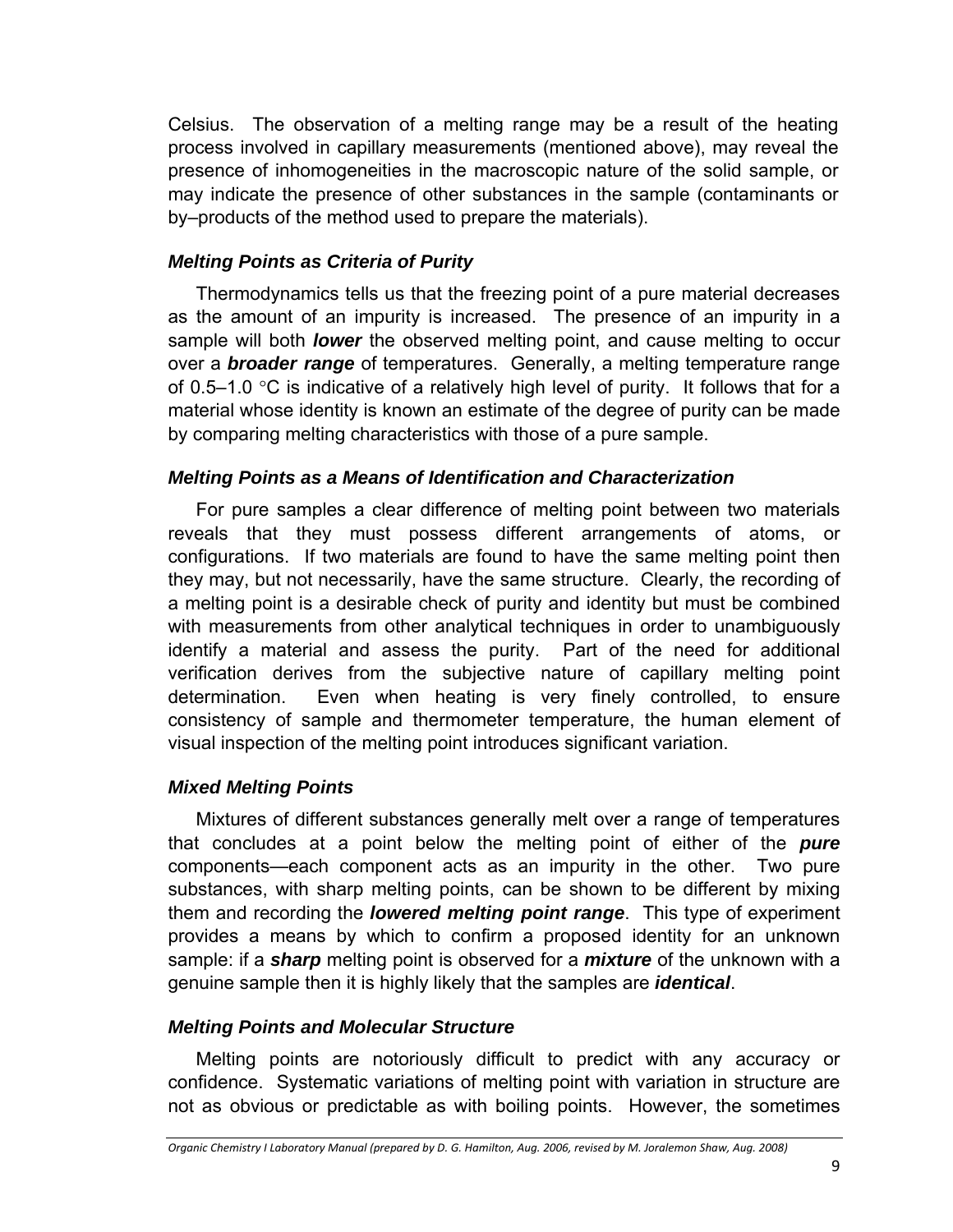surprising variations are often only highlighted in very closely related molecules and the obvious general rule can be applied: melting points do generally increase with increasing molecular weight.

The difficulties involved in predicting melting points are a result of the problems associated with predicting molecular packing in crystals. Many, potentially conflicting, factors play a role in determining melting points including molecular shape, interactions between groups within the molecule, and the degrees of freedom the molecule possesses within the crystal.

## **PROCEDURE**

For the melting point determinations you will use the melting point instruments housed in the laboratory. There are three experiments to perform. For the first two experiments you should work in pairs. The capillary melting point tubes should be filled by crushing the sample to a fine powder on a watch glass with the end of a glass rod, and then introducing this powder to the tube by pressing the open end into the powdered sample. Once a 2–3 mm depth of powder has been introduced the tube should be inverted and the sealed end tapped on a hard surface until the sample rests squarely at the bottom. Your laboratory instructor will demonstrate these techniques.

#### **Part 1**

One member of each pair should determine the melting point of *urea*, the other the melting point of *cinnamic acid* (recall that by melting point we imply the range over which melting is observed to take place). For both samples the range should be very close to 132.5–133.0 °C. Record your own and your partner's values.

#### **Part 2**

Mixtures of urea with cinnamic acid have been prepared in *molar percentage* ratios of 100:0, 97:3, 95:5, 80:20, 60:40, 50:50, 40:60, 20:80, 5:95, 3:97 and 0:100 ratios: each student pair in your laboratory class will be assigned two of these sample ratios. Carefully record the melting point range for your mixed samples, paying particular attention to carefully note the exact point at which melting begins, the exact point at which melting is complete, and any changes in appearance at or near the melting temperature range. Record your data on the chalkboard along with that from each of the other groups. Once all the data has been collected plot both the beginning of melting and complete melting temperatures versus the molar percentage ratios of urea to cinnamic acid.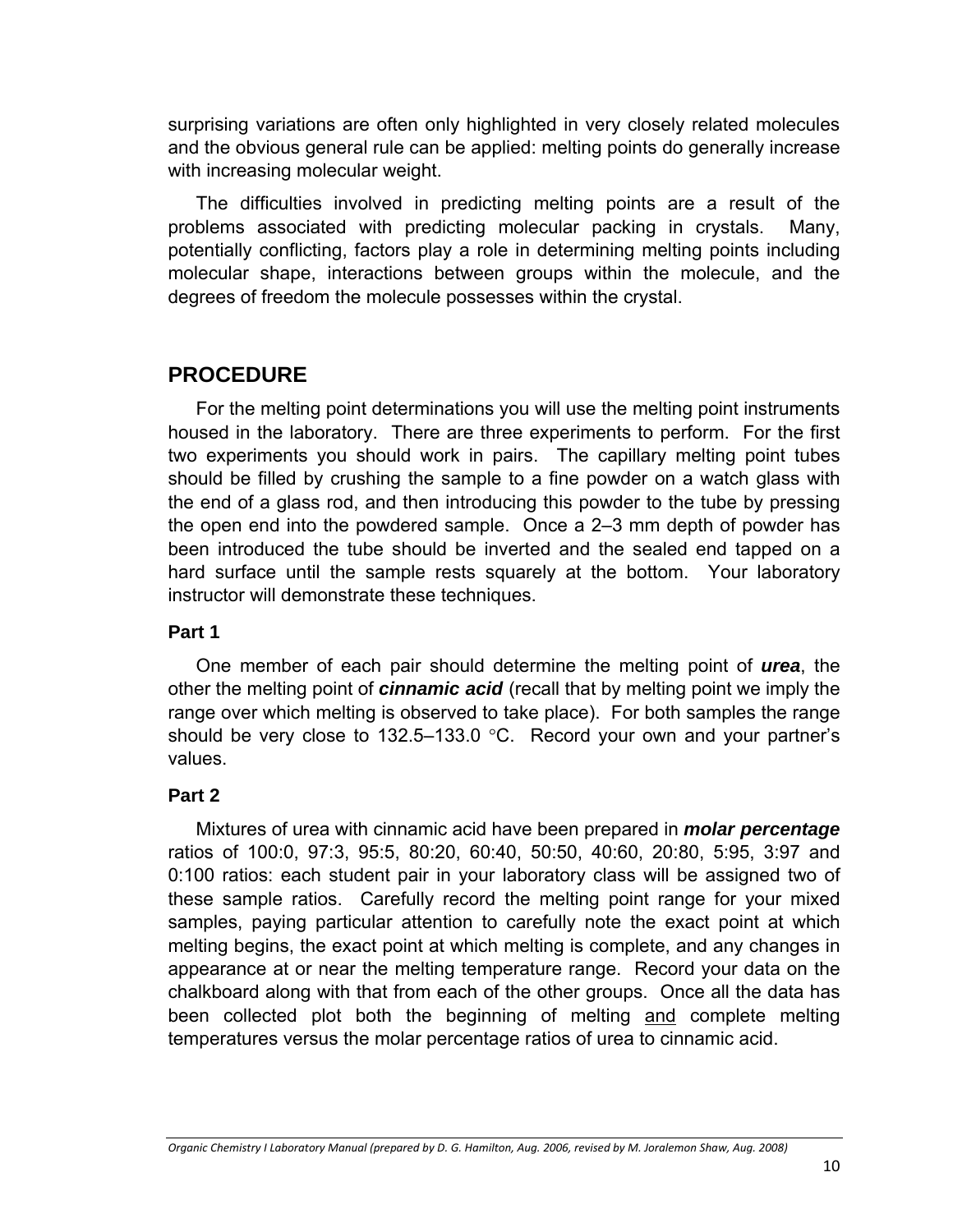#### **Part 3**

Working *individually*, determine the melting point of an unknown sample provided by your TA or instructor (*reminder:* a crude melting point run will be necessary to determine the approximate melting temperature). Confirm the proposed identity of your unknown sample by performing a mixed melting point determination with an authentic sample of the suspected material. Recall that the melting point *will not be lowered or broadened* if the materials are identical, i.e. *if you have correctly identified your unknown.* Your sample will be one of the compounds listed in Table 1-1.

| <b>Material</b>      | Melting Point (°C) |
|----------------------|--------------------|
| Acetanilide          | $113.5 - 114.0$    |
| Fluorene             | $114.0 - 116.0$    |
| Cyanoacetamide       | $121.0 - 122.0$    |
| Benzoic acid         | $121.5 - 122.0$    |
| Benzamide            | $128.0 - 130.0$    |
| Glucose pentaacetate | $131.0 - 134.0$    |
| Benzilic acid        | $150.0 - 153.0$    |
| Adipic acid          | $152.0 - 154.0$    |
| Salicylic acid       | $158.5 - 159.0$    |
| Sulfanilamide        | $165.0 - 166.0$    |
| Succinic acid        | $184.5 - 185.0$    |
| $p$ –Terphenyl       | $210.0 - 211.0$    |

**Table 1-1.** Melting point data for the possible unknown samples.

## **CLEAN UP**

Put all used tubes in the solid waste container marked for this purpose.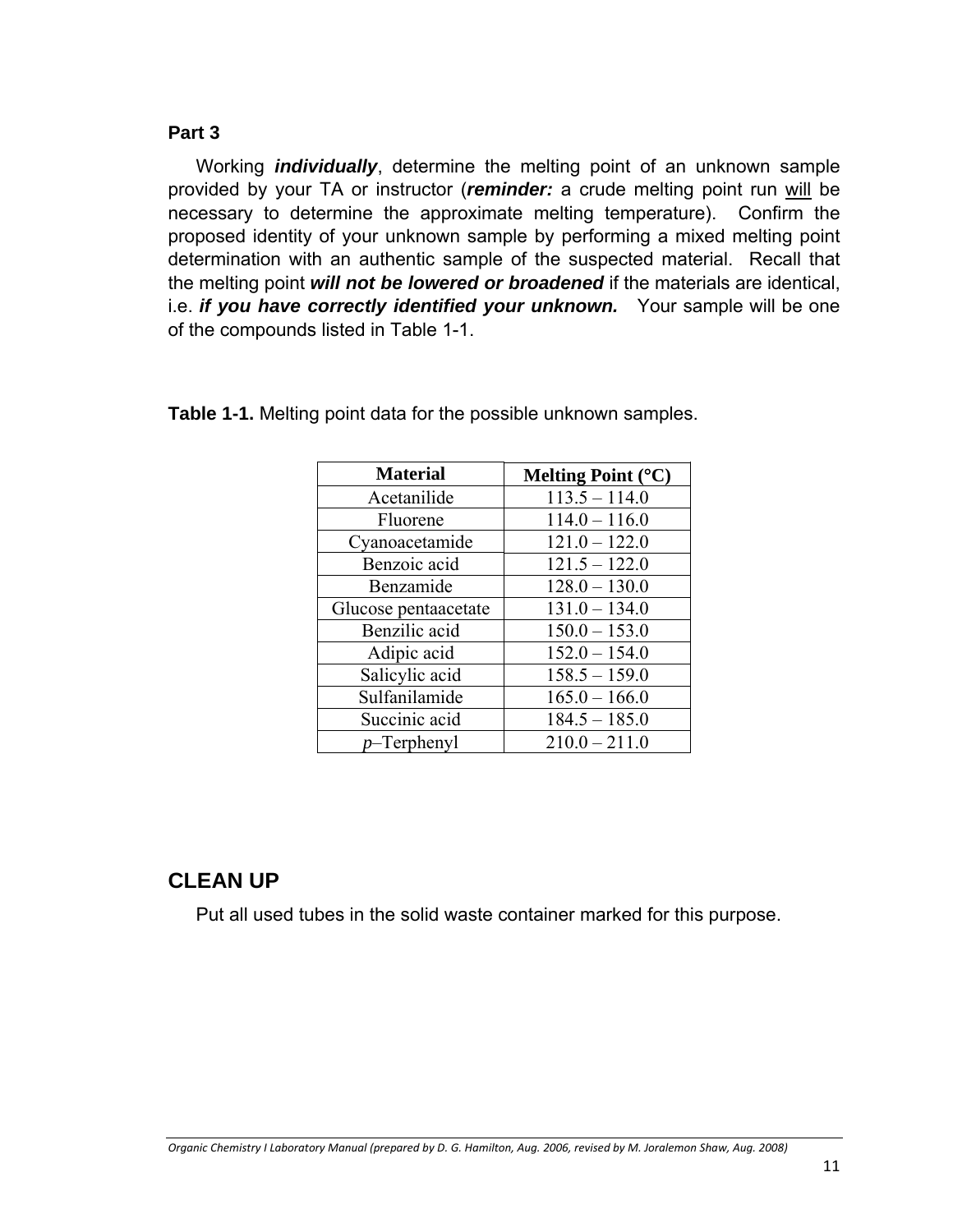## **REPORT**

Record all of the melting point ranges for the three parts of the experiment in the results section of the report. In the discussion section describe what is revealed by each measurement about the sample in question (refer to the discussion in this script for some reminders).

## **QUESTIONS**

- 1. Why should samples for melting point determination be finely powdered?
- 2. Why is it important that the heating rate be carefully controlled once near the suspected melting point of a sample?
- 3. Describe and analyze the trend lines for the initial and final melting temperatures versus composition revealed by the graph you generated in Part 2 of this experiment. To what extent do you think it would be possible to employ this graph to determine the composition of an unknown urea/cinnamic acid sample?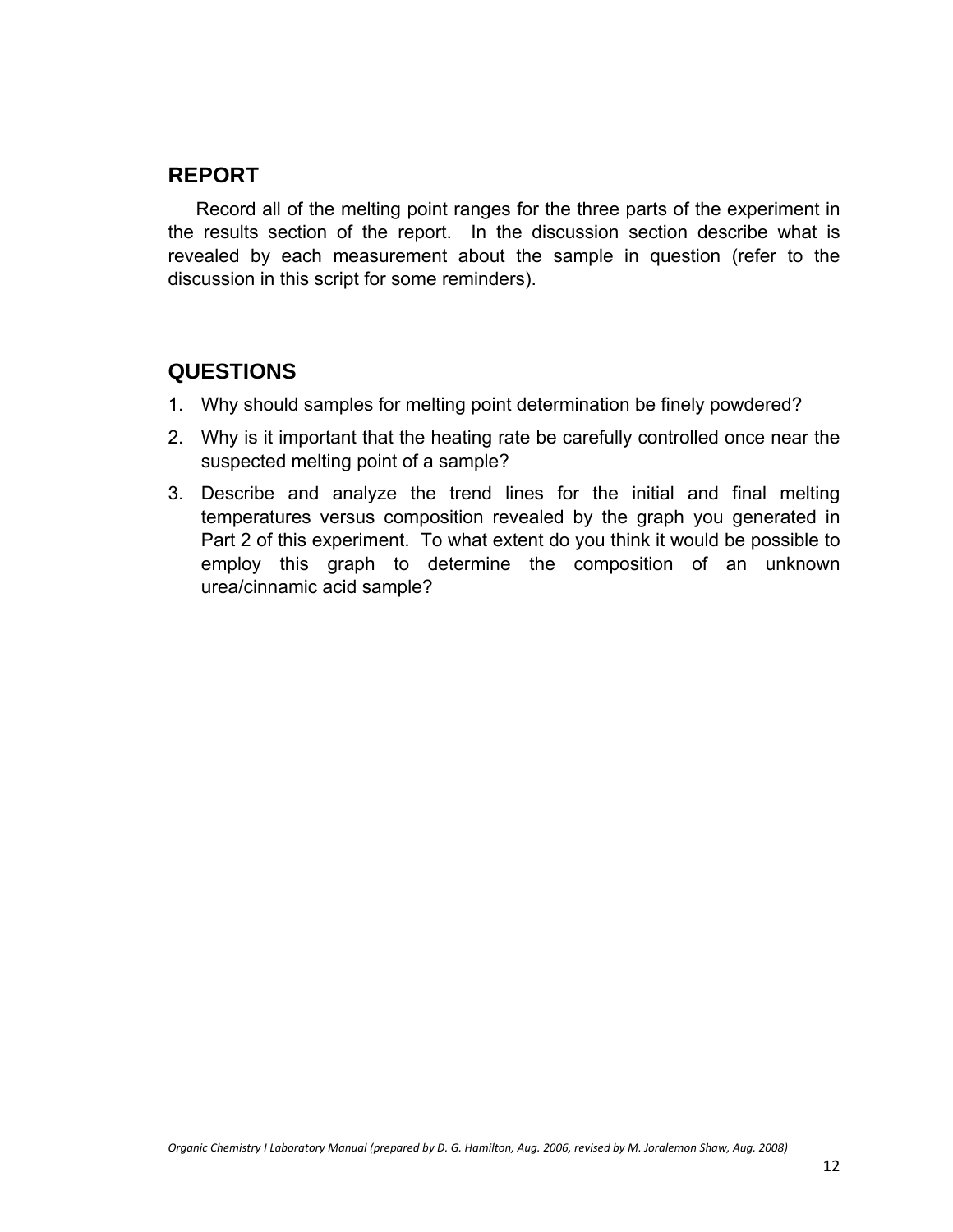# **Experiment #2: Recrystallization**

## **PURPOSE**

To introduce the technique of recrystallization through the recrystallization of crude cholesterol. To recyrstallize an unknown compound and determine the identity *via* melting point determination.

## **INTRODUCTION**

Purification of a solid by recrystallization from a solvent relies on the fact that different substances are soluble to differing extents in a given solvent. In the simplest case all of the impurities present in a solid sample will be so much more *insoluble* in the chosen solvent that all that remains in solution is the pure dissolved product (the solute). It has often been said that recrystallization is an art: the master crystallizer knows just when to add a little more solvent, just when to stop heating, and seems to be able to conjure beautiful crystalline samples from nasty materials. This is all true. However, most of us are able to achieve good results by following some simple guidelines.

#### *Recrystalization*

The process of recrystallization can be broken down into a number of discrete steps:

#### **1. Choosing the solvent**

The choice of solvent is crucial, but how do we decide which solvent will work best? An essential characteristic of a successful solvent is that the compound be *soluble* in the hot solvent but *insoluble* when the solvent is cold. The impurities are either insoluble in the solvent at all temperatures or remain at least moderately soluble in the cold solvent. In order to select a solvent system, tests can be performed with small amounts of material in test tubes: a few drops of solvent are added and if the material proves insoluble then the tube is heated to see if the material will dissolve at a higher temperature—if so, then a good solvent for recrystallization of that material may have been identified. If the material appears insoluble at high temperature a little more solvent can be added, drop by drop, to ascertain whether dissolution of the solute will occur in a larger volume of solvent. A solvent should be *rejected* if: the material appears readily soluble in the cold solvent, is not soluble to any appreciable extent in the hot solvent even when the volume of solvent is increased, or requires an impractically large volume in order to fully dissolve the crystals. An appropriate choice of solvent for the crystallization process will pretty much ensure success, all that follows is manipulation.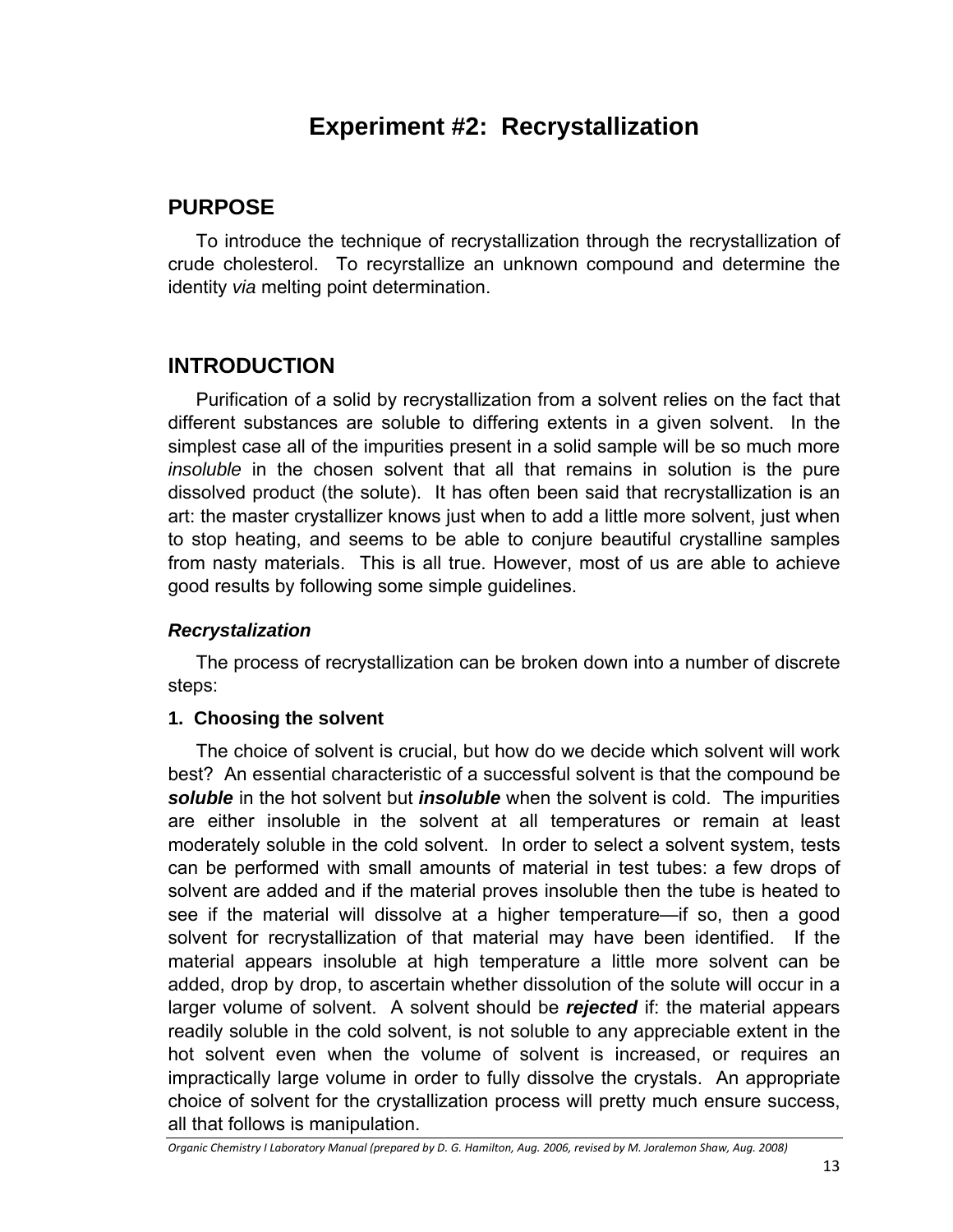#### **2. Dissolving the sample**

An Erlenmeyer (conical) flask should be used of such a size that it is only filled to around half–way when all the solvent has been added. The solid sample is introduced, together with around 75 % of the amount of solvent thought to be required, it is always advisable to err on the side of using *less solvent* at this stage. The flask is heated on a hotplate until the solute has dissolved, additional solvent can be added to the hot solution as necessary to ensure complete dissolution. A boiling (wooden) stick should be added to provide a point for bubbles to form and facilitate an even boiling process. By a process of gradual addition of solvent to the flask, until all the material has dissolved, you will ensure that the hot solution is saturated and will deposit crystalline material once it is cooled. Do not forget that some insoluble impurities may be left suspended in solution, you must judge when all of the desired material has dissolved and only the unwanted impurities are left as a suspension.

#### **3. Hot filtration**

If some insoluble impurities remain suspended in solution it is necessary to filter the solution while it is still hot, see Figure 2-1. To ensure that the funnel is kept hot, some of the solvent is placed in an Erlenmeyer flask with a boiling stick, on a hotplate. The funnel, equipped with filter paper, is placed above the flask, using a ring clamp, and the vapor from the warm solvent is allowed to warm the funnel. Care should be taken to allow some space between the filter funnel and the flask to avoid a build up of pressure in the flask. The hot solution is gravity filtered through the warm funnel and a watch glass may be placed on top of the filter funnel to prevent heat loss during filtration.



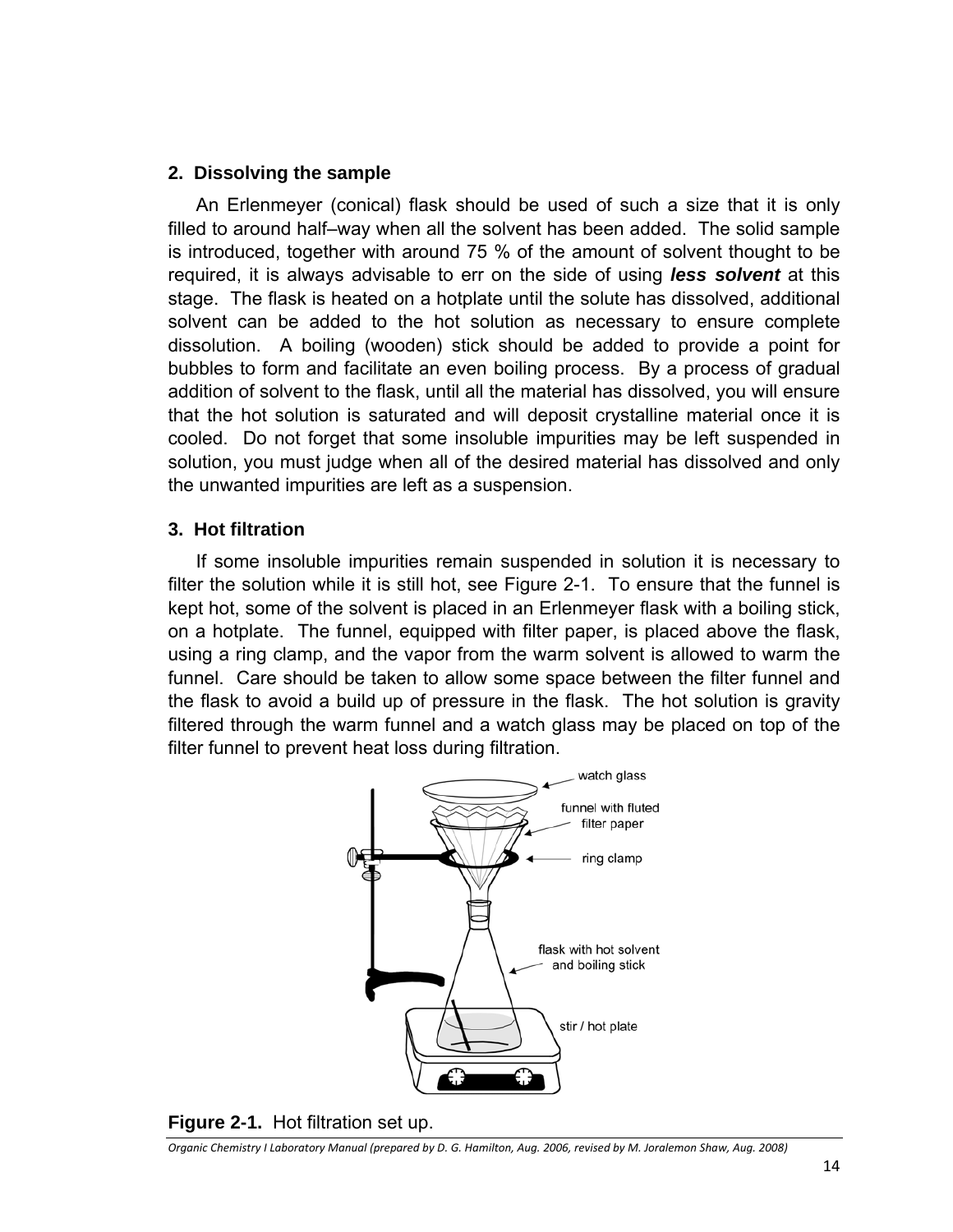#### **4. Cooling**

Cooling the filtered solution will allow crystals to form. The rate of cooling has a role in determining the size of the crystals: fast cooling will tend to generate more crystals of relatively small dimensions, slow cooling might allow larger crystals to form. Usually the best compromise of speed, convenience, and crystal quality, is simply to let the solution cool to room temperature on the bench. To ensure maximum recovery of material the solution should be cooled in an ice–water bath after the solution has been allowed to cool to room temperature. In some particularly stubborn cases, crystal formation can be encouraged by providing a nucleation point, from which the crystals may grow. This can be achieved by scratching the inner wall of the flask with a glass stirring rod (or spatula), or if available a small amount of pure crystals can be added to the flask.

#### **5. Cold filtration**

When the crystallization process is judged to be complete the crystals need to be collected by *suction filtration*, see Figure 2-2. Both the funnel and suction flask should be chosen so that neither will become more than half full during the filtration process. It is preferable that all of the crystalline material is transferred to the funnel as a suspension in the crystallization solvent, however it is sometimes hard to get all of the crystals moving freely by swirling the flask and occasionally it will be necessary to add more ice–cold solvent in order to transfer the last of the crystalline material. It may also be necessary to dislodge crystalline material from the sides of the flask with a spatula prior to filtration.



**Figure 2-2.** Typical set up for suction, or vacuum filtration.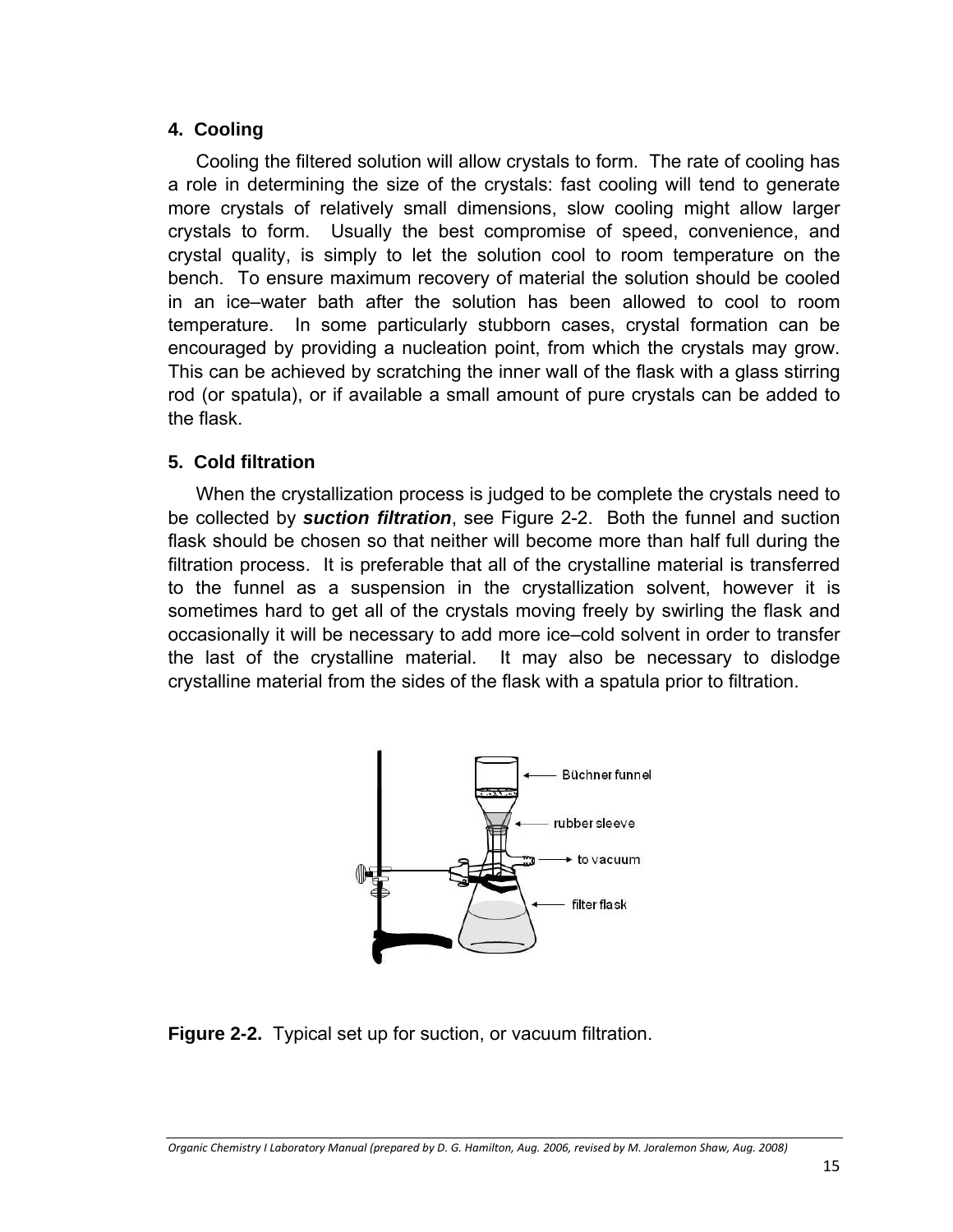#### **6. Washing the crystals**

Once the suction filtration process is complete the collected crystals should be washed with a little more *ice–cold* solvent to remove final soluble impurities which would otherwise be left on the surface of the crystals. The solvent used for this final washing should be *as cold as possible* to minimize losses from the crystals redissolving: recall that your precious crystals are soluble in warm solvent so you'll lose material if you wash with solvent that is not cold.

#### **7. Drying the crystals**

Once the crystals have been collected on the suction funnel they can usually be satisfactorily dried by continuing to draw air over them for a few minutes. The almost dry crystals should then be spread on a filter paper to allow the last traces of volatile solvent to evaporate.

The descriptions given above are long and detailed and cover most of the pitfalls that can be encountered when faced with recrystallizing a material. They can be summarized to form a more useful running order for a typical procedure:

- 1. Identify a good candidate solvent.
- 2. Dissolve the sample in the *minimum* volume of hot solvent.
- 3. If solid impurities remain suspended in solution, filter the hot saturated solution under *gravity* keeping the filter funnel *hot*.
- 4. Cool the saturated solution, first in air and then in an ice–water bath.
- 5. Filter the cold solution under vacuum, if necessary dislodge and transfer remaining crystalline material with a little more *cold* solvent.
- 6. Wash the crystals with a small volume of *cold* solvent.
- 7. Dry the crystals under vacuum, and then in the air.

## **PROCEDURE**

There are two parts to the experiment. You will work in pairs throughout.

*Safety Considerations: No solvents or solids should ever be poured into the sinks or thrown in the trash. All solvents must be discarded in the appropriate waste container. Ask your instructor or TA if you are ever unsure.*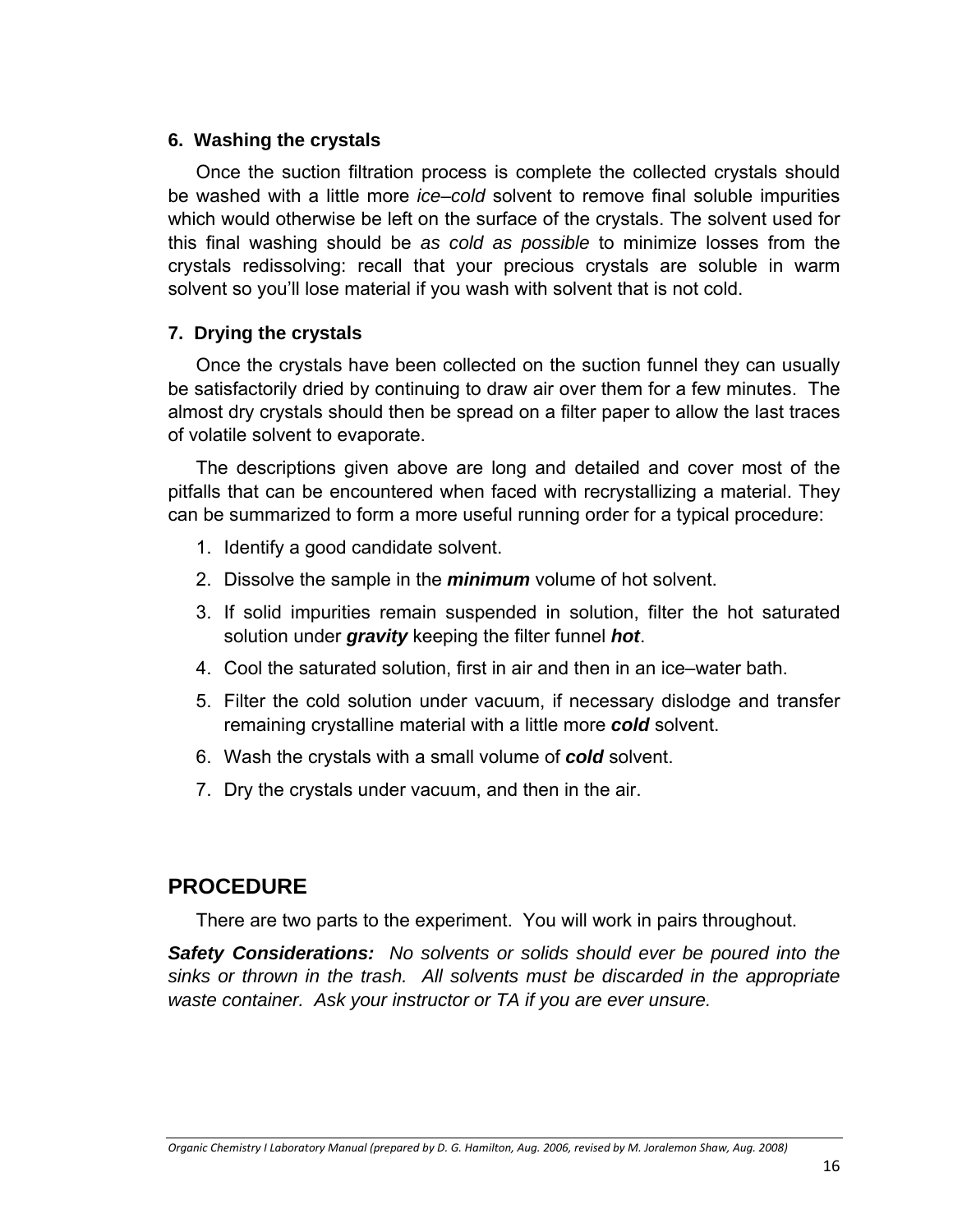#### **Part 1: Recrystallization of Crude Cholesterol from Methanol**

Add 1.0 g of crude cholesterol to a 125 mL Erlenmeyer flask, add around 10 mL of methanol and heat the flask with swirling on a hotplate<sup>\*</sup> (remember to place a wooden stick in the flask to ensure that the mixture boils evenly and safely). In a second flask heat around 50 mL of methanol to boiling (again, use a wooden stick). Add the boiling methanol in small portions (around 5 mL) to the flask containing the cholesterol. Keep heating, adding more solvent, and swirling, until all the cholesterol appears to have dissolved.

Remove the solution from the hotplate and allow it to cool slowly to room temperature. The wooden stick should be left in the solution in order to provide a point at which crystal nucleation (growth) can begin. The pure cholesterol will deposit as white needles. To complete the crystallization process the flask should be immersed for 5–10 minutes in an ice–water bath, a second flask containing an additional 5 mL of methanol should also be cooled in the bath. The crystals should be collected by suction filtration using the Büchner funnel and vacuum flask as demonstrated at the beginning of the laboratory class. Before attempting to filter your crystals use a spatula to dislodge any crystals from the sides of the Erlenmeyer—try to ensure that as much crystalline material as possible is moving freely in the solvent. The spatula head can be used to press solvent from the crystals before washing them with the additional 5 mL of cold methanol. Maintain the vacuum for a few minutes to draw air through the crystals and aid their drying, and then transfer them to a piece of filter paper to dry in the air. Record the weight and a melting point of your dried crystals.

#### **Part 2: Recrystallization and Identification of an Unknown Compound**

Obtain a sample of an unknown compound from you Instructor or TA and record its identification number in your notebook. The aim of this experiment is for you to determine a suitable solvent to use for its recrystallization, perform the recrystallization, and determine the materials' identity by recording its melting point. All of the unknowns will crystallize from one, or more, of the following solvents: water, methanol, or ethanol. Refer to the start of this experiment for notes on selecting a good solvent, and use a small beaker of water on your hotplate to warm the test tubes in which you perform your solubility experiments. If you are still unsure which solvent to use after performing tests with the three suggested solvents consult your TA or instructor. *The unknown will be one of the materials listed in Table 2-1.* 

Once you have identified a good recrystallization solvent, recrystallize 0.5 g of the unknown sample using the techniques you have been practicing. Record the

As methanol is a flammable solvent only an explosion proof hotplate should be used. Check your hotplate to ensure you have the correct kind and consult your TA or instructor if unsure.

Organic Chemistry I Laboratory Manual (prepared by D. G. Hamilton, Aug. 2006, revised by M. Joralemon Shaw, Aug. 2008)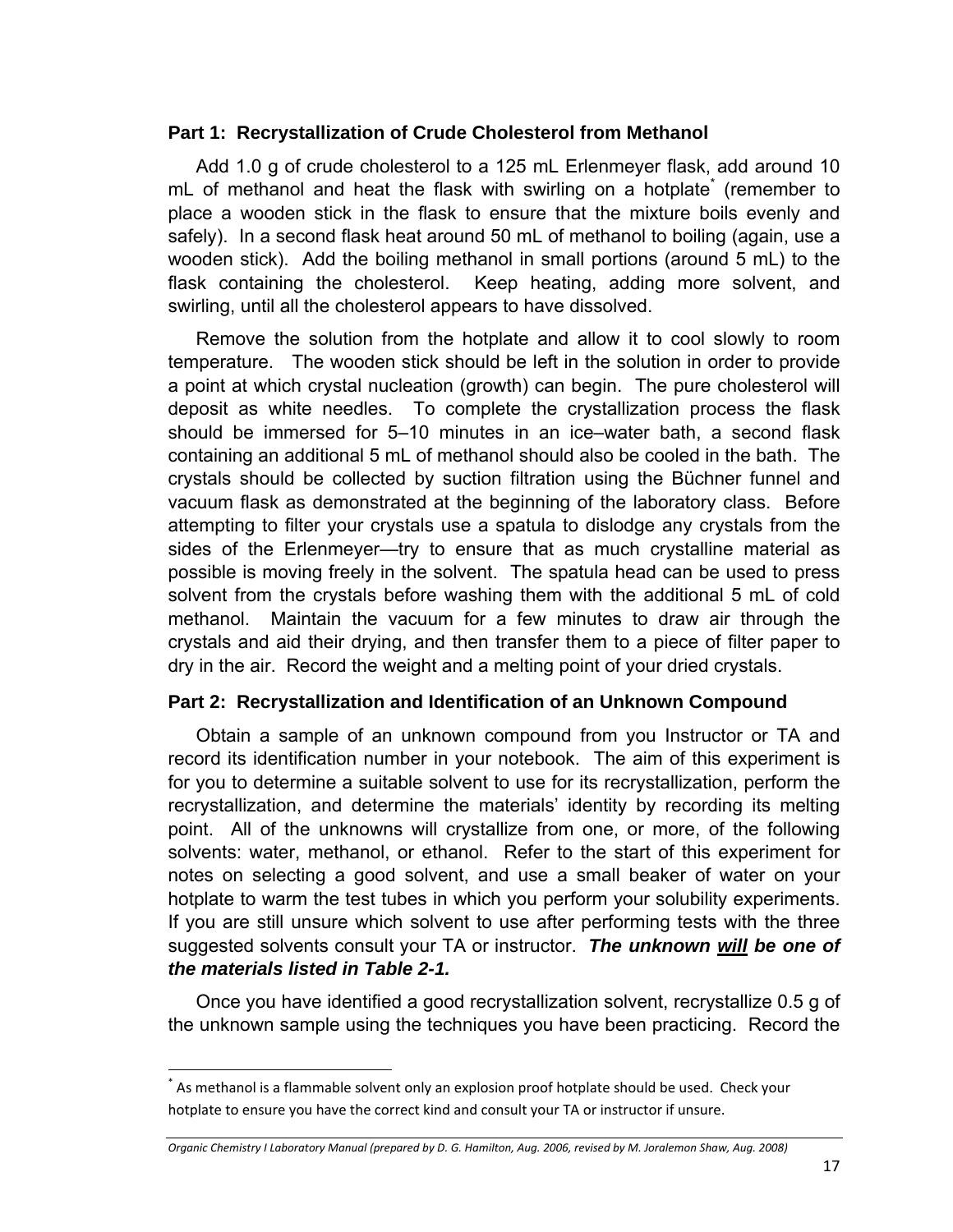weight of the dried product and record its melting point. Establish the identity of the unknown sample by recording a mixed melting point with an authentic sample (available from your instructor or TA).

| <b>Material</b>        | Melting Point $(C)$ |
|------------------------|---------------------|
| Acetylsalicylic Acid   | 134-136             |
| Adipic Acid            | $152 - 153$         |
| Benzamide              | $128 - 129$         |
| Benzil                 | $94 - 95$           |
| Benzilic Acid          | $150 - 153$         |
| Benzoic acid           | $122 - 123$         |
| Cholesterol            | $147 - 149$         |
| 2-Nitrobenzoic Acid    | 140-142             |
| Salicylamide           | $140 - 144$         |
| Salicylic Acid         | 158-160             |
| Sulfanilamide          | $164 - 166$         |
| <i>trans</i> -Stilbene | $122 - 124$         |

**Table 2-1.** Melting point data for the possible unknown samples.

## **CLEAN UP**

All solvent wastes from vacuum filtrations should be placed in the non– chlorinated waste container. All of your solid samples should be placed in the solid organic waste container. Wash all of your glassware and return to your drawer.

### **REPORT**

In the observations/data section of your report record the solvent types you chose, the method of adding solvents, the method of cooling down solutions, the dried weight, percentage of recovered material, and melting points, for the two parts of the experiment. Also include descriptions of both the crude and recrystallized crystals. For part 2, record the steps you took to select the solvent for recrystallization of the unknown. In the discussion/conclusions section describe how you made your solvent selection for recrystallization of your unknown and whether your percentage of recovery indicates that you made a good choice, correctly identify the unknown, and make a decision about if the recrystallization process can purify low quality materials.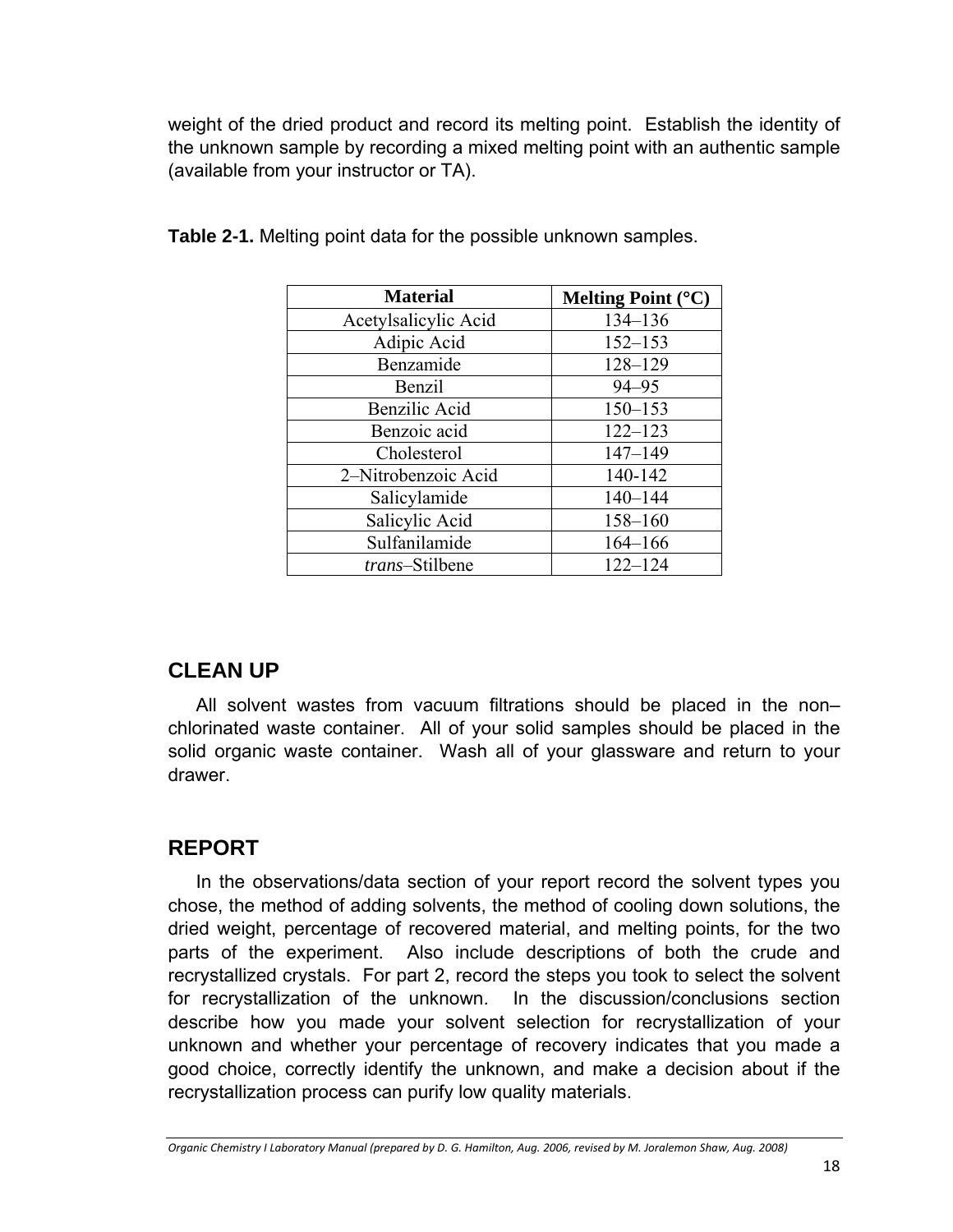## **QUESTIONS**

- 1. What properties should ideally be possessed by a recrystallization solvent?
- 2. How might the melting point of a material differ before and after recrystallization?
- 3. Why are crystals washed with additional solvent when collected? Why cold solvent?
- 4. What information was gained about the unknown substance by recording a mixed melting point at the end of Part 2?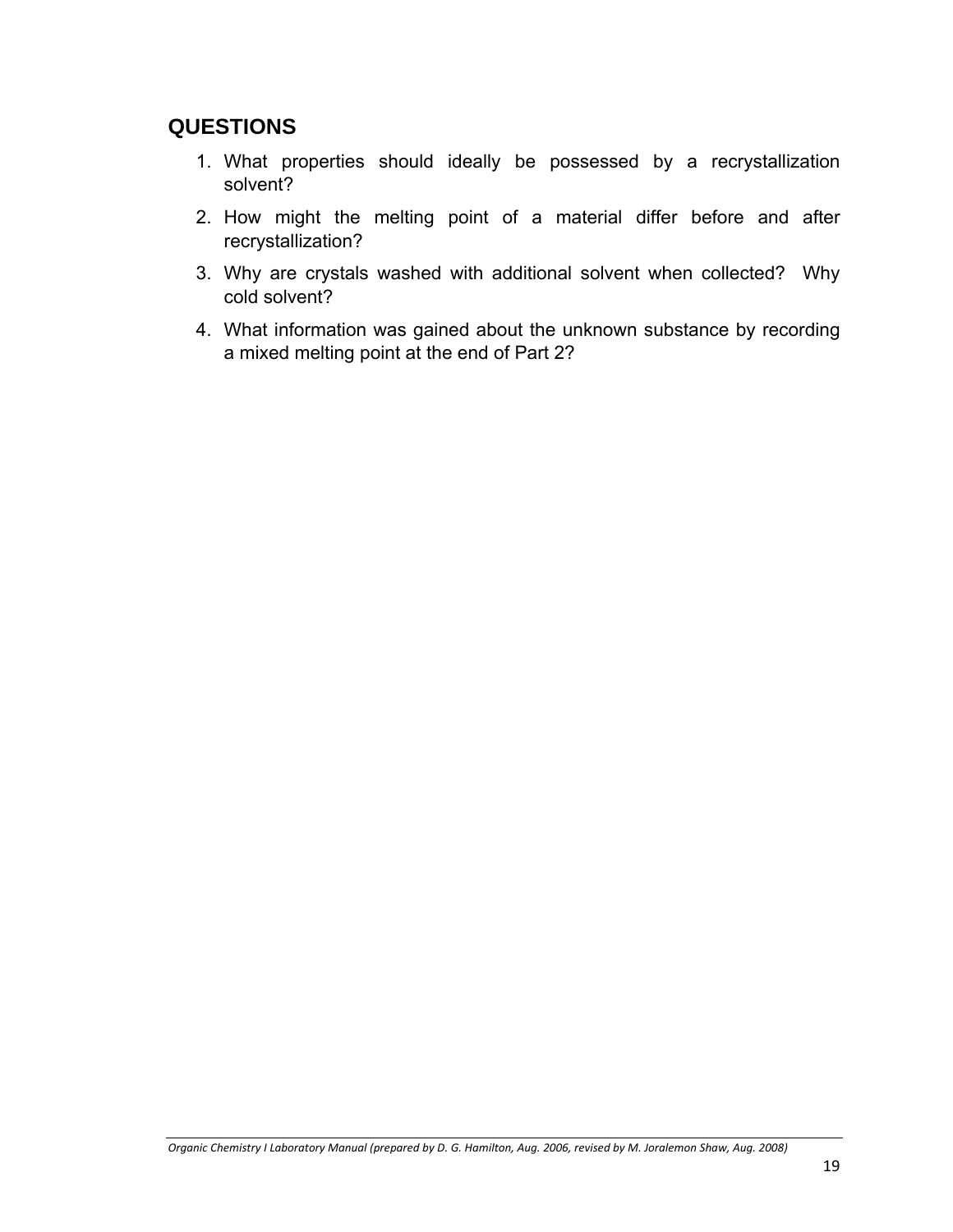# **Experiment #3: An Introduction to Chromatography**

## **PURPOSE**

To introduce four chromatography techniques and to learn how to manipulate these techniques to both separate mixtures of compounds and to analyze materials.

# **INTRODUCTION**

Chromatographic analysis is used to separate complex mixtures of compounds. First used in the early 1900s chromatography got its name because it was used to separate different mixtures of colored compounds. By the 1930s the popularity of chromatography had increased as chemists realized that this experimental technique could also be used to separate mixtures of colorless compounds. All chromatographic systems have two phases, a mobile phase and a stationary phase. The *mobile phase* is a liquid or a gas that carries a sample through a solid *stationary phase*. As the sample in the mobile phase passes through the stationary phase the compounds in the mixture will separate because of differences in their affinities for the stationary phase, and differences in their solubilities in the mobile phase.

In the following three-week experiment you will examine four different types of chromatography: thin layer chromatography (TLC), liquid (column) chromatography (LC), high-pressure liquid chromatography (HPLC), and gasliquid chromatography (GC). In the first week of the experiment you will complete part A, thin layer chromatography. In weeks 2 and 3 you will complete parts B, C, and D (in any order) where you will gain experience with the other three chromatographic techniques.

In *thin layer chromatography (TLC)*, glass, metal, or plastic plates are coated with a thin layer of a stationary phase, usually a polar adsorbent such as silica gel or aluminum oxide. The mobile phase consists of a developing solvent or mixture of solvents, carefully chosen based on an assessment of the polarities of the sample compounds. Generally, less polar developing solvents are used for less polar compounds and more polar solvents are used for more polar compounds. As the solvent travels up the plate, the components in the sample move with it and separate from each other as they reversibly adsorb to, and desorb from the plate according to their differences in polarity.

*Liquid or column chromatography (LC)* is used to separate mixtures of compounds of low volatility. The stationary phase is packed into a hollow vertical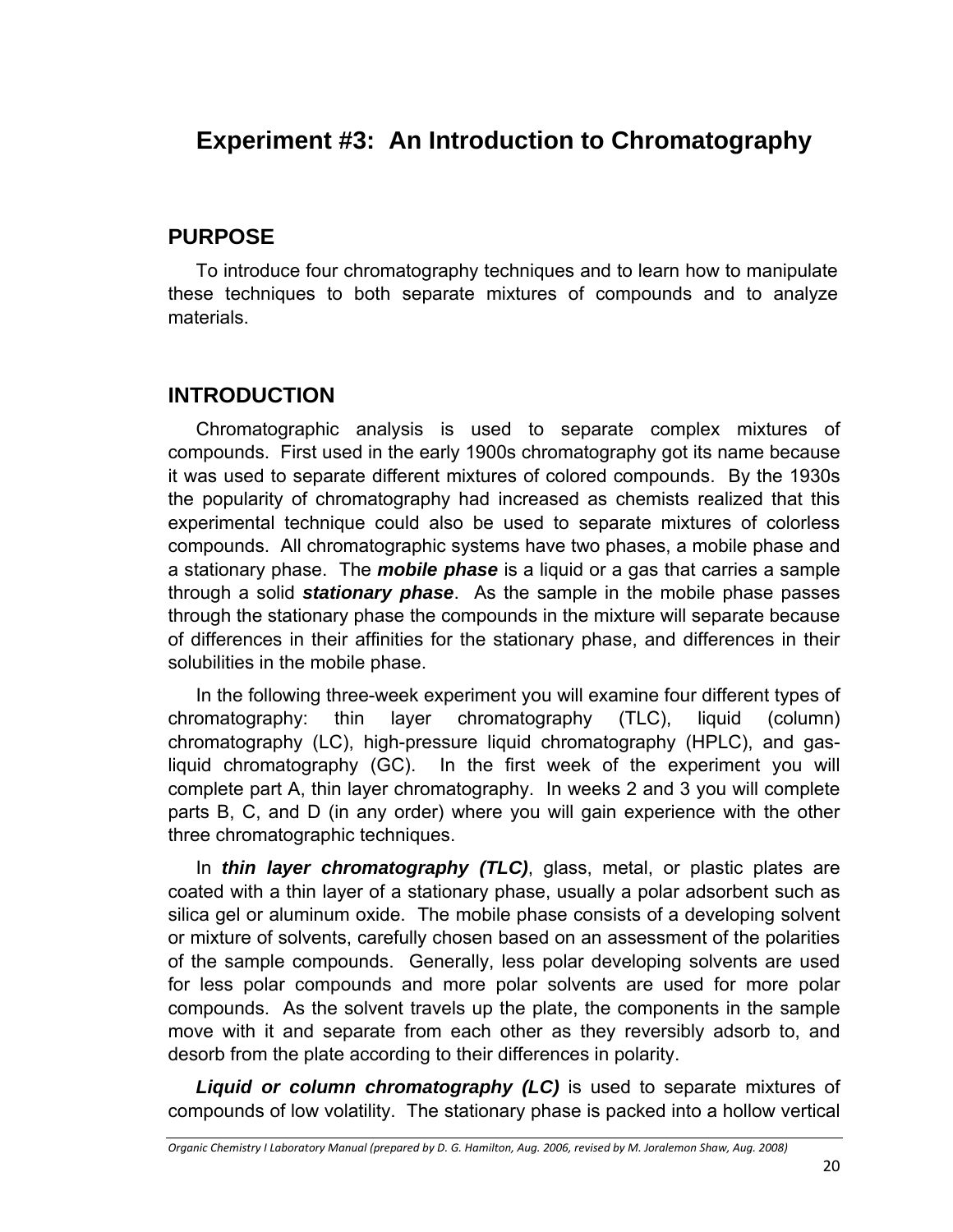glass column: as the sample travels down the column, compounds adsorb reversibly onto the stationary phase and the components of the mixture are separated. More polar compounds will bind more tightly to the stationary phase and will stay on the column longer; the non-polar compounds will *elute* (exit) from the column first. Fractions of solvent are collected as the compounds are eluted from the bottom of the column. Unlike TLC, which is a micro scale and purely qualitative technique, column chromatography can be used to separate and purify large amounts of sample.

In *high performance liquid chromatography (HPLC)* the basic principles are the same as those for liquid chromatography. A column of small, tightly packed particles serves as the stationary phase. The small particles have a large surface area, allowing for better separation of the components of a mixture. High pressure is used to force the mobile phase through the column because the column is so tightly packed. A detector and computer are used for sample detection and monitoring so that each eluent (fraction) can be collected such that it is free of the other components in the mixture.

Finally, *gas chromatography (GC)* is used to analyze small amounts of mixtures of volatile organic compounds. The stationary phase is a nonvolatile liquid with a high boiling point and the mobile phase is an inert gas such as helium or nitrogen. Once more, mixtures separate based on how their components interact with the mobile gas phase and the liquid stationary phase. Generally, compounds with lower boiling points will elute from the GC column more quickly than compounds with higher boiling points.

#### *The target compounds*

You will work with two sets of samples as you learn about the techniques described above. The first set of compounds is a series of closely related organometallic compounds called ferrocenes, the second set are organic molecules that constitute the active ingredients in a series of modern, over the counter, painkillers.



**Figure 3-1.** Set 1: Ferrocenes.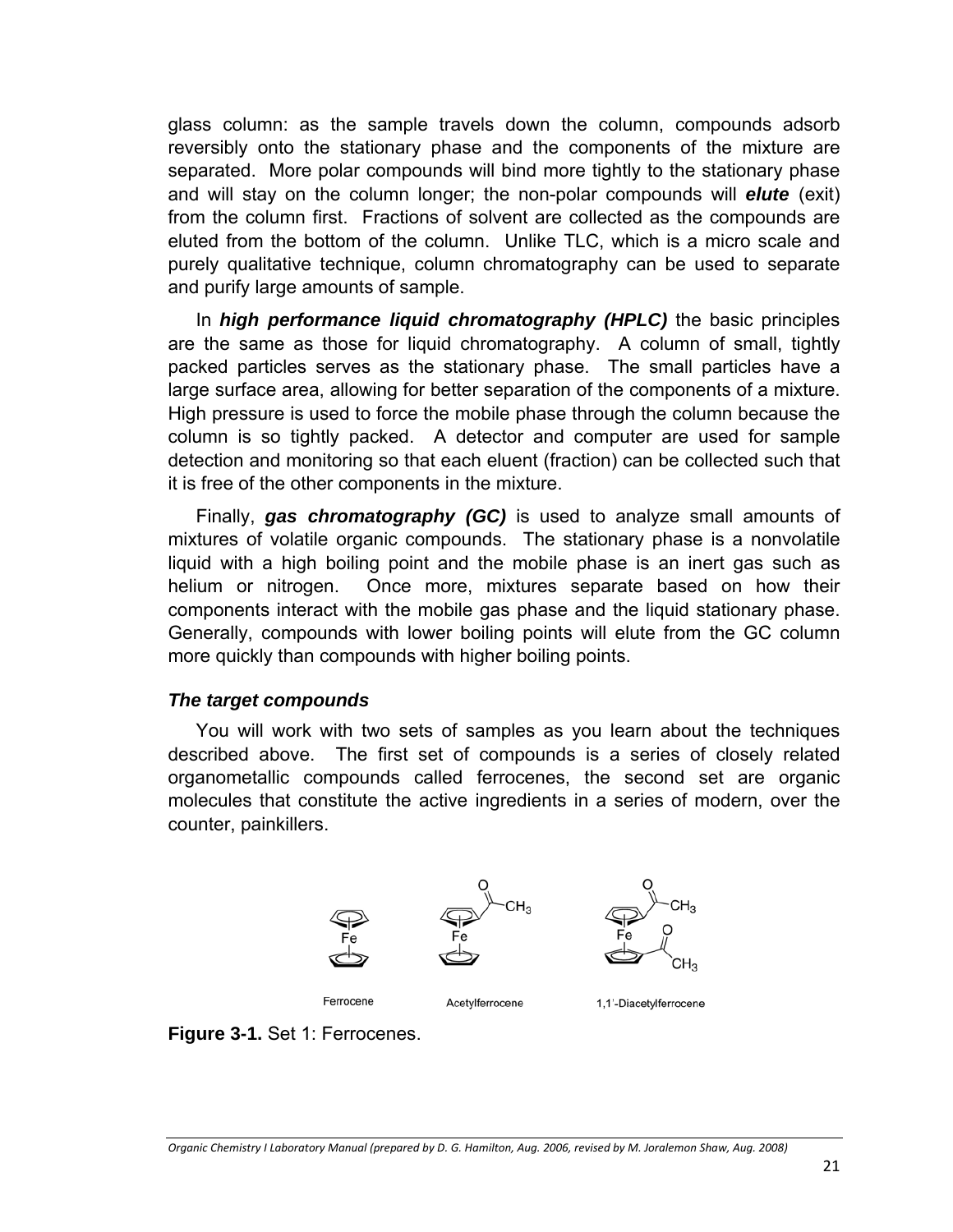

**Figure 3-2.** Set 2: Painkillers.

# **Part A: Thin Layer Chromatography (TLC)**

## **INTRODUCTION TO TLC**

Though organic chemistry looks neat and tidy on paper, in practice this is rarely the case. Most reactions, conversions of one substance into another, usually generate more than one product, and often many. *Thin layer chromatography (TLC)* is a useful method for quickly assessing how many different products have been formed, and for identifying a set of conditions by which a large scale separation of a set of materials may be achieved.

The theoretical and practical basis for thin layer chromatography is the same as for "full scale" preparative chromatography. A stationary solid phase *adsorbent*, spread as a thin layer (0.25 mm depth) on a plastic or glass sheet, is treated with the subject material or mixture of materials, the *adsorbate*. The adsorbent has different affinities for different materials. As the plate is developed (solvent is eluted through the solid–phase) those molecules that adsorb most strongly to the adsorbent spend comparatively little time in solution and do not move very far as the solvent front advances. In contrast, those molecules that do not adsorb so strongly spend comparatively little time stuck on the solid phase and most of their time in solution, as a consequence they move farther. This is the principle behind all forms of chromatography.

A range of *stationary phases* (adsorbents) are available but, by far the most widely used in organic chemistry is silica gel (SiO<sub>2</sub>). However, the **mobile phase** (solvent or solvent mixtures) varies widely, and must be matched to the system under investigation in order to obtain good results. Silica gel contains many relatively polar silicon–oxygen bonds and therefore, has high affinity for polar molecules: *the more polar the molecule the shorter the distance it will travel during TLC development*.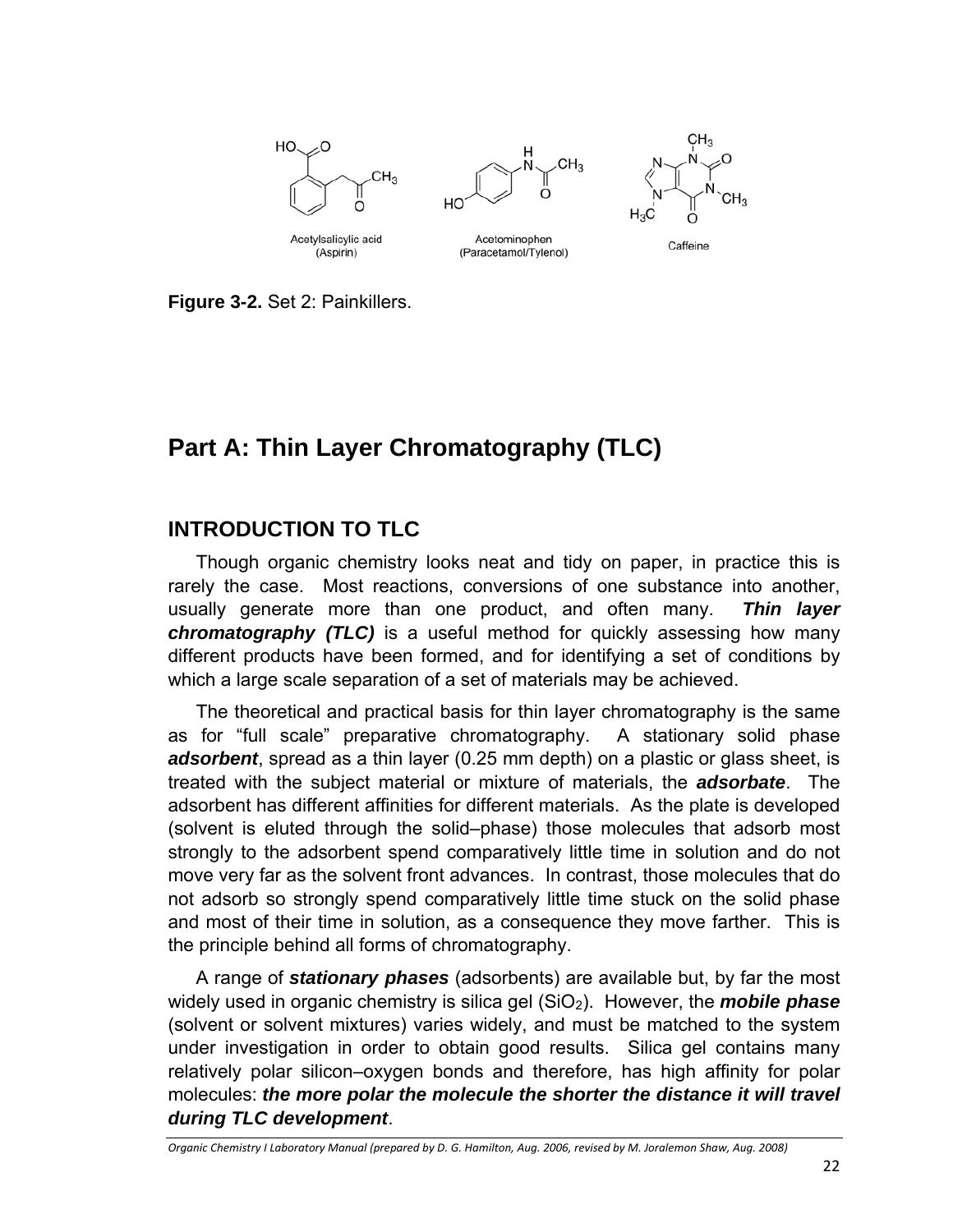### *In practice*

Plastic TLC plates will be available in the laboratory, pre–cut into small rectangles. The sample is applied to the layer of adsorbent as a solution in an appropriate solvent using a small glass applicator called a *spotter*. Spotters are available in the lab and are made by stretching an open-ended capillary tube that has been heated in a flame. The aim is to deposit a small concentrated spot a few millimeters from the bottom of the plate. Once the application solvent has evaporated from this spot the material is left adsorbed on the solid phase and the plate is ready for development. A few mLs of the chosen solvent, or solvent mixture, are poured into the bottom of a beaker. The prepared TLC plate is then placed so that it stands up in the beaker and its bottom edge is in the puddle of solvent (see Figure 3-3). The solvent is drawn up the layer of adsorbent—if the placing of the plate is executed carefully a perfectly horizontal solvent front should result. The solvent passes over the spot of applied material and causes a separation of the components of the spot according to their relative polarities. When the solvent front has reached around 1 cm from the top of the plate it is removed from the beaker and the point of the furthest extent of the solvent is marked as a faint line with a pencil. **Do not** use a pen when making any marks on TLC plates: the dyes in the ink will adsorb to the plate, separate and interfere with the results obtained. Graphite from a pencil marking will not dissolve in the developing solvent or in any other manner affect the results of TLC. Also, be careful to mark gently; the layer of adsorbent is easily scratched and will flake from the surface.

Because the distance traveled by a substance relative to the distance traveled by the solvent front depends upon the molecular structure of that substance, TLC can be used to separate and identify substances. The distance relationship is expressed as an *Rf* value given in Equation 3-1.

$$
R_f = \frac{\text{distance traveled by substance}}{\text{distance traveled by solvent front}} \tag{Eq. 3-1}
$$

Due to the small size of the TLC plates we use a small ruler to make these distance measurements. When measuring the distance traveled by the spot be sure to measure from the middle of the spot, especially if the spot has smeared as it traveled up the plate (see Figure 3). The **ratio to the front**  $(R_f)$  value for a given substance depends on both the nature of the adsorbent and the solvent used to develop the plate. Though consistency should be obtainable if both these factors are replicated, in practice there is not sufficient accuracy in these measurements to allow for the unique identification of substances. However, TLC is a very useful *comparative* technique when the identity of a substance is suspected and a genuine sample is available for comparison.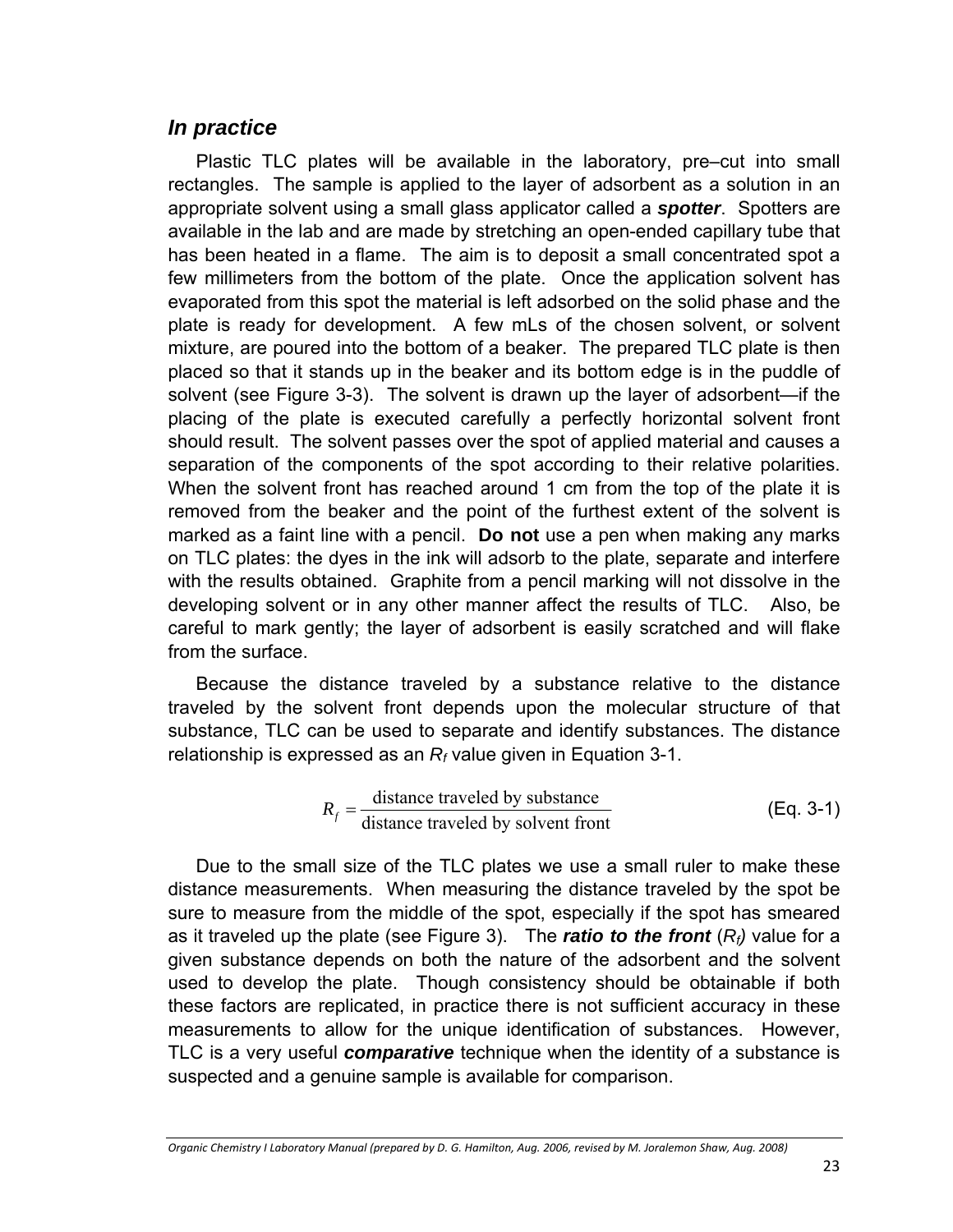

**Figure 3-3.** Example TLC chamber (left panel) and TLC plate (right panel). The distances traveled by each spot and by the solvent front are shown along with the  $R_f$  value for each spot.

*Note:* TLC plates are pretty small so measurements with a standard ruler can only provide *Rf* values to two decimal places. This is the level of accuracy that is routinely reported and the level you should use throughout these experiments.

The practice of TLC can be summarized in three discrete steps:

#### **1. Sample Application**

A small amount of sample is dissolved in a small volume of a solvent in which it is readily soluble to provide a spotting solution. A glass spotter is dipped in this solution and then applied to the plate to form a small concentrated spot at a marked position around 1 cm from the bottom of a TLC plate. The spot is made as small as possible to ensure, in as far as this is possible, that all of the applied material starts the journey up the TLC plate from the same point. The amount of material deposited on the plate is also very important: if the sample spot is too concentrated then the adsorbent can become overloaded and the features in the TLC will streak and spread (making it hard to measure their position, see Figure 3-3), if the spot is rather weak it may be hard to see the features on the plate after it has been developed. Preparing a good TLC plate requires practice and experience.

#### **2. Development**

The container used for development is most often a simple beaker covered with a watch glass. Sometimes a piece of filter paper is placed along the wall of the beaker to ensure saturation of the atmosphere with solvent vapor. Once a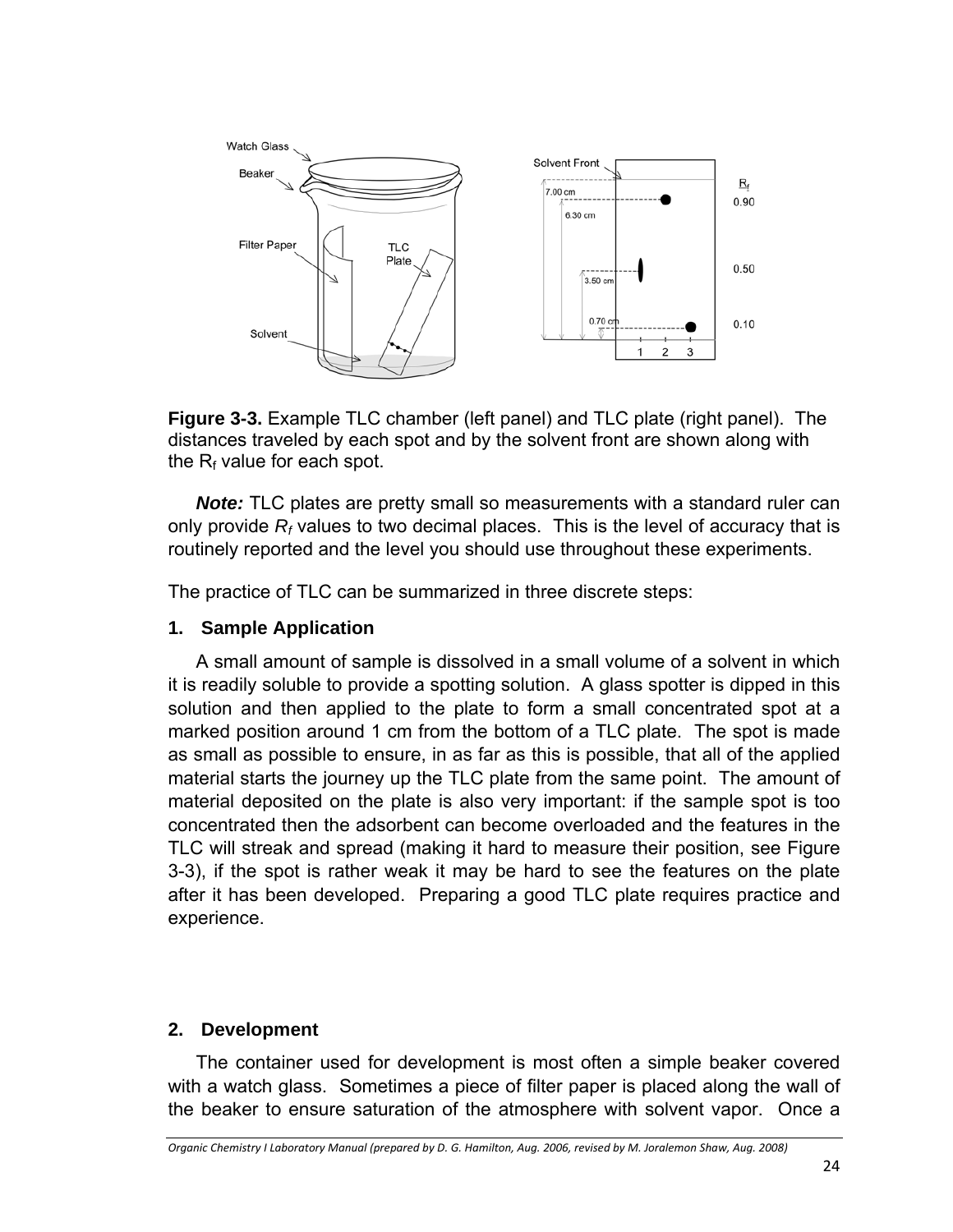suitable solvent system for plate development has been found, a few mLs are added to the beaker to provide a depth of a few millimeters. The plate is placed in the beaker so that the bottom edge (the edge nearest the applied spot of material) is immersed in the puddle of solvent. Care should be taken to ensure that the *solvent level is below that of the spot itself*. A watch glass, which serves as a crude lid, is placed on top. The solvent is allowed to run up the plate until the solvent front has reached around 1 cm from the top edge of the plate. At this point the plate should be removed and the furthest extent of the solvent front marked.

#### **3. Visualization**

The solvent is allowed to evaporate from the adsorbent on the plate. If the substances under investigation are colored, i.e. they absorb light in the visible region of the spectrum, then both during and after development of the plate you will be able to see where the spots are and how they have moved relative to one another and the solvent front. Direct measurement can then be made of the *Rf* values of the components. If the components of the sample are not colored, and this is most often the case for typical organic materials, you will not see much happening during the development of the plate. In these cases an Ultra–violet (UV) lamp may reveal the location of the spots and their positions may then be marked with a pencil. Molecules containing multiple bonds are typically revealed by use of a UV lamp. Alternatively, the staining of a TLC plate with iodine vapor is among the oldest methods for the visualization of organic compounds. This technique exploits the fact that iodine has a high affinity for both unsaturated and aromatic compounds. There are also chemical methods for revealing the positions of materials on plates that cannot be located by eye, UV lamp, or the iodine staining technique.

# **PROCEDURE**

#### *Perform all the experiments in the hood.*

#### **Part 1: TLC Analysis of Mixtures of Ferrocene Derivatives**

You will gain some familiarity with the technique of TLC by examining the behavior of some colored compounds on silica TLC plates using a set of solvents and solvent mixtures that differ in polarity. The compounds are called ferrocene, acetylferrocene, and 1,1'–diacetylferrocene (See Figure 3-1). Don't worry about the ferrocene part, just note that the acetyl group contains a relatively polar carbon–oxygen bond. Therefore the compounds *increase* in polarity from ferrocene (no acetyl group) to acetyl ferrocene (1 acetyl group) to diacetylferrocene (2 acetyl groups). Each material is provided as a solid. You should take small samples of each (a small spatula tip of material is sufficient)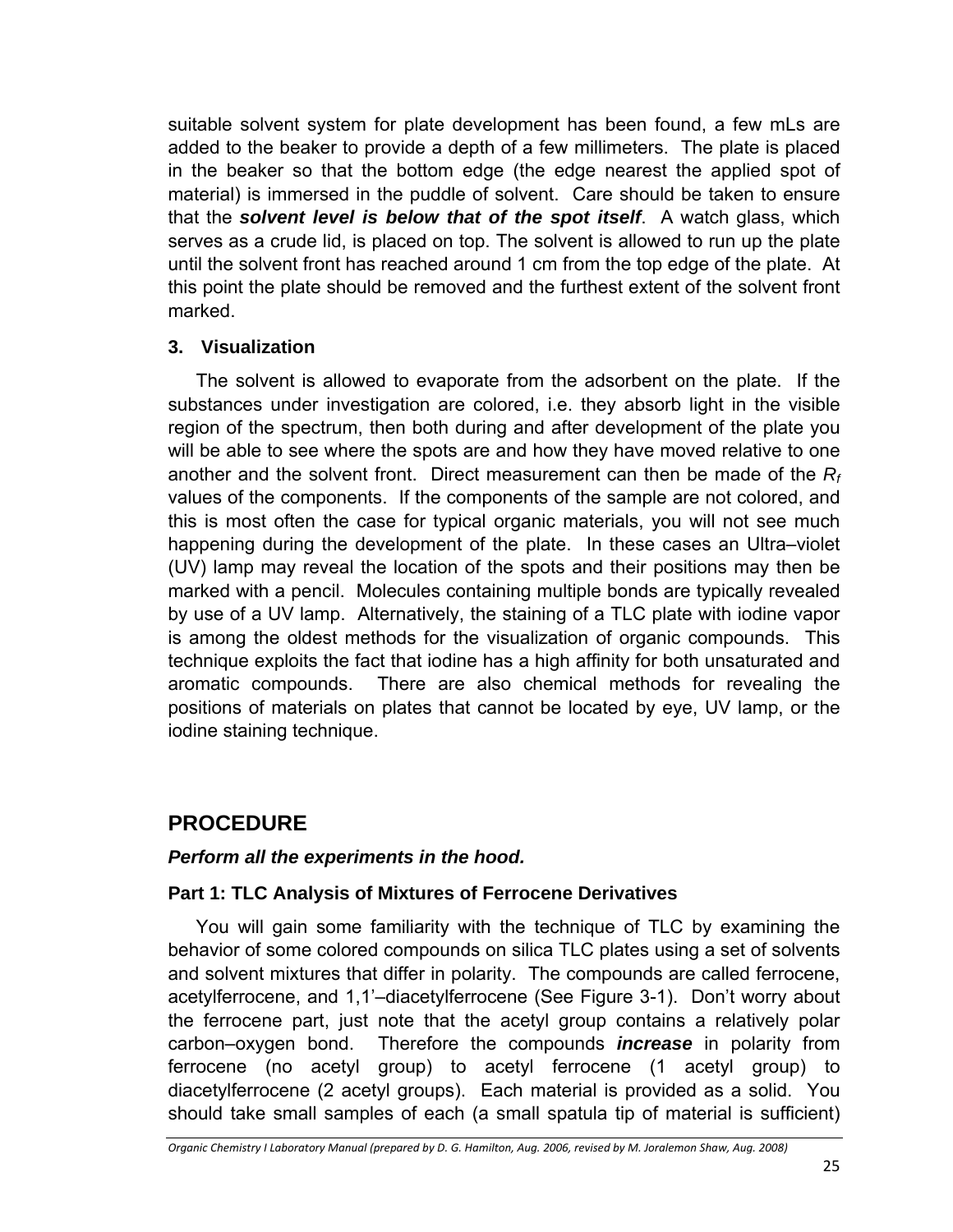and dissolve each material in around 1 mL of methylene chloride (dichloromethane) in three small, readily identified, sample vials.

Draw a faint pencil line around 1 cm from the bottom edge of the plate. Using a fresh spotter for each sample, apply each of the three solutions to evenly spaced points on this line aiming to prepare a colored spot of material no more than 3 mm in diameter. Allow the application solvent to evaporate for a few moments, leaving three small colored spots. Develop the plate in neat methylene chloride. Remove the plate and mark the maximum extent reached by the solvent front. Measure the *Rf* values of each material.

Repeat the experiment using some of the mixtures of methanol and methylene chloride available in the lab, measure the *Rf* values on each occasion. Keep trying mixtures until you have identified that which you think gives the best results, i.e. the one which gives the best separation (resolution) of the three materials. Keep in mind that if the three components are bunched together at the top or bottom of the plate then they haven't really separated—you are looking for a situation where the spots are spread about a median line about halfway up the plate.

Now, as before, take small amounts of each of the solid compounds and add them to a *single* sample vial. Dissolve the mixture in around 1–2 mL of methylene chloride. Spot the mixture at one side of a TLC plate and then alongside spot the three "pure" materials from before. Develop the plate in your chosen solvent system (from above). Note the results.

Sketch all of the TLC plates in your notebook, and label them carefully with the solvent mixture, the material in question, and the *Rf* values of all of the components.

#### **Part 2: TLC Analysis of a Pharmaceutical**

In the previous experiment identity of the compounds were known along with their relative polarity. The intention was to gain some experience in running and analyzing the data from TLC experiments in a well behaved and readily visualized system. The next experiment provides a more interesting application of TLC and involves probing the constituents of some commercial pharmaceuticals, mostly painkillers.

Spot a plate with each of the three standard solutions: caffeine, acetaminophen, and aspirin (available at the front of the lab). Develop the plate with neat ethyl acetate. Examine the plate under UV light and mark the positions of the spots you observe. Now place the plate in an iodine chamber for about 10 minutes and record and note any differences in the nature of the spots. *Be sure to keep the iodine stained plates in the hood.* Calculate the *Rf* values for each of the three components examined.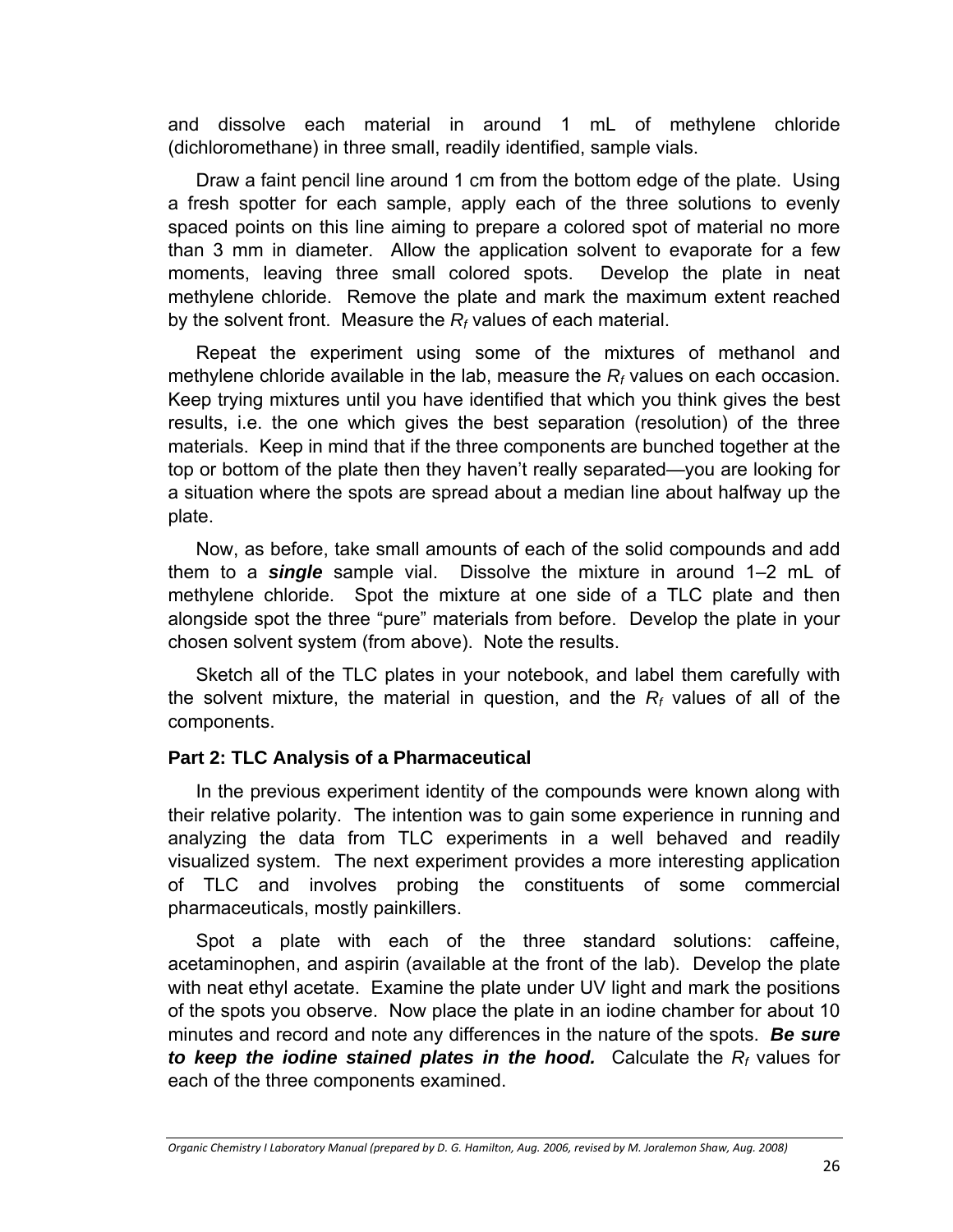Prepare a second plate exactly as before with each of the three standard solutions. Develop the plate with a mixture of 3 mL of ethyl acetate plus one drop of glacial acetic acid. Examine the plate under UV light and mark the positions of the spots you observe. As before, now place the plate in an iodine chamber for about 10 minutes and record and note any differences in the nature of the spots. Calculate the  $R_f$  values for each of the three components examined. Compare the results of the two runs and decide which experiment gave the better results.

Next, obtain a tablet of an unknown painkiller from your instructor or TA. Place the tablet in a 10 mL Erlenmeyer (conical) flask, add around 5 mL of methanol and crush the tablet with the end of a glass rod. Allow the undissolved material to settle out (this is mostly starch). Spot some of the resulting solution on a TLC plate and let the solvent evaporate (you will need room for four spots in total so make sure to leave room). Check that the concentration of sample on the plate is appropriate by looking at the plate under the UV light. Remember that if the sample is too concentrated then poor results will be obtained, but too little sample will make it hard, or impossible, to measure the  $R_f$  values of the components. If the concentration appears low, i.e. you can't see much material where you spotted, then spot several times more in exactly the same place. If the concentration appears too high then dilute a couple of drops of the solution with some more methanol (about, 1 drop of solution and 10 drops of methanol) and re–spot on a fresh plate. Spot the three standard solutions you looked at earlier in the remaining places and develop the plate under the conditions you found to work best for the first part of the experiment. Measure the *Rf* values of the components and conclude which of the three components were present in your unknown tablet. Check your conclusions with your TA or instructor.

#### **CLEAN UP**

All of the liquid samples should be poured into the halogenated solvent waste container. The different solvents and solvent mixtures used for TLC should be poured into the appropriate solvent waste container, either halogenated or non– halogenated. Dispose of all vials and spotters in the glass waste container.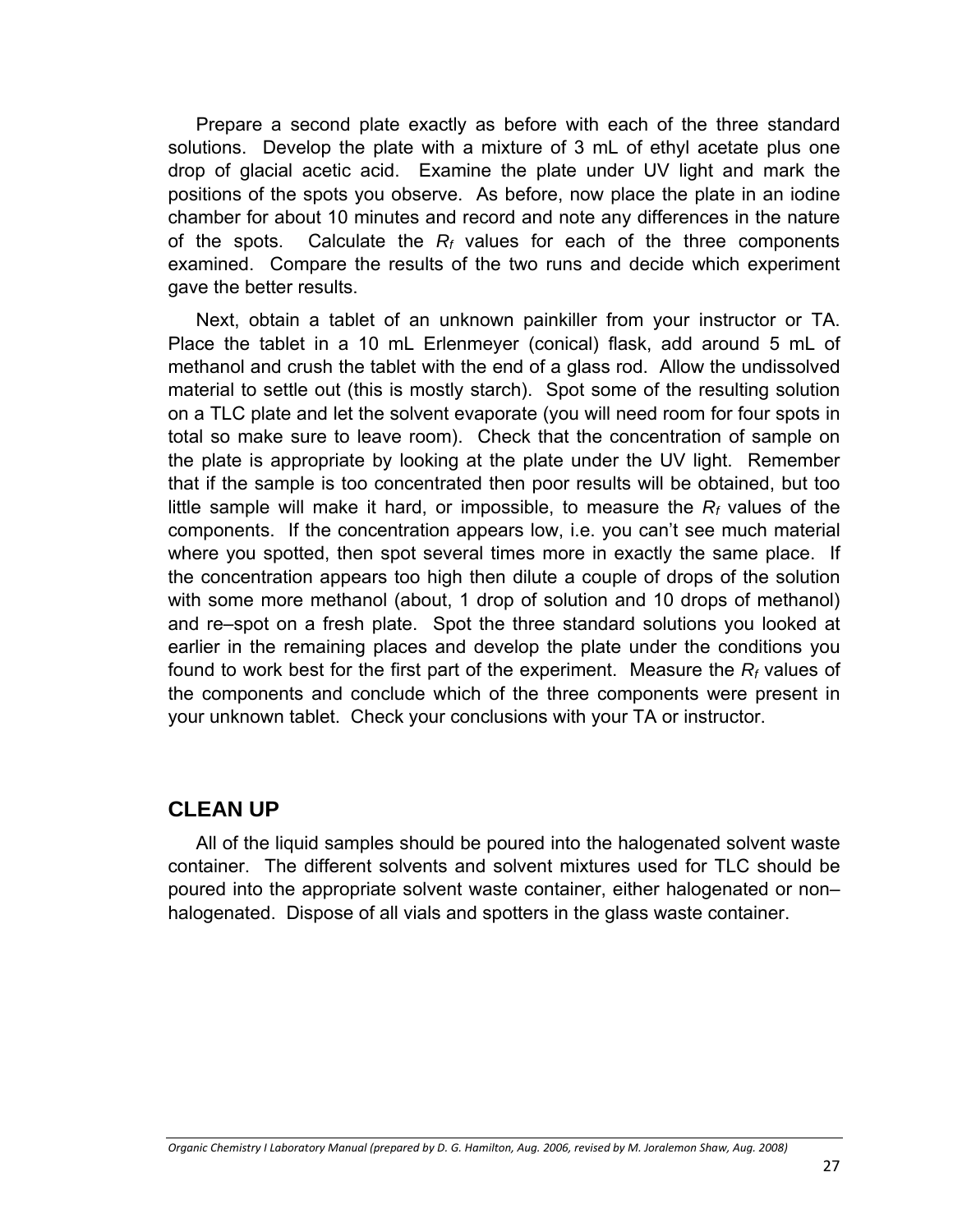### **REPORT**

In the results section include sketches of all of your plates, and label all features with their  $R_f$  values and identities. Describe the behavior of the ferrocene compounds when the plates are developed with different solvents, and how you arrived at your decision of the optimal solvent system for separation of these materials. Use the TLC evidence you obtain in Part 2 to indicate which materials were present in your pharmaceutical. Discus/rationalize the presence of any other TLC features that you observed during this second experiment.

### **QUESTIONS**

- 1. Does the solvent in which the samples are dissolved for plate preparation (i.e. spotting) have any bearing on the observed  $R_f$  values? Explain.
- 2. Why is it not possible to *uniquely* identify a material by its *Rf* value? (Hint: think about the maximum accuracy with which an  $R_f$  value might be recorded).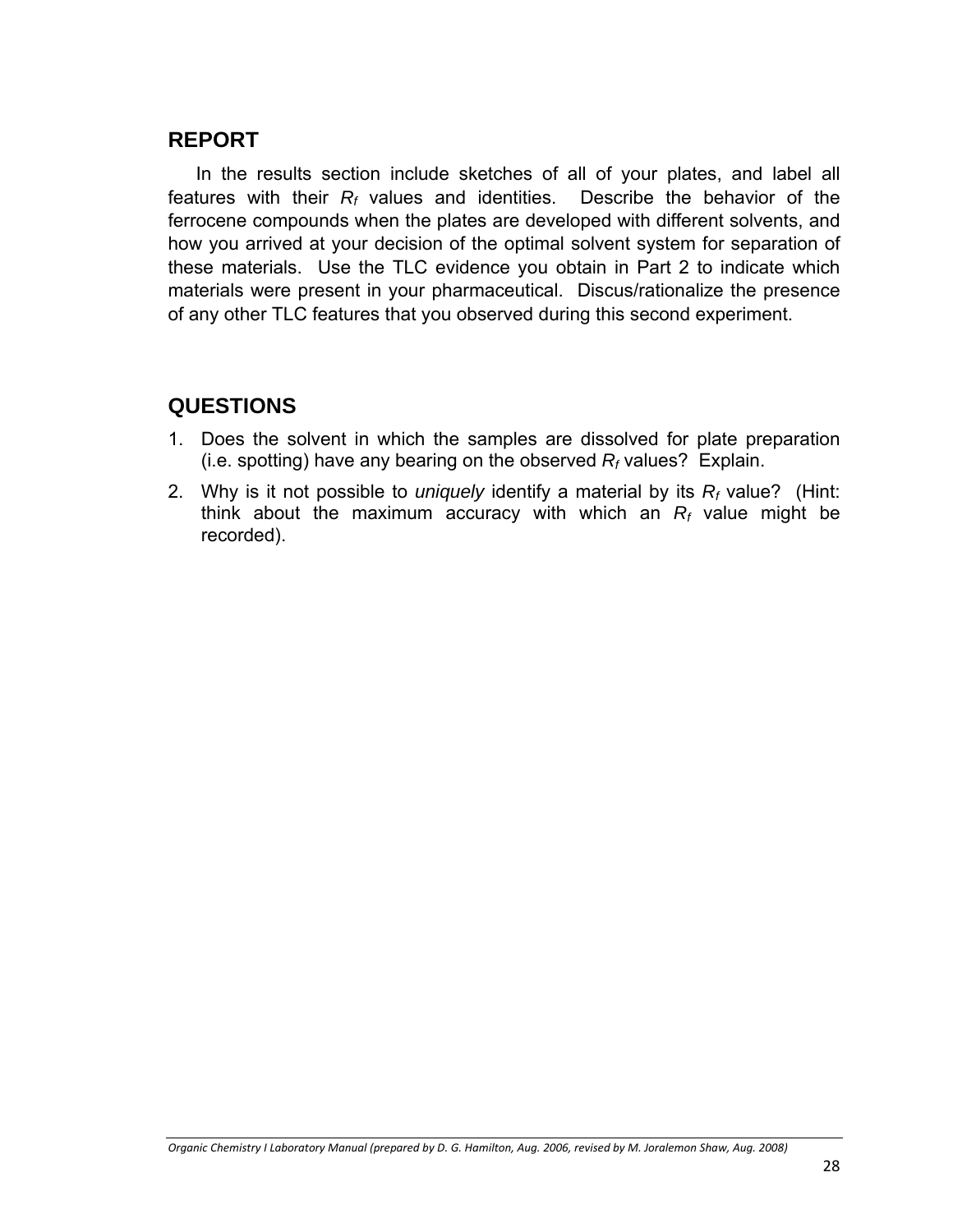# **Part B: Column Chromatography: Separating Ferrocene Compounds**

### **INTRODUCTION TO COLUMN CHROMATOGRAPHY (LC)**

Column chromatography is one of the most common and useful ways to separate mixtures of materials and isolate large amounts of the individual components in pure form. You will isolate three ferrocene derivatives from a mixture and determine the effectiveness of this technique in terms of the purity of the products.

Thin Layer Chromatography (TLC) was used last week to analyze the components of a mixture. In the TLC analyses, the stationary phase was silica  $(SiO<sub>2</sub>)$ , affixed to a plastic plate) and the mobile phase was a solvent or mixture of solvents, chosen to optimize the separation of compounds in a given mixture. Silica gel contains many relatively polar silicon–oxygen bonds and therefore has a high affinity for polar molecules. As a result, it was observed that the more polar the molecule the shorter the distance it traveled up the TLC plate.

In this experiment *liquid chromatography* will be employed to separate the components of a mixture. Much like TLC, the stationary phase will be silica gel and the mobile phase will be a solvent, or mixture of solvents. In contrast to TLC, where the components of a mixture were separated from top to bottom using capillary forces to draw solvent onto the bottom of a TLC plate, column chromatography is performed using gravity to draw solvent downward through a glass tube containing the silica gel. Column chromatography allows separation of relatively large amounts of a product mixture into pure individual compounds, each of which can be isolated, characterized, and perhaps used for other experiments or syntheses. This type of purification and isolation is crucial to all synthetic organic chemistry and the modern pharmaceutical industry could simply not exist without it. Various types of liquid chromatography are also widely used in separations and preparations of biological macromolecules such as proteins, carbohydrates, and DNA.

### *In practice*

Using column chromatography, you will separate a mixture of ferrocene derivatives (ferrocene, acetylferrocene, and 1,1'–diacetylferrocene), and then confirm their identities using TLC.

To begin, you must first determine the most effective solvent system for separating the three compounds. The solvent, or solvent mixture you select, should allow good separation of the three compounds from one another, and also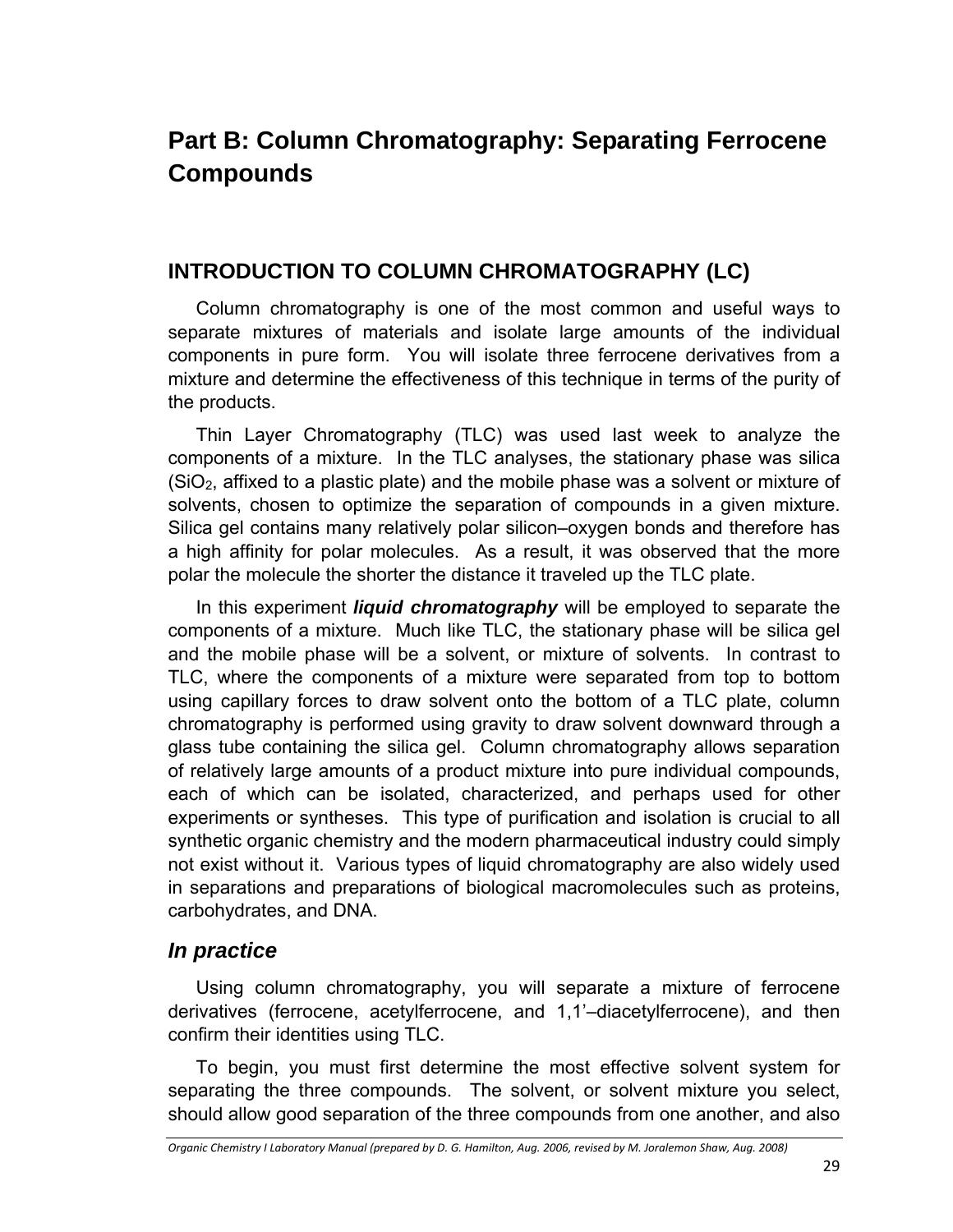cause all three materials to elute from (that is, exit) the column in a reasonable time. Additionally, the desired solvent, or solvent system must be **non– halogenated**, in order to minimize exposure to large quantities of (nasty) chlorinated solvents, and to reduce the volume of toxic and expensive waste. Please note that this restriction means you **cannot** use the solvent conditions you carefully worked out in the previous experiment, although those conditions would likely work very well.

To determine the best solvent, you *could* run a bunch of trial columns, but that would be expensive, wasteful, and very time–consuming. Instead, you will test several solvent mixtures by TLC, just as you did in the previous experiment. Since the stationary phase, silica gel, is the same for both TLC and column chromatography, the separations observed by TLC will accurately reflect the separations seen on the column.

Once you have determined which solvent, or solvent mixture, you will use in this separation, you will set up your column by neatly packing it with silica and solvent. The mixed sample will be added to the column and its components will move through the column at rates determined by their polarities and that of the mobile phase (the solvent) that you have selected. Since the three compounds are colored, you will be able to see at all times where they are on the column, how well they are separating, and when they are about to elute from the bottom. Once you have collected the separate "fractions", each containing a pure sample of one of the three compounds, you can confirm the identity of each one by comparative TLC with an authentic sample.

## **PROCEDURE**

#### *Perform this entire experiment in the hood.*

#### **A. Determine the conditions for running the column using TLC**

- 1. Using a spatula, transfer a tiny amount of the mixture of ferrocene compounds to a small vial and dissolve in a few drops of methanol. Prepare a TLC plate with a spot of this mixture exactly as you learned in the previous experiment. Consult last week's experiment for additional details if you need them.
- 2. Prepare 5 mL of a 1:1 mixture of hexanes and ethyl acetate and use this mixture to develop the TLC plate. Once the solvent front nears the top, remove the TLC plate from the beaker and immediately mark the final position of the solvent front in pencil. You may need to use the UV lamp to confirm the location of the products (though they are colored the spots can be very faint). Sketch the TLC plate in your notebook and note the characteristics of the separation: which product, or products, moved most along the plate with the solvent? Which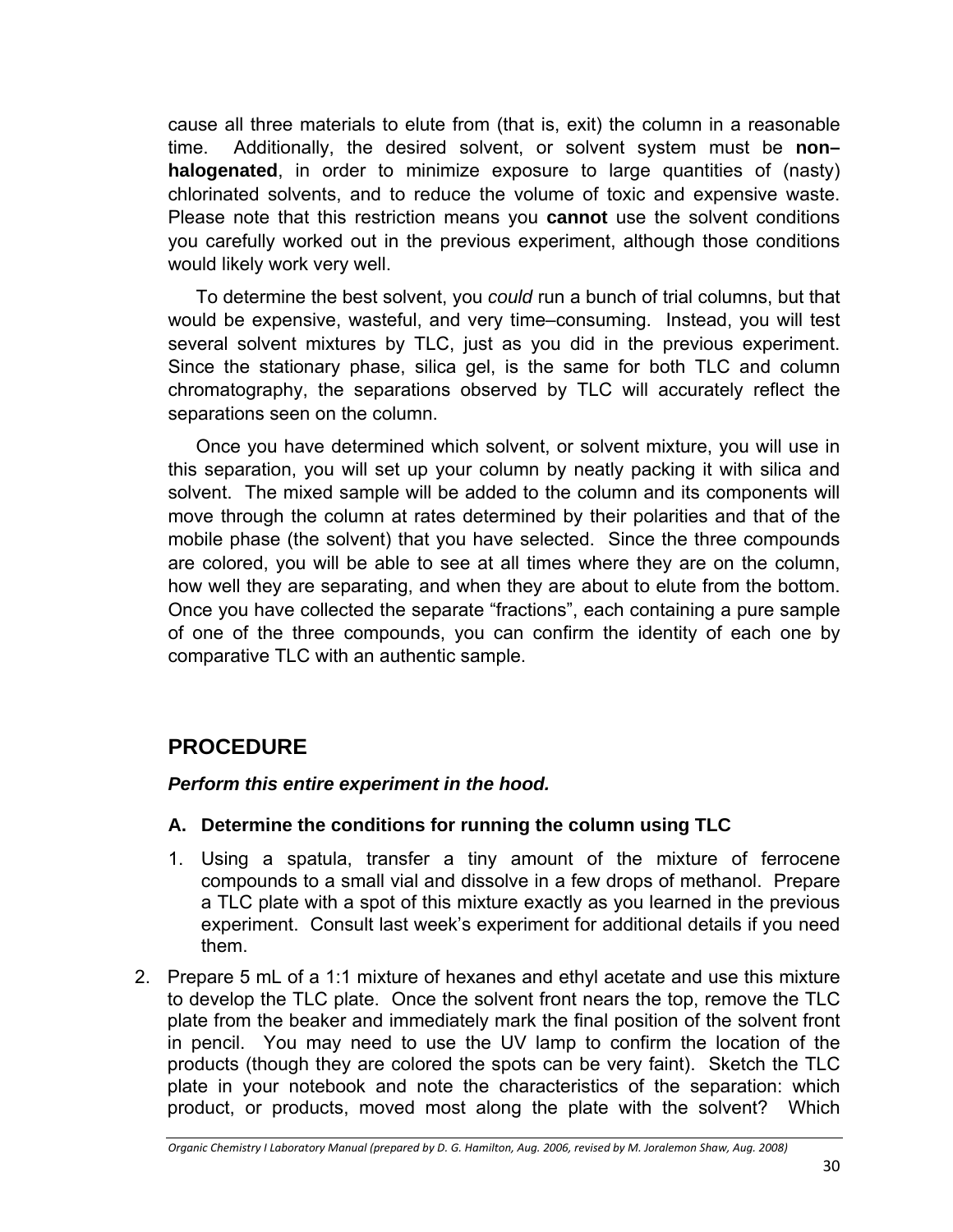adsorbed strongly to the stationary phase (that is, did not move very far)? Did the three products separate well from each other?

- 3. Repeat this experiment with different ratios of solvents, making careful note of the results of each in your notebook. Think carefully about how you might modify the mixture based on your first run. For example, if a mixture causes all three components to run toward the top of the plate, your mixture is *too polar* and you will want to reduce the proportion of the more polar component in the solvent mixture (the ethyl acetate). Of course, the opposite will hold if your components remain stuck to the bottom of the plate.
- 4. Based on these TLC runs, decide which solvent mixture, or mixtures, you will use to achieve the best separation and elution of the three products. Keep in mind that you may change mobile phases during the course of running the column to optimize the separation. For example, you may need to elute the first two products in solvent mixture "A", *then change* to solvent mixture "B" to elute the final product. You will want to use the least polar solvent mixture first, then switch to successively more polar mixtures to "chase" the products from the polar surface of the silica.

#### **B. Prepare the column**

- 5. Clamp your column securely but gently to a ring stand, leaving enough space at the bottom to allow for easy switching of the flasks or beakers you will use to collect the eluted solvent. Try to clamp the column such that it is as straight as possible so the compounds will run evenly down the column. Place a funnel on the top of the column and place a beaker underneath. Also have ready several clean, labeled sample vials for collection of the compound containing fractions.
- 6. You will use a crude dry–pack method to fill your column. Weigh 2.3 g of silica gel into a small beaker and pour into the column. Using 20 mL of your *initial* solvent mixture (as determined above) add portions of 1–2 mL at a time to the column, letting the solvent adsorb to the silica until the column is saturated. You may need to use a glass rod to poke down in the column and force out air bubbles, and use small batches of the solvent to wash any remaining silica gel from the inside surfaces of the column.
- 7. Very carefully open the stopcock and let some of the solvent drip through (both the column and stopcock assembly are quite fragile so please be careful here). As the solvent collects in the waste beaker below you may recycle it (as needed) to aid in washing all of the silica gel into an even, tightly packed, cylinder, within the column. Please note that it is very important that the column does not *ever run dry* during this process. Little cracks and channels are formed when air is allowed to enter the column, and separation is greatly compromised as a result.
- 8. Close the stopcock when the solvent level is just covering the top of the column. If the top surface of the packed silica appears crooked, tap gently on the side of the column until it flattens out.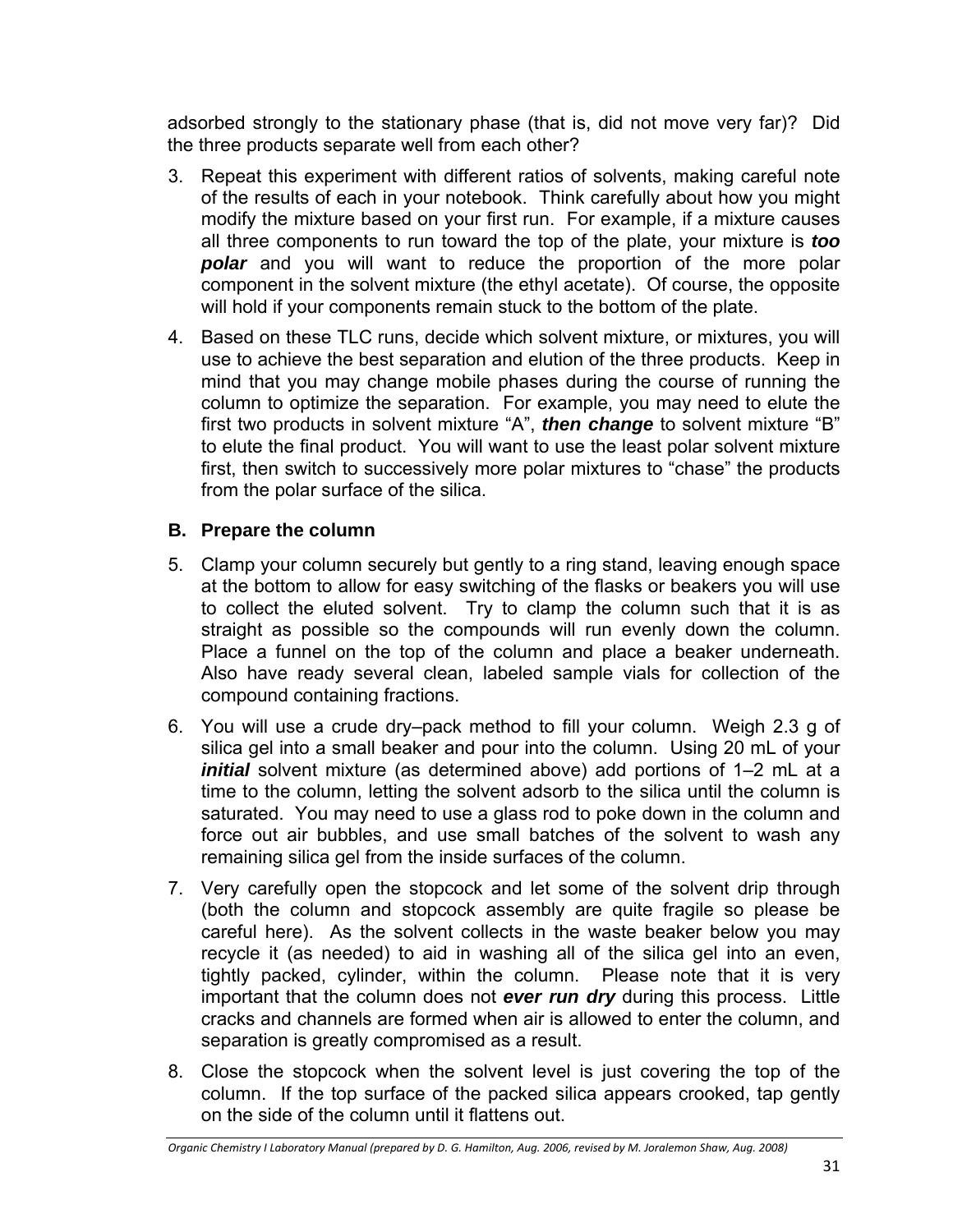#### **C. Run the column and identify the fractions**

- 9. Dissolve around 20 mg (0.02 g) of the mixture of ferrocene derivatives in ~0.5 mL of your starting solvent mixture. Also prepare 20 mL of fresh solvent mixture to begin the column.
- 10. Using a glass pipette and rubber bulb, start to add your dissolved sample to the top of the column. Try to add the solution gently, and evenly, to avoid displacing the silica gel, an ensuring that the sample starts running down the column from an even level. Open the stopcock and allow the sample to run onto the column, adding drops of the dissolved sample slowly and gently to the top via the pipette so that the column will not run dry and ensuring that a few millimeters depth of solvent is *always* maintained above the level of the silica gel. Leave any undissolved material behind in the vial (for the purposes of this experiment it is better to keep the volume of added solvent small, rather than try to get every last bit of material onto the column).
- 11. Once the sample is loaded onto the column, you can (very) gently add  $\sim$ 5 mL of fresh solvent mixture to the column and start the separation. Add more solvent as needed, at all times ensuring that there is no danger of the column running dry. Try to run the column continuously without closing the stopcock *via* regular additions of solvent. If you have elected to change solvent systems during the separation then at some point in your running of the column you will need to switch solvent systems.
- 12. Collect the three colored fractions (ferrocene, acetylferrocene, 1,1'– diacetylferrocene) in clean glass vials, and label each clearly. All of the colorless solvent fractions can be collected in a beaker to be disposed of as non–halogenated waste.
- 13. Once you have collected all of the samples, empty the silica into a beaker by turning the column upside down and gently tapping. Dispose of the liquid in the non–halogenated waste (by decanting), and the silica gel in the solid waste container.
- 14. Confirm the identity and purity of each of the fractions by running TLC analysis against pure samples of each material. Your fractions are relatively dilute so you may need to examine the developed plates under the UV lamp (the spots may be too faint to be directly visible). If your spots are difficult to see, and analysis of the results is ambiguous, you should choose one (or more if you wish) of your samples for evaporation: transfer to a small round bottomed flask, remove the solvent using a rotary evaporator (consult your instructor or TA), and then redissolve the obtained solid material in a tiny amount of solvent to make a concentrated TLC sample. Repeat the TLC analysis using this concentrated sample to achieve clearer results.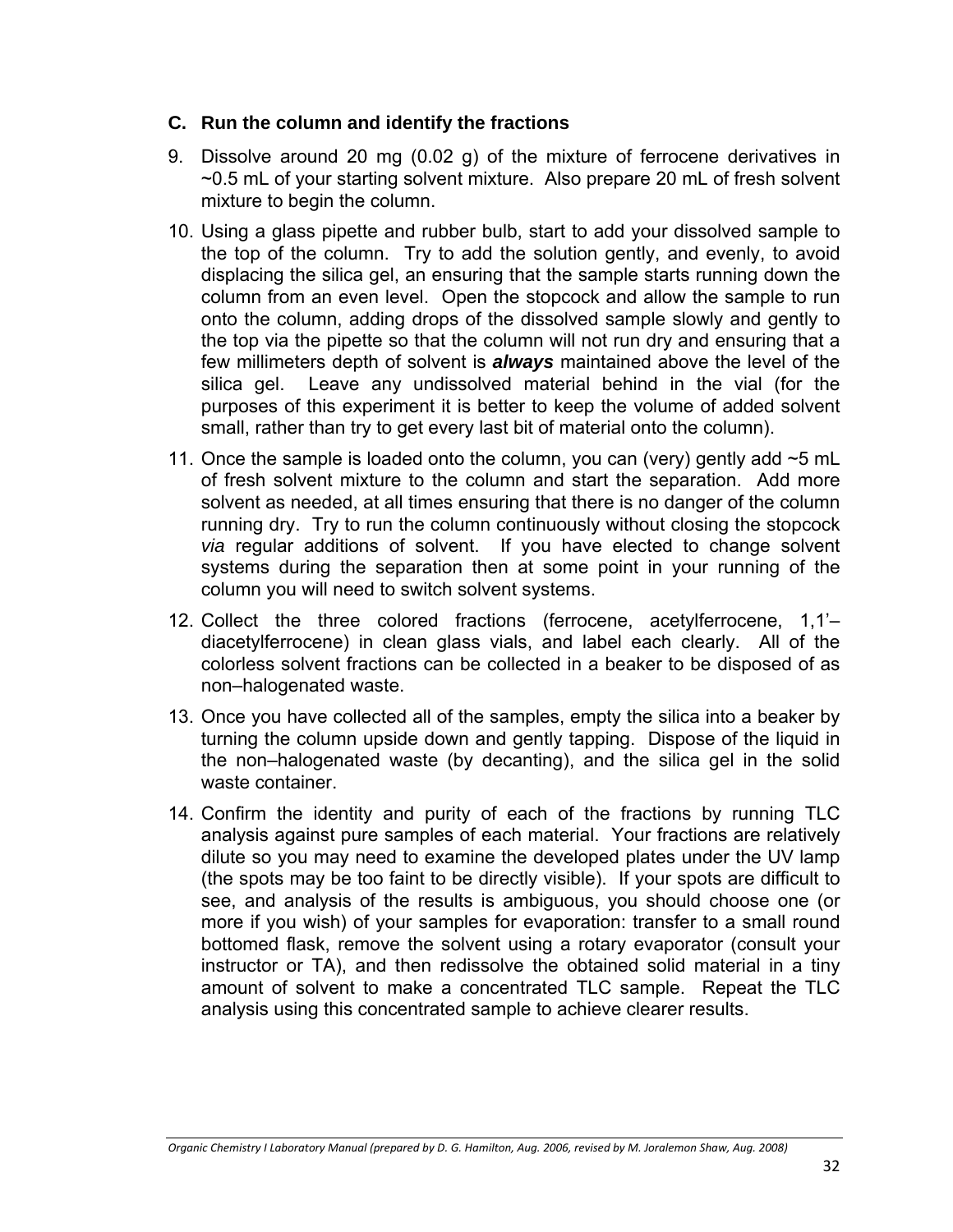## **CLEAN UP**

All of the solvents and samples left over from the TLC runs and liquid chromatography should be poured into the non–halogenated solvent waste container. Silica gel should go into the solid waste container. Dispose of all spotters in the glass waste container. Vials should be thoroughly rinsed with acetone, the washings discarded in the non–halogenated waste container and left in the hood to dry for the next lab group.

## **REPORT**

In the report you should include sketches of all of your TLC plates, and label all features with their *Rf* values and identities. You should describe the behavior of the ferrocene compounds when the plates were developed with different solvents, and how you arrived at your decision of the optimal solvent system for separation of these materials on a column. Discuss the purity of your isolated final products, as determined by comparative TLC with authentic samples.

## **QUESTIONS**

- 1. Last week we separated the same mixture of ferrocene compounds by TLC using dichloromethane/methanol solvent mixtures. Why did we use ethyl acetate and hexanes instead of dichloromethane/methanol for column chromatographic separation? What property of these solvent mixtures must be similar?
- 2. Even if the components of the mixture had not been distinctly colored, you could still have used liquid chromatography to separate and isolate them. Describe the practical measures you would need to employ in order to collect and identify the correct fractions?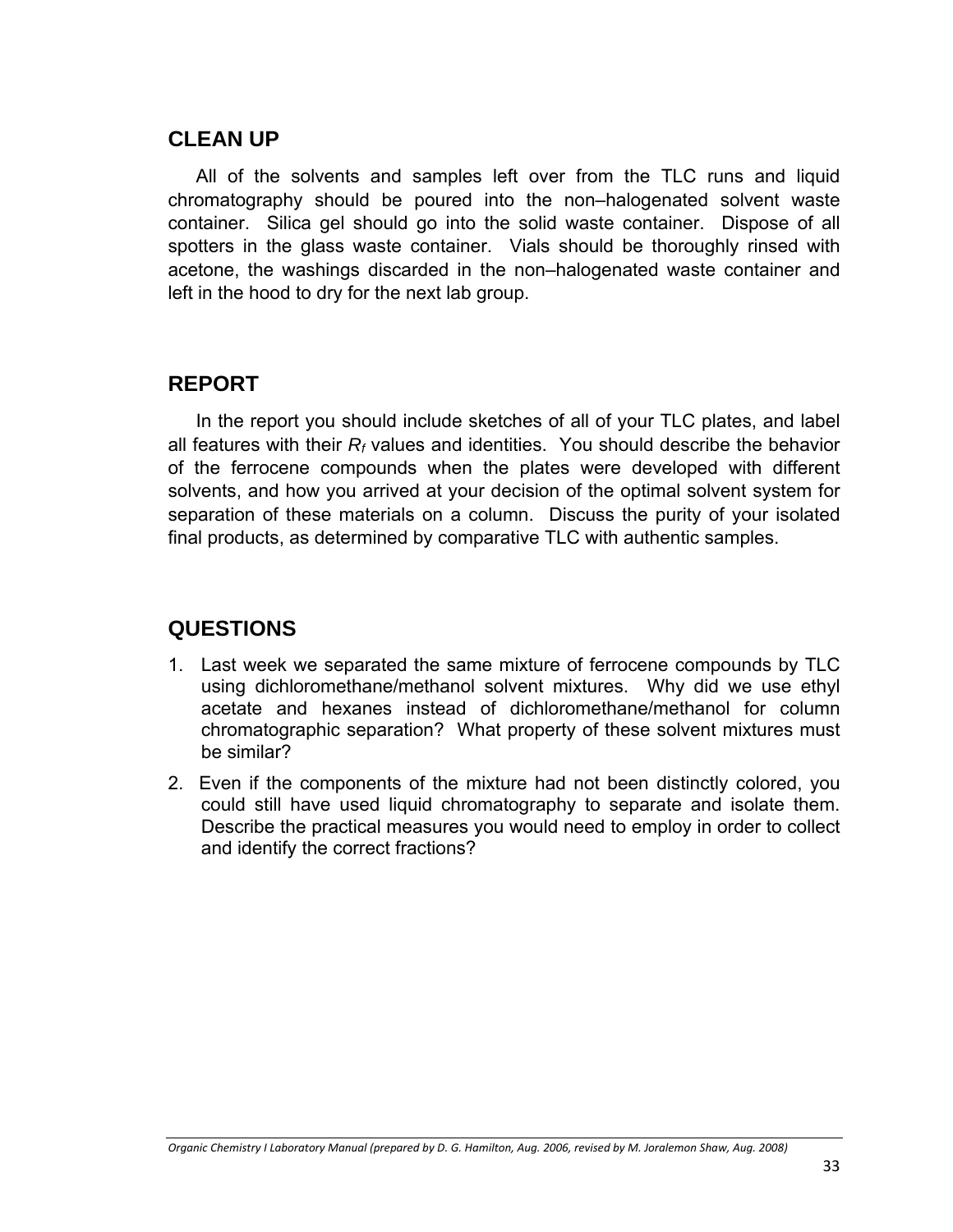# **Part C: High Pressure Liquid Chromatography (HPLC)**

## **INTRODUCTION TO HPLC**

In recent years the technology used in chromatographic analysis has greatly improved. Advances in this area have led to the common use of High Performance Liquid Chromatography, a laboratory technique that allows for the very efficient separation of small amounts of the components of a mixture. The technique has essentially the same operational basis as liquid chromatography, but HPLC allows for far better separation of the components of a mixture. The column in an HPLC instrument contains tiny particles of only about 5 µm diameter, ensuring a very large surface area to which molecules may adsorb. These particles comprise the *stationary phase* of the chromatographic system. Because these tiny particles are so tightly packed, the *mobile phase* solvent must be forced through the column under very high pressure. A detector and a computer are connected to the HPLC instrument in order to signal when eluents are coming off the column and fractions should be collected. The diagram in Figure 3-4 illustrates the main components of an HPLC instrument.



#### **Figure 3-4.** Block diagram of high pressure liquid chromatography.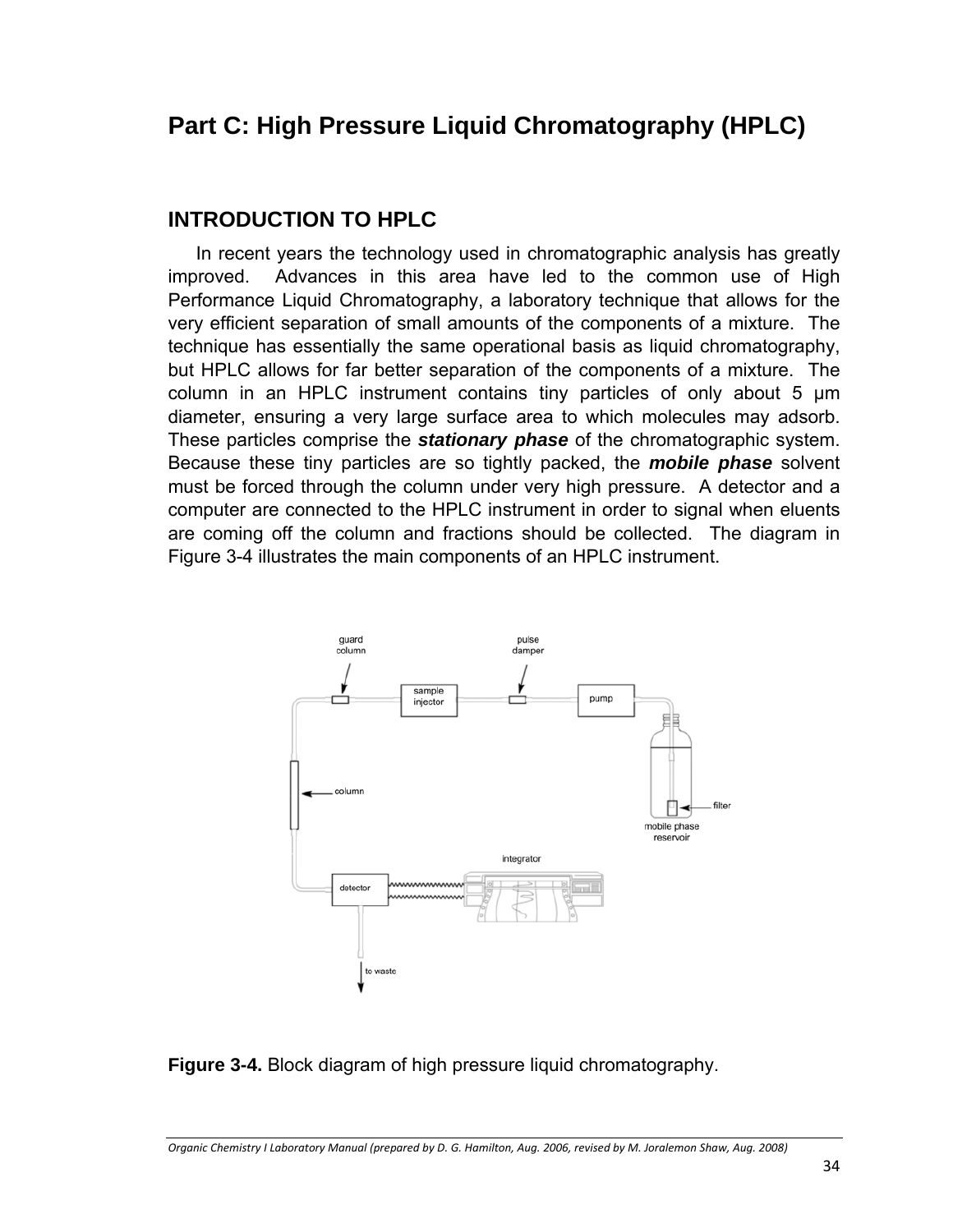#### *In Practice*

Once more, we will address separation of our mixture of ferrocene derivatives (ferrocene, acetylferrocene, and 1,1'–diacetylferrocene), this time using high pressure liquid chromatography. As with the liquid chromatography employed in Part B, the *stationary phase* is a tightly packed silica gel column, and the *mobile phase* (the solvent) is a mixture of hexanes (non–polar) and ethyl acetate (fairly polar). The initial solvent mixture will be 75% hexanes and 25% ethyl acetate. Throughout the run the percentage of ethyl acetate will be slowly increased (thereby increasing the polarity of the solvent) in order to elute the more polar ferrocene derivatives (acetylferrocene and 1,1'–diacetylferrocene) from the column. By comparing the retention times of the compounds, i.e. how long they stay on the HPLC column, with the results from your TLC experiments (Part A) you will be able to determine which compounds elute from the column at which times.



**Figure 3-5.** Example HPLC chromatogram.

# **PROCEDURE**

*Note:* A mixture of the three ferrocene derivatives dissolved in a 3:1 ratio of hexanes to ethyl acetate is available in the laboratory for your use.

- 1. On the computer monitor for the HPLC there should be a green "ready to inject" window open. When your laboratory instructor or TA verifies that the instrument is ready you will prepare for the sample injection.
- 2. Go to "Run control" and click "Sample info….". A new window will open: enter your name as "operator name", your sample as "sample name", and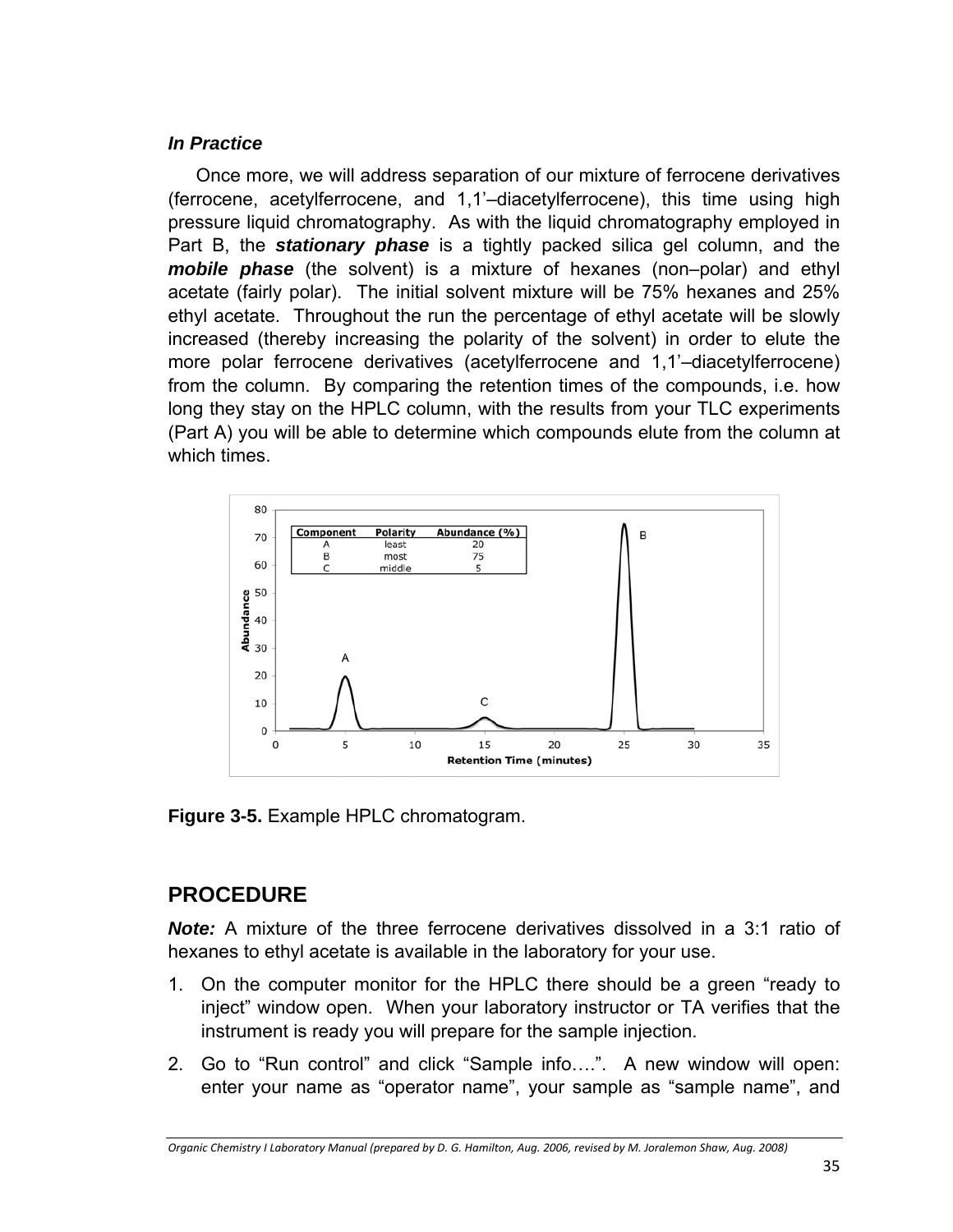add any other comments you wish under "comments". DO NOT make any other changes.

- 3. Thoroughly rinse the microsyringe with the solvent mixture (the 3:1 ratio of hexanes to ethyl acetate) expelling the solvent into a Kimwipe.
- 4. Rinse the microsyringe with the sample mixture (the three ferrocene derivatives dissolved in a 3:1 ratio hexanes:ethyl acetate), expelling the solvent into a Kimwipe. Fill the syringe with a fresh 20  $\mu$ L of the sample solution. Ensure that there are not any air bubbles in the syringe: if there are any air bubbles in the microsyringe, expel the sample into the Kimwipe and refill the syringe.
- 5. On the injection port of the HPLC, turn the knob upward and to the left toward the "load" label.
- 6. Wipe the needle of the microsyringe with a Kimwipe and gently press the needle into the HPLC injection port (no real force should be necessary). When the syringe is part of the way in, you will feel some resistance. Gently push past this point until the syringe is all the way in. Press down on the syringe plunger in a smooth, rapid motion to inject the 20  $\mu$ L sample. With the syringe still in the injection port, turn the injection port knob down and to the right towards the word "inject". Withdraw the syringe and rinse several times with solvent, expelling the solvent into a Kimwipe.
- 7. When the run is complete, print out a copy of the completed chromatogram.

# **REPORT**

Include the chromatogram you obtained and explain how you interpreted the peaks. Explain the reasoning you used to determine which peak in the chromatogram corresponded to each ferrocene derivative in the original mixed sample.

# **QUESTIONS**

- 1. Based on your experiences of running the various ferrocene derivatives on TLC plates, how would the results you obtained from this HPLC experiment vary if the amount of ethyl acetate in the solvent mixture were increased?
- 2. How is HPLC related to the other chromatographic methods, which you have studied (TLC, liquid chromatography)? You might note in your answer those practical elements they share in common, and those that are quite distinct.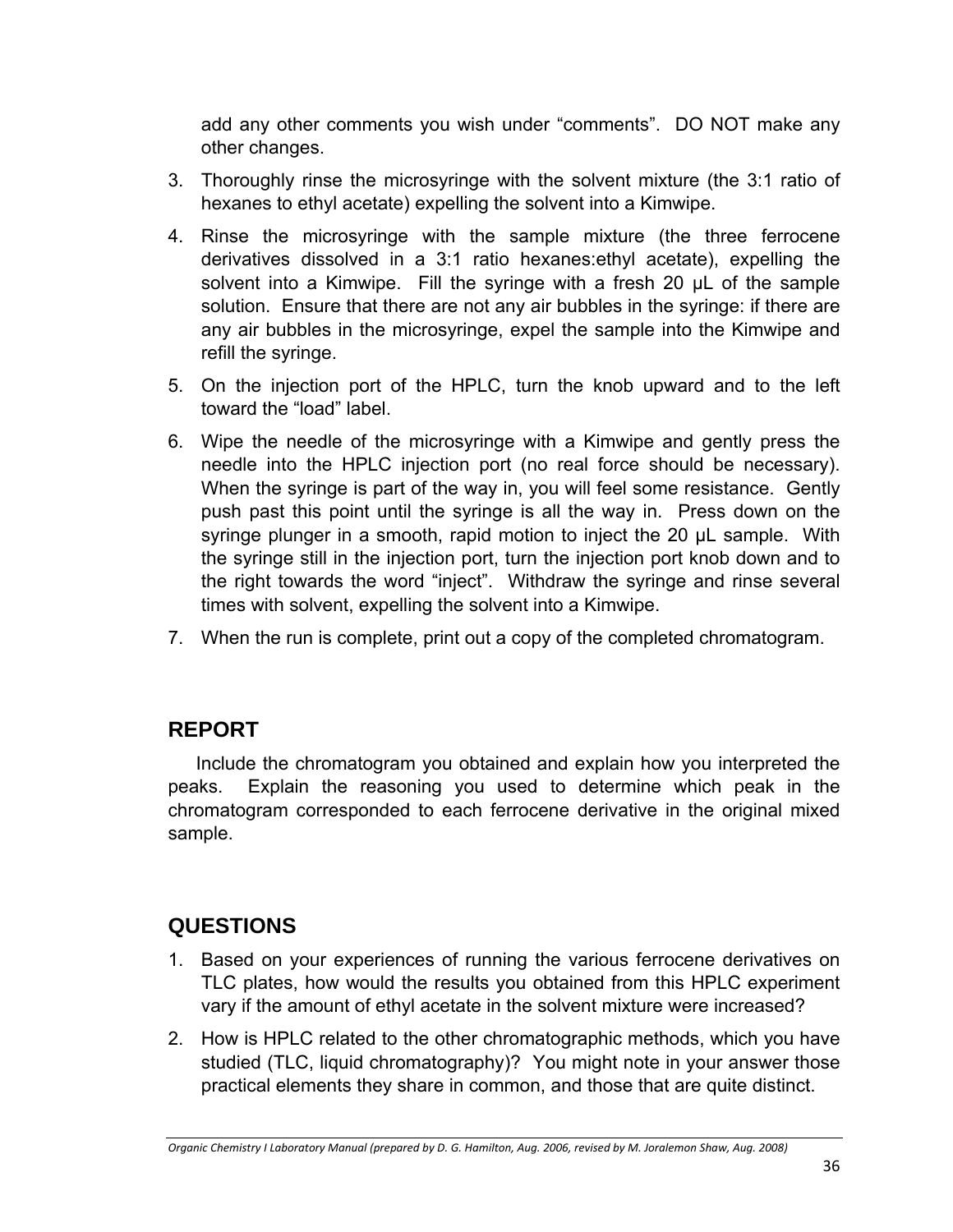# **Part D: Gas–Liquid Chromatography (GC)**

### **INTRODUCTION TO GC**

Gas–liquid (GC) chromatography provides a quick and simple method for analyzing volatile organic mixtures, both qualitatively and quantitatively. Often, the gas-liquid chromatographic instrument is coupled with an IR, NMR, or mass spectrometer in order to combine the excellent separation capabilities of GC with the superior identification capabilities of spectroscopy.

Figure 3-5 shows the main components of a gas chromatograph. The experiment begins by injecting a volatile liquid through a rubber septum into a heated injection port, which vaporizes the sample. The sample is swept through an open tubular column by a carrier gas, and the separated eluents (the compounds exiting the column) flow through a detector, whose response is displayed on a computer screen. The column must be hot enough to produce sufficient vapor pressure for each solute to be eluted in a reasonable time. The detector is maintained at a higher temperature than the column so that all the solutes are gaseous at the point of detection.



**Figure 3-6.** Diagram of gas chromatograph

The column is a hollow capillary tube 30 m in length with a 0.25 mm inner diameter that has a thin polymeric film of solid stationary phase, which lines the inner wall. The *stationary phase* in this experiment is a 0.25 µm thickness film containing phenylmethylsiloxane. The *mobile phase* (the carrier gas) flowing through the column is helium. Because different compounds in a mixture have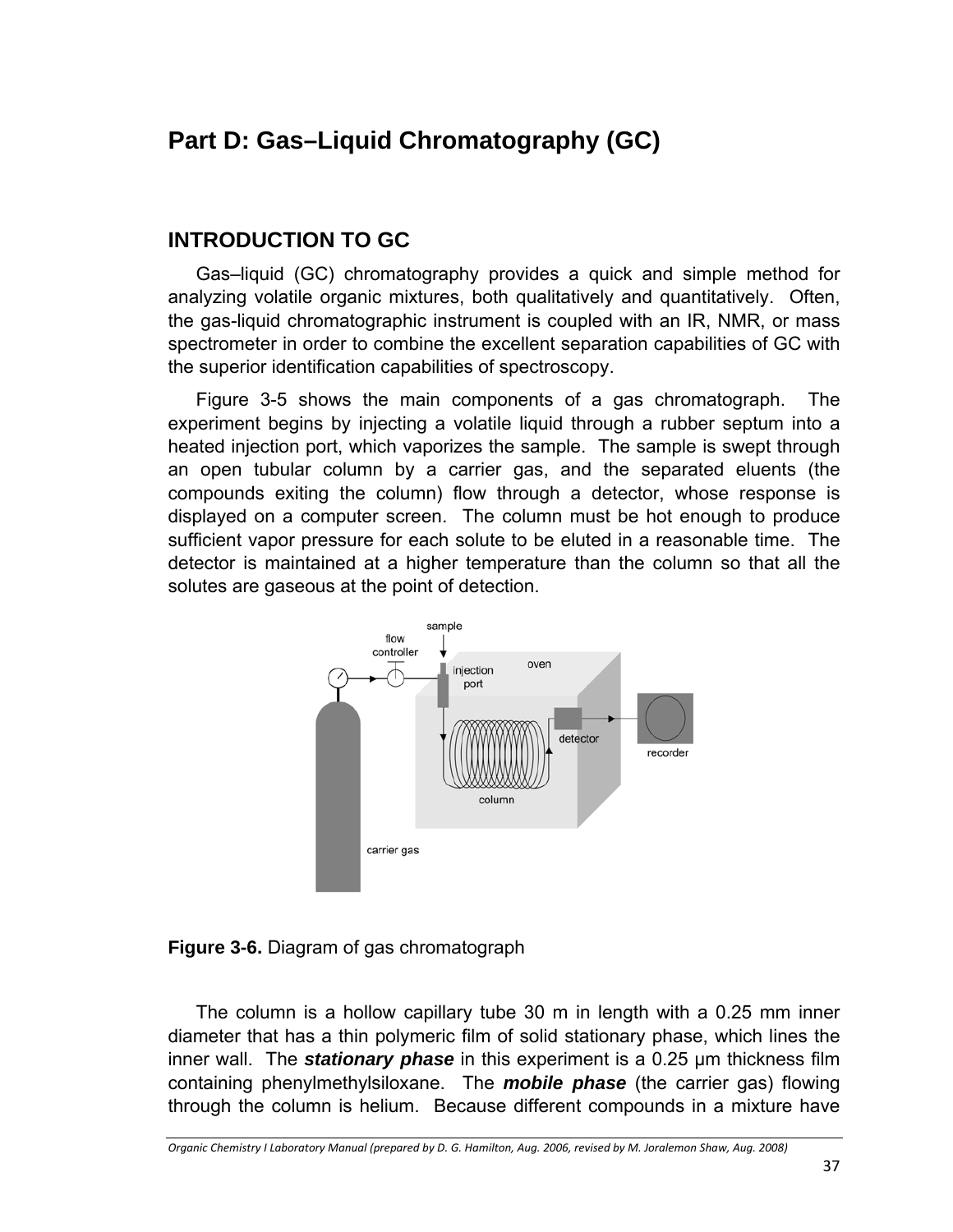differing affinities for any particular stationary phase, compounds can be separated (resolved) as a mixture of compounds travels through the column since the column retains some of the compounds longer than others. The time required for a separated compound to elute from the column is called the **retention time** and is effected by several experimental factors: the boiling point of the eluent, the column temperature, the column flow rate of the mobile phase, and the polarity of the stationary phase. Compounds may be identified by their retention times, as long as all the other experimental variables are kept constant, while the area below each peak corresponds to the relative abundance of the compound in the sample mixture. An example of a GC chromatogram is shown in Figure 3-7 for a three-component mixture. Note that the least polar component also has the lowest boiling point, while the most polar component has the highest boiling point. Since this will not always be the case, GC instruments allow the temperature of the column to be varied (usually increased) during the run.



**Figure 3-7.** Example GC chromatogram.

### *In Practice*

For this experiment we will be using a gas chromatograph with a flame ionization detector (GC–FID). The flame ionization detector recognizes the presence of a material and in response produces an electric signal. In the GC– FID, the eluents are separated by the gas chromatograph and then burned in a micro–flame produced by a mixture of  $H_2$  and air. Carbon atoms (from the solute) produce CHO<sup>+</sup> ions in the flame. These ions are collected, and the detector response is directly proportional to the amount of solute present. A schematic of a FID is shown in figure 3-8.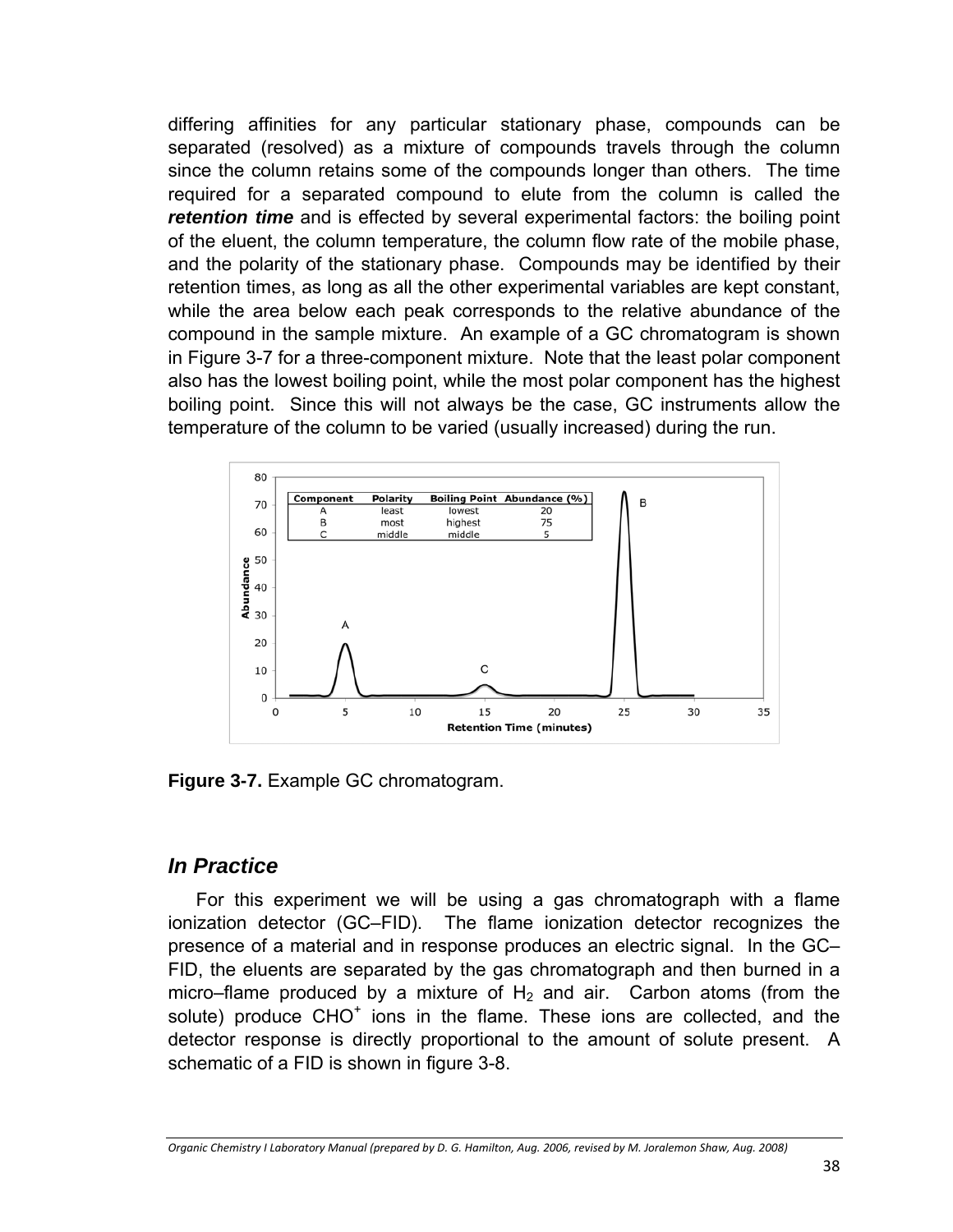

**Figure 3-8.** Schematic of a flame ionization detector

Samples of 4 pharmaceuticals will be available in the laboratory. The pharmaceuticals will be dissolved in anhydrous methanol in the following concentrations: Aspirin, 5 mg/mL; Ibuprofen, 1 mg/mL; Nabumetone, 1 mg/mL; and Caffeine, 1 mg/mL. With your TA or instructor's assistance, you will use a small hypodermic syringe to inject 1  $\mu$ L of each sample through a sealed rubber septum into a stream of helium flowing through the heated injection port of the GC–FID (these very small amounts of sample are injected to avoid overloading the column). The sample will be immediately vaporized and the helium gas will carry it onto the column. The sample's components will be separated on the column and pass into the flame detector. You will then be able to print out a graph of the retention time for each of these standard solutions. It is important to thoroughly rinse the syringe with the solvent before and after each injection to avoid contaminating any of the subsequent injections. After you have printed out chromatograms for each of the known samples, you will be given an unknown mixture that contains one or more of the pharmaceuticals. You will run your unknown sample through the GC–FID and determine the contents of your unknown by comparing the retention times of the unknown sample to the retention times for the known pharmaceuticals.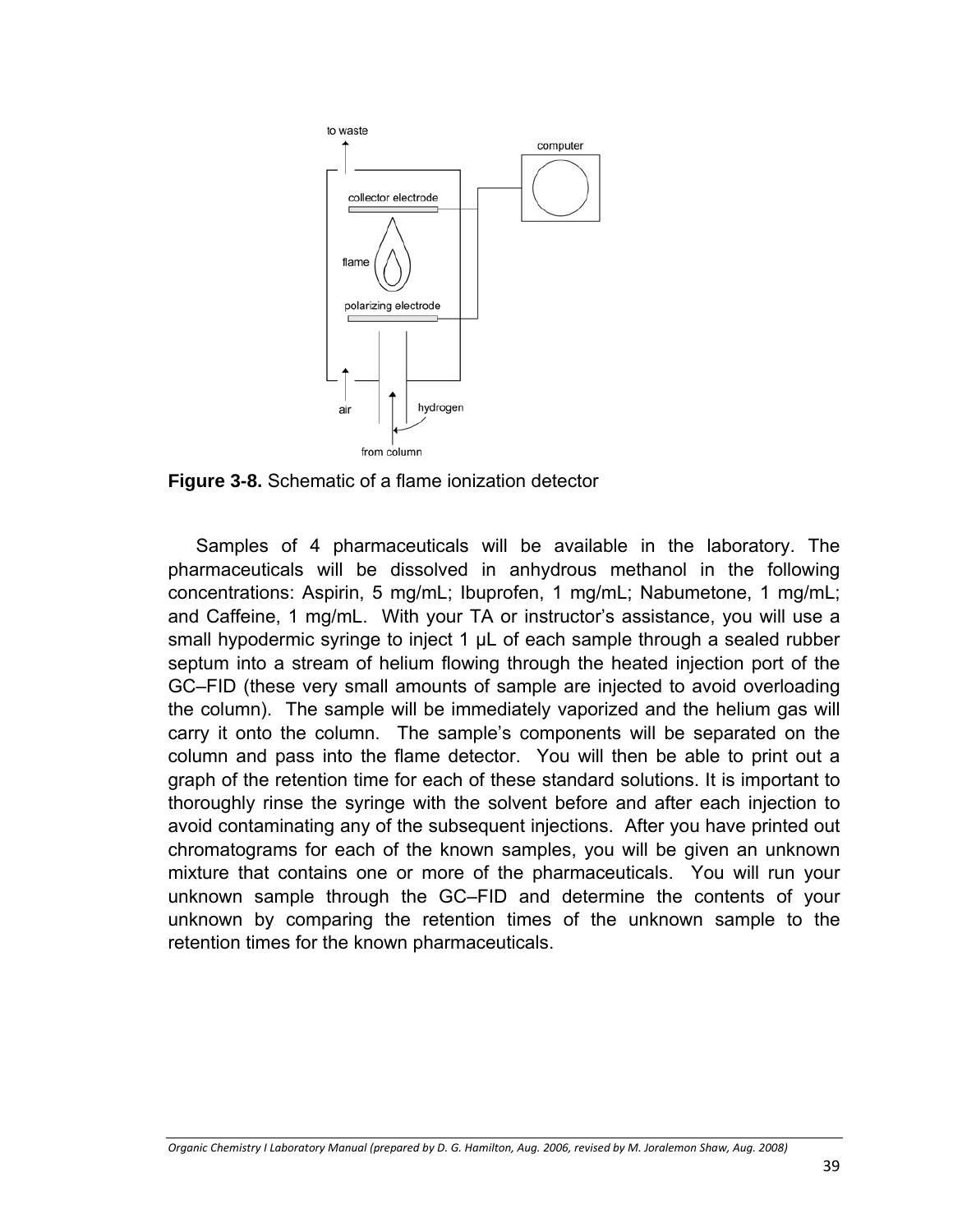## **PROCEDURE**

#### **A. The standard solutions**

- 1. On the computer screen for the GC–FID click on "Start Run" and in a few seconds the "Ready" window should appear.
- 2. Thoroughly rinse the microsyringe with the anhydrous methanol solvent, expelling the solvent into a Kimwipe.
- 3. Rinse the microsyringe with the standard solution of Ibuprofen dissolved in anhydrous methanol and then load the syringe with *at least 7 µL* of sample. There must not be any air bubbles in the syringe. If there are any air bubbles present expel the Ibuprofen sample into a Kimwipe and refill.
- 4. On the GC–FID machine push the "prep run" button and wait until the red "not ready" light disappears.
- 5. Expel sample from the syringe into a Kimwipe until the syringe contains *only 1 µL* of sample. Wipe the needle with a Kimwipe and insert the syringe all the way down into the GC injection port. Be careful as the injection port is hot and the syringe must be placed in the port close to vertically. Attention to this proper injection technique is important in order to get well resolved peaks in the chromatogram. Quickly press down on the syringe in a smooth, rapid motion to inject the entire 1 µL sample. Press the start button on the GC and carefully remove the syringe from the injection port. The run will stop when the temperature program is completed (after about 10 minutes).
- 6. While the run is in progress rinse the syringe with solvent several times, expelling the solvent into a Kimwipe.
- 7. When the run is complete print out a copy of the total ion chromatogram, noting the retention time of each peak.
- 8. Repeat the procedure (steps 1–7) for the remaining two standard solutions.

#### **B. Determination of the composition of an unknown mixture**

- 9. Obtain from your instructor a solution of unknown composition. Make sure to write down the number of your unknown sample in your lab notebook.
- 10. Repeat steps 1–7, this time injecting your unknown sample into the GC–FID.
- 11. Compare the total ion chromatogram for your unknown sample to the chromatograms of the standards in order to determine the contents of your unknown. Check your conclusions with your lab instructor or TA.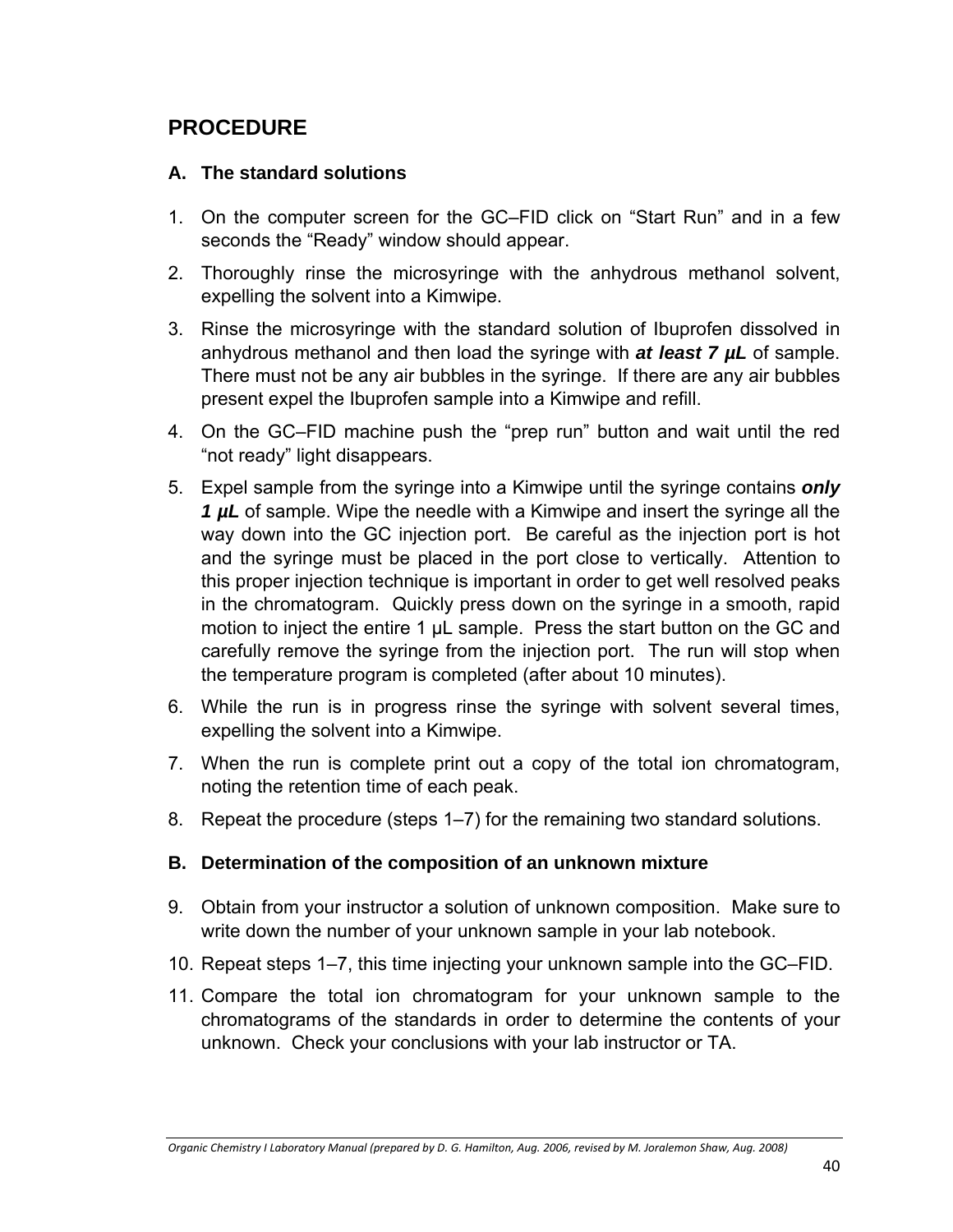### **CLEAN UP**

The unknown solution can be poured into the non-halogenated waste container.

## **REPORT**

Include all of the total ion chromatograms, which you printed out, for each of the known samples and for your unknown. Explain how you interpreted the peaks in the total ion chromatogram of your unknown sample and employed this reasoning to determine the contents of your unknown.

## **QUESTIONS**

- 1. What functions do the mobile phase and stationary phase perform in GC?
- 2. When injecting your sample into the GC–FID, why is it essential that the syringe be carefully rinsed before and after each use?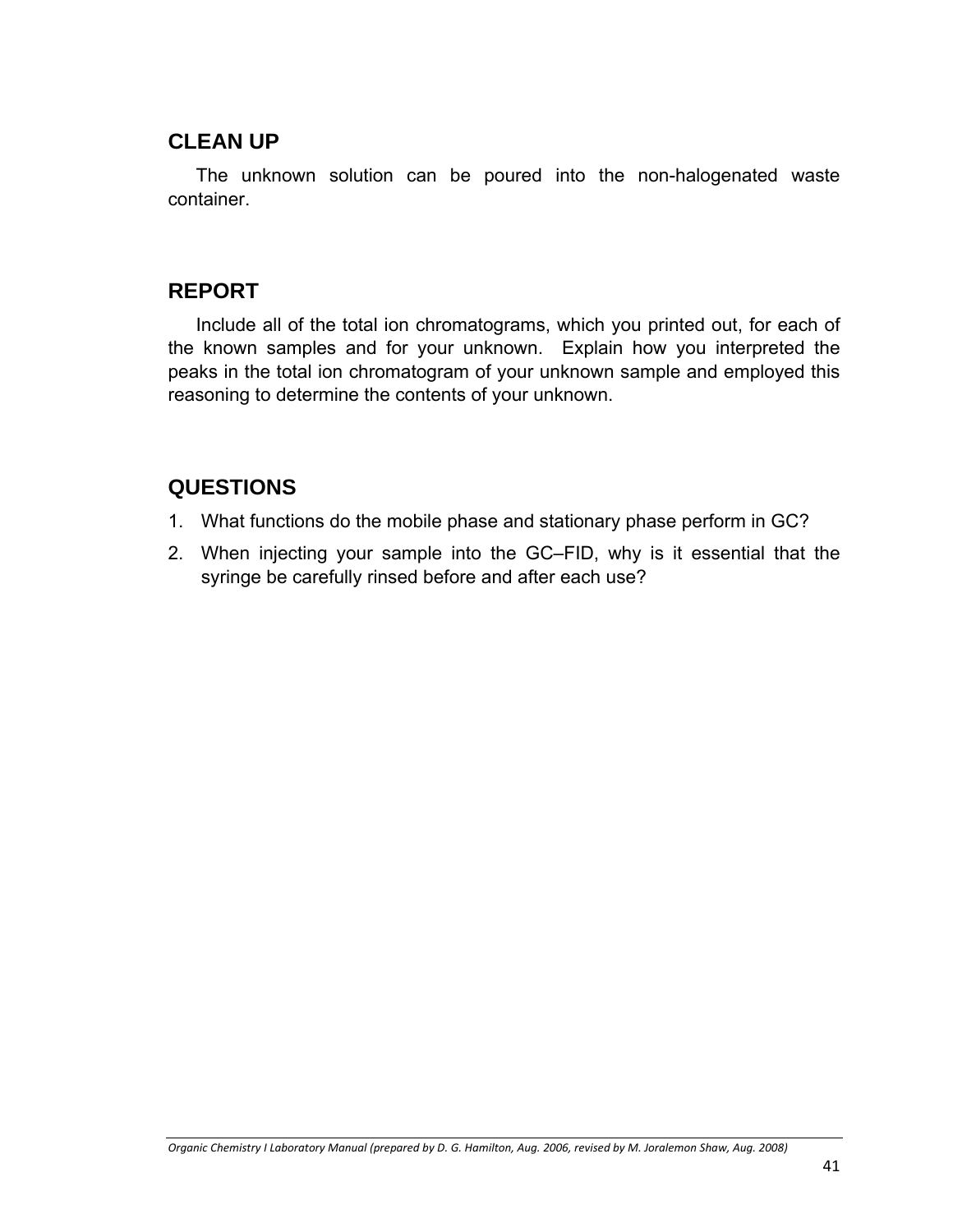# **Experiment #4: Extraction of Spinach Pigments**

#### **PURPOSE**

To introduce the techniques of liquid-liquid extraction, reflux, and rotaryevaporation, while isolating chlorophyll from spinach.

## **INTRODUCTION**

This experiment employs two sequential extraction techniques to isolate some of the compounds responsible for the intense green color of spinach leaves. The colored pigments in green plants contain a mixture of chlorophylls (Figure 4-1), molecules that absorb sunlight and through this mechanism play a crucial role in photosynthesis. As research strives to identify alternatives to oil as energy sources, scientists are currently investigating the exact mechanism of photosynthesis with the goal of someday synthetically mimicking the process to provide a viable energy resource. A key step in these investigations is to first isolate the molecules that participate in the photosynthetic process. Today you will perform this crucial first step while learning the powerful technique of liquidliquid extraction, learning how to set up a reaction under reflux, and learning how to use the rotary evaporator.



#### **Figure 4-1.** Structure of chlorophyll molecules. Spinach contains chlorophyll a and chlorophyll b.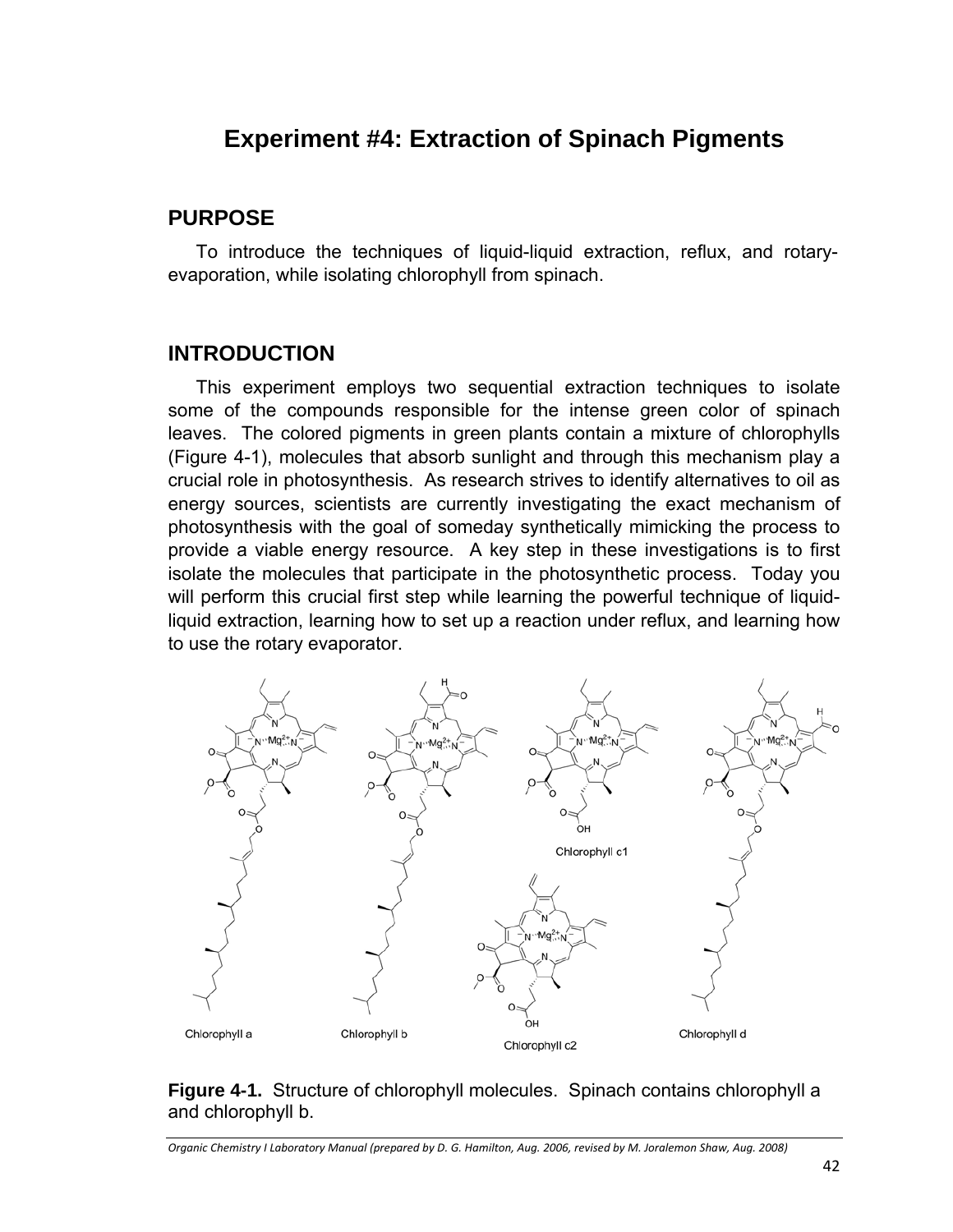The first extraction technique involves removal of the chlorophyll a and chlorophyll b pigments from the leaves by stirring in a hot organic solvent, under reflux. The second technique, a classical and important one in organic chemistry, is liquid–liquid extraction. You will use this second technique to separate the colored pigments from accompanying water–soluble compounds. The resulting organic extracts will then be evaporated under reduced pressure (rotary-evaporation) and the highly colored pigment residue analyzed by thin layer chromatography.

#### *Reflux*

A system is in *reflux* when sufficient heat is provided to make the liquid form vapor, as the vapor rises it is cooled to a liquid and allowed to return to the reaction pot. In this way heat is provided to a system without the loss of the liquid components in the form of vapor. A condenser is normally attached to the reaction flask to provide the cooling mechanism. Cold water is allowed to run through the condenser, however, to achieve the desired cooling effect a constant flow of water must be maintained. Therefore, water should enter the condenser at the bottom, and exit at the top. Figure 4-2 shows the typical set up. Notice that the reaction flask is clamped such that it could be raised out of the heating bath in the event that it became over heated.



**Figure 4-2.** Typical set up for reflux.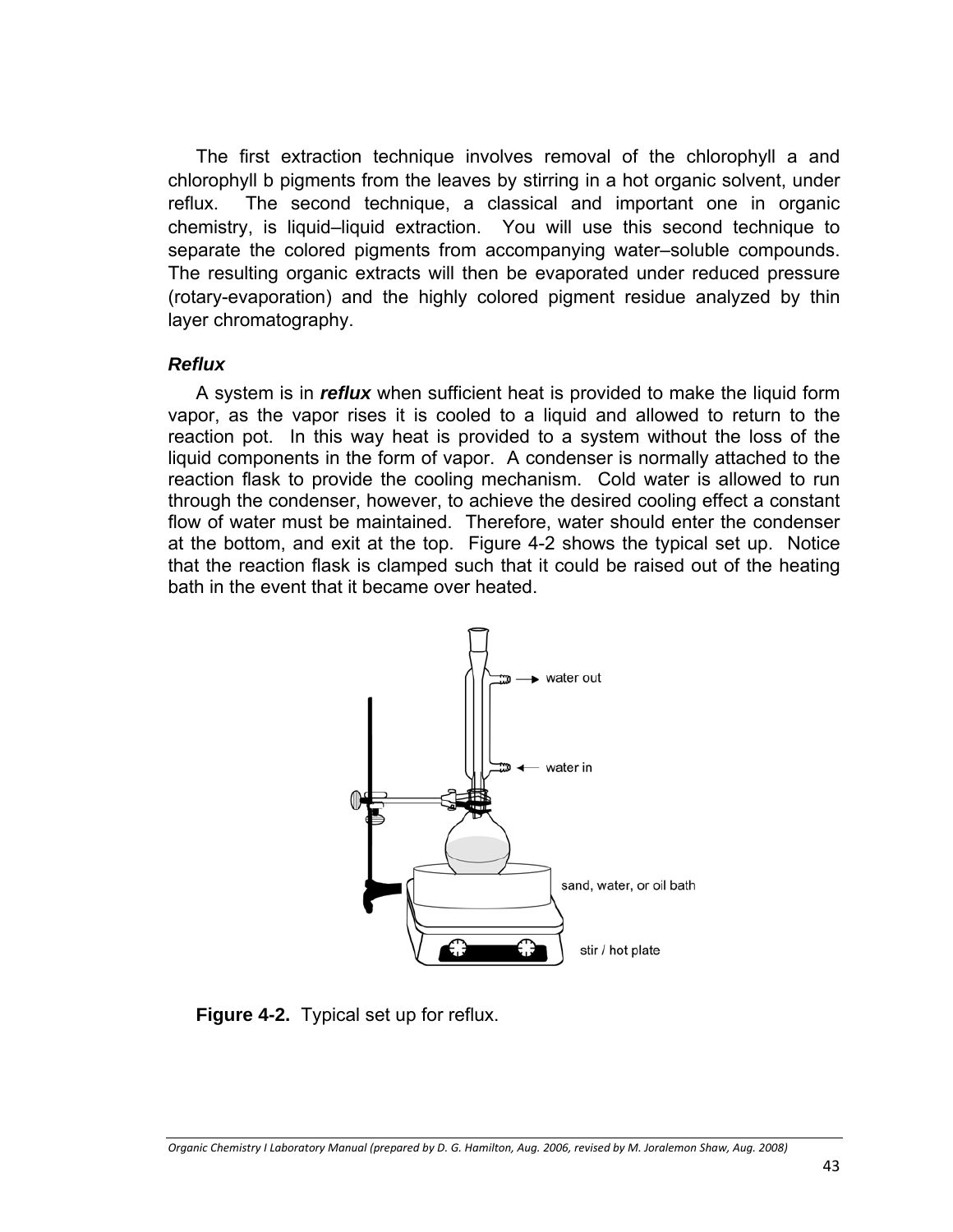#### *Liquid-Liquid Extraction*

*Liquid–liquid extraction* is a technique used to separate compounds by employing differences in their solubility in various solvents. This technique is important because it is very commonly used as a routine separation/purification step at the end of an organic reaction. Strictly speaking the ability to separate two materials by this technique relies on the material in question being very unevenly distributed between two immiscible solvent layers. Almost always, one of the layers is aqueous and the other is an organic solvent with which the water will not mix (*immiscible*), such that two layers are formed and can be cleanly separated. Since polar inorganic material will generally be water soluble, and the much less polar products of organic reactions will be soluble in an organic solvent, a clean separation of polar from non–polar material can be achieved by separating these two liquid layers.

The separatory funnel is a glass vessel with a stoppered top, tapered construction (to allow a clear view of the interface between different solvent layers), and a stopcock to allow controlled release of the liquid contents. It is supported by means of a metal ring on a laboratory retort stand: *DO NOT* clamp the neck of the funnel, see figure 4-2 for the typical set up. With the stopcock closed (tap in horizontal position) the solution to be extracted is introduced *via* the neck of the funnel, followed by the extracting solvent. The two-layer mixture is now vigorously shaken to thoroughly mix the two layers, your instructor will demonstrate the technique. A period of ten to thirty seconds of mixing is sufficient to establish equilibrium, returning the funnel to the stand for a few seconds usually results in clean separation of the two solvent layers.



**Figure 4-3.** Typical liquid-liquid extraction set up.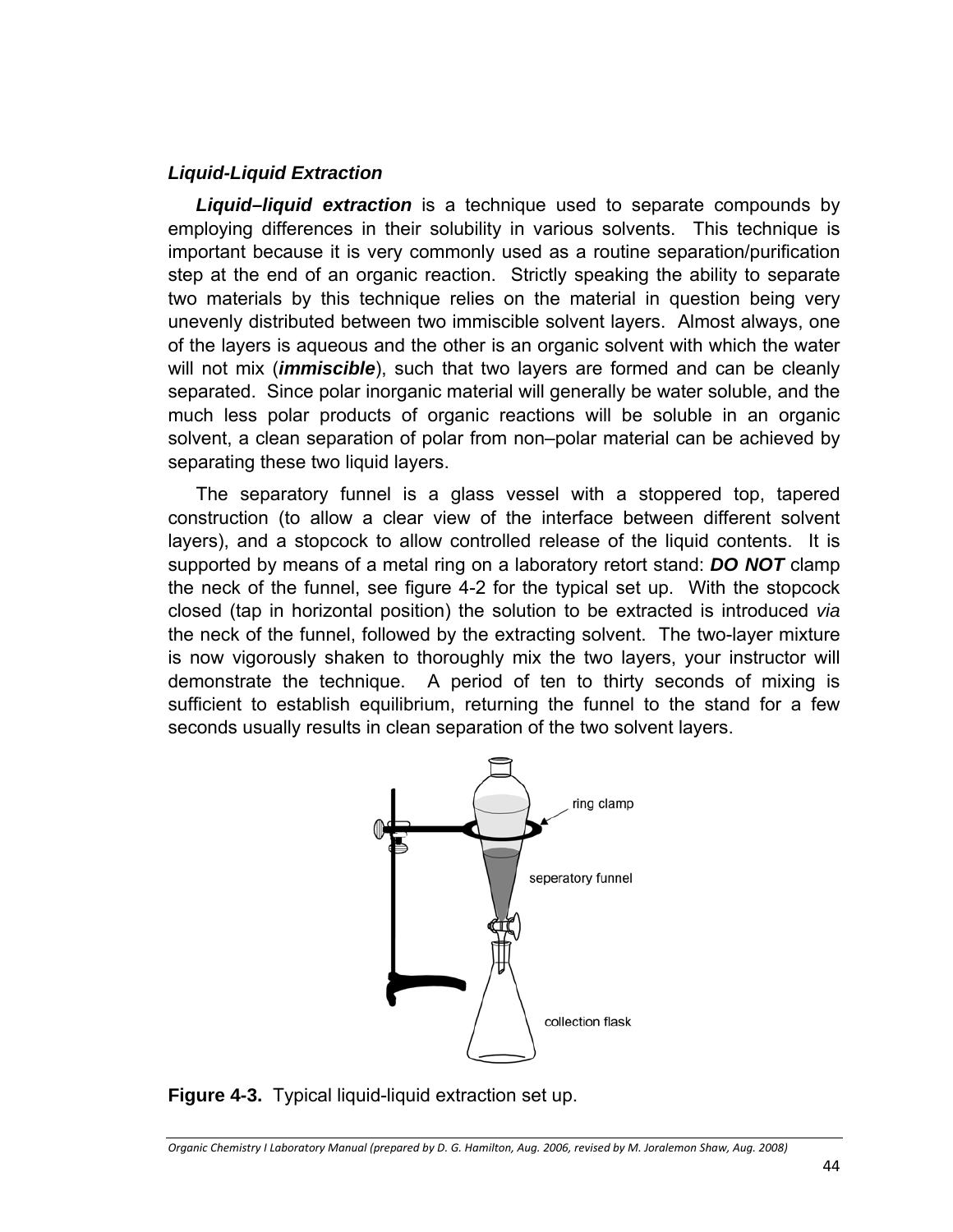If the density of the extracting solvent is higher than that of water then it will form the lower layer, the opposite is true if the density is lower than that of water. In the former case, the lower layer, in which the desired organic material is now dissolved, can be collected by removing the stopper from the neck of the funnel and turning the stopcock so that this layer drains into an Erlenmeyer flask. If the top layer is desired than the aqueous layer must first be drained off before the organic layer is collected.

#### *Hints & Tips*

- In all extractions with volatile solvents the establishment of the equilibrium vapor pressure of the solvent will cause the pressure to rise in the stoppered funnel. This pressure *MUST* be released by inverting the funnel and gently releasing the pressure *via* the stopcock, while holding the stopper in place, in the funnel neck. Solvents such as diethyl ether and methylene chloride are very volatile (have relatively low boiling points) and the build up in pressure can be considerable. For this reason the pressure should be released after just a few gentle shakes of the funnel and then every few shakes after that. You will find that the difference in pressure diminishes rapidly with each successive mixing process. *In general, great care should always be taken when using volatile extraction solvents. In particular, ALWAYS point the funnel away from you (and your partner!) and into the hood.* This will ensure that any vapor will be expelled away from you and into the hood.
- In situations, which are common, where more than one extraction is to be performed on an organic solution then it is preferable, if possible, for that solvent to have a *lower* density than water. In this situation the organic layer will always remain on the top of an aqueous solution and need never be removed and replaced in the funnel.
- Extraction can, of course, be performed in batches. In this manner large volumes of aqueous solution can be extracted with organic solvent and the organic portions combined at the end.
- A little solid material is frequently found suspended at the interface between the two layers. This is not a problem and such solid is easily removed by simple filtration at a later stage in the purification process.

### *Rotary Evaporation*

An important and common method for concentrating substances is rotary evaporation. The solvent is removed under reduced pressure while the flask containing the substance is rotated in a water bath. The temperature of the water bath is controlled and the vaporized solvent is collected in a separate flask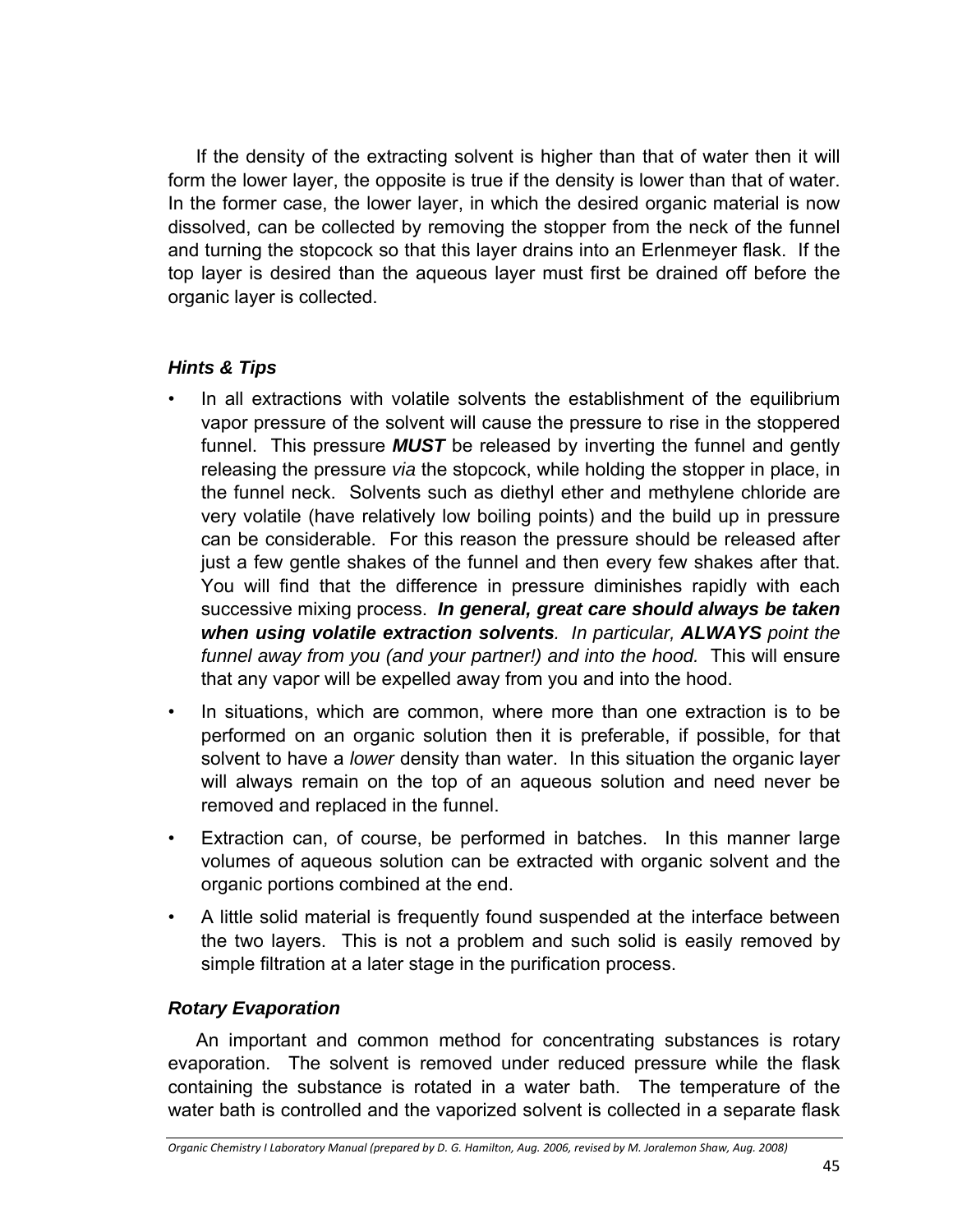after condensing on a cold finger or water condenser. Your instructor or TA will demonstrate the use of this instrument.

## *In Practice*

By treating some chopped spinach leaves with a refluxing organic solvent you will extract a complex mixture of materials that, you will further refine using the liquid–liquid extraction technique. At the end of the process you will have a small amount of a concentrated mixture of materials whose composition you will explore by performing TLC.

# **PROCEDURE**

*Safety Considerations: This experiment uses the flammable solvents acetone and hexane and you should perform all possible manipulations in the hood. Be aware of all possible ignition sources.* 

- 1. Weigh out 16 g of chopped spinach and transfer to a 100 mL round– bottomed flask. Add 20 mL of acetone and 20 mL of hexane to the flask along with a stirrer bar.
- 2. Using figure 2-1 as a guide, clamp your flask securely to the stand and attach a cold water reflux condenser. Ensure that your water hoses deliver water at the bottom of the condenser and allow it to exit from the top. Be aware that the water needs to fill the condenser for it to work effectively and air bubbles should be avoided as much as possible. Ensure that the exit hose is secure in the sink, in your hood. A spare clamp can be useful to weight the end of the hose to make sure it stays put.
- 3. Adjust the height of the clamped apparatus so that the bottom of the flask is sitting in the sand bath, below which is the stirrer. Turn on the stirrer and the heating power, and adjust the control to about 60 %. Watch patiently for the solvent to start to boil. In time you will see vapor condensing on the inside surface of the condenser and dripping back into the flask. This is the reflux situation you should maintain, adjusting the power as necessary. Allow the mixture to reflux for 10 minutes.
- 4. Turn off the power and let the flask cool. To aid the cooling, raise the flask and remove the sand bath. During this time set up the vacuum filtration apparatus, recall that you learned how to do this in Experiment 2, ensuring that the filter flask is clean. Remember to include a piece of filter paper in the bottom of the funnel.
- 5. Filter the spinach mixture by removing the spinach from the round–bottomed flask with a spatula. Once all the spinach is in the filter funnel use the bottom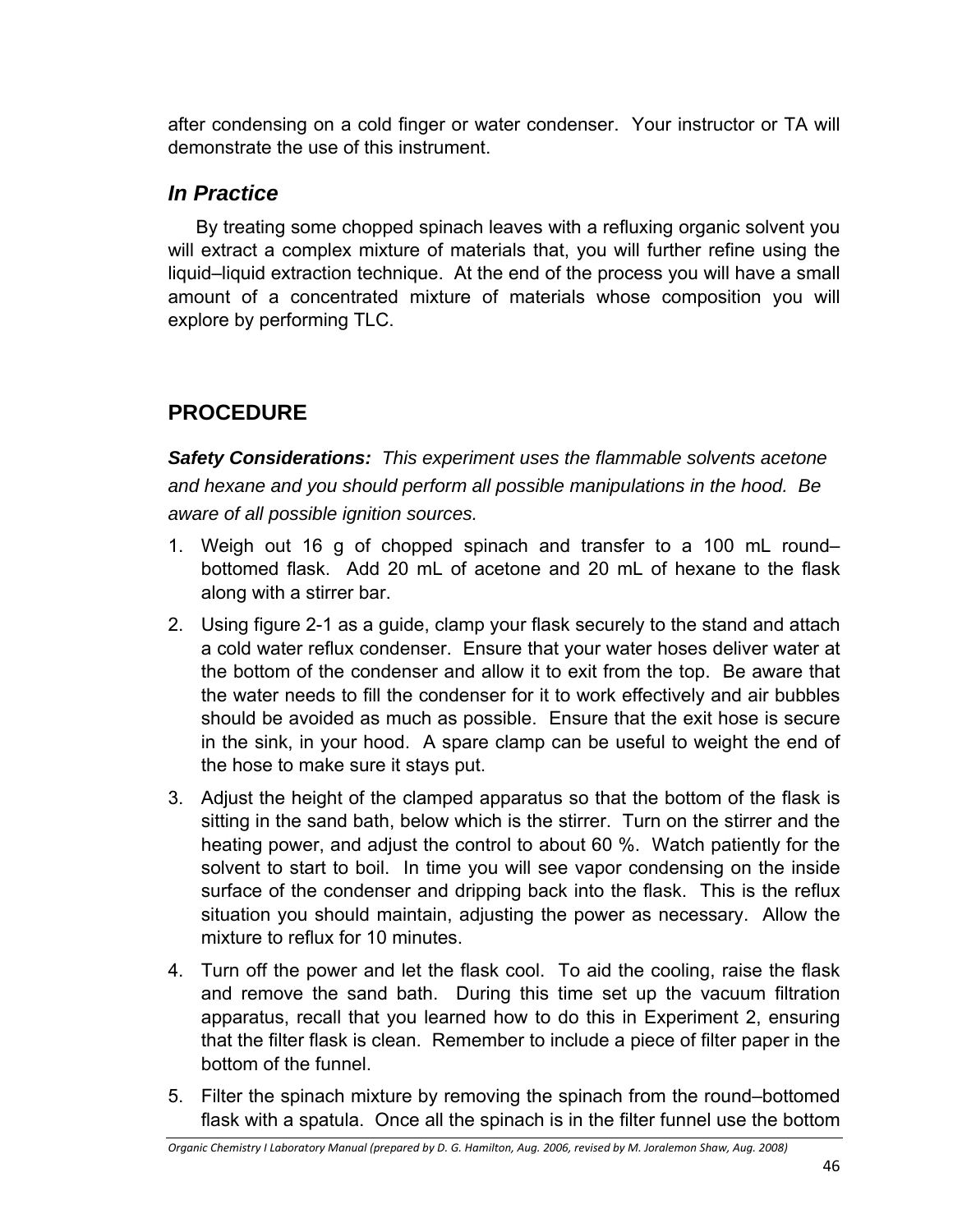of a beaker to press down on the leaves and squeeze out as much solvent as possible: allow the vacuum time to do its work and after a short while you will find that most of the solvent has been collected. Transfer your collected filtrate to a clean beaker and discard the spinach leaves and filter paper in the trash.

- 6. Set up a ring stand to safely hold your separatory funnel, ensure that the tap is in the closed (horizontal) position and carefully pour in your filtrate. Two layers should rapidly become established: a lower, more dense, aqueous layer and an upper, less dense, organic layer. Both layers will be colored so be careful to ensure that you know the position of the interface between the two layers. Slowly drain the lower layer into a beaker—proceed very slowly near the point where the two layers meet to ensure good separation—and label "aqueous extracts". Drain the remaining liquid (formerly the upper layer) into a second beaker and label "hexane extracts".
- 7. Return the aqueous extracts to the separatory funnel and add 10 mL of fresh hexane. Stopper the funnel, remove it from the ring stand, and begin mixing the two layers by gently inverting and swirling the funnel. After a few gentle swirls vent the funnel by opening the stopcock to release any pressure that has built up during mixing. Close the stopcock and repeat the mixing procedure a few times. Return the separatory funnel to the ring stand, remove the stopper and allow the two layers to form. Drain the aqueous lower layer into the same small beaker as before (the one you labeled "aqueous extracts"), and put safely to one side. Add the new hexane extracts that remain in the funnel to your "hexane extracts" beaker.
- 8. The next step is to remove all the traces of water from your hexane extracts. Return the hexane extracts to the separatory funnel and add 10 mL of brine (saturated sodium chloride solution). Gently mix the two layers as before by inverting the funnel, swirling, and occasionally releasing the pressure. Set the funnel back on the ring stand and allow the two layers to separate. Drain the lower aqueous layer into your "aqueous extracts" beaker and drain the hexane layer into a clean 50 mL Erlenmeyer flask. To complete the drying process add a small amount of anhydrous sodium sulfate to the hexane solution (check with your instructor or TA if you are unsure how much to add), swirl the solution gently a few times, and then let it sit for five minutes. You should find that you obtain a clear solution with the solid material resting on the bottom. A little more drying agent can be added if the solution retains any cloudiness at this stage.
- 9. This final solution must now be concentrated to a small volume before TLC analysis. Carefully decant the dried organic solution from the drying agent into a clean and dry 50 mL round-bottomed flask, ask your TA or instructor to concentrate the solution by a rotary evaporator. Allow the flask to cool before beginning your TLC analysis.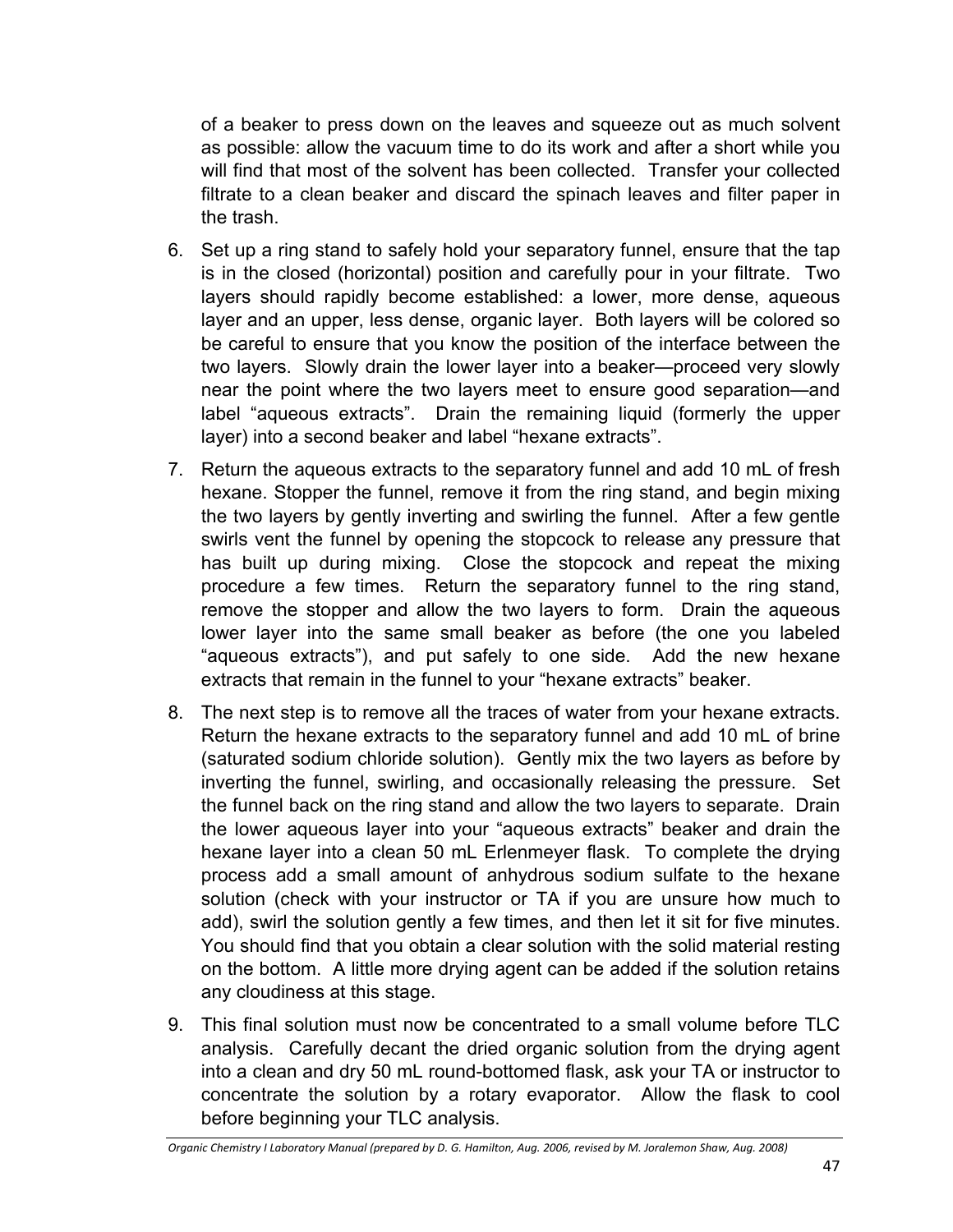- 10. Prepare a TLC plate in the manner you learned in a previous lab, ensuring that you have established a small concentrated spot of your green solution on the plate (the spot needs to be quite concentrated in order for you to clearly see the results).
- 11. Develop the plate in the solvent system available in lab (a 1:1:6 ratio of 95% ethanol:acetone:hexane). Remember to mark the distance on the plate the solvent has traveled when you remove it from the developing chamber and the position of any spots that are visible. Then examine the plate under a UV light to see if there are any additional components of the spinach extract. Sketch your plate in your notebook and record the  $R_f$  values of all the significant features.

## **CLEAN UP**

Discard your aqueous extracts in the aqueous waste container and your small volume of organic extract in the non–chlorinated waste container. The dried spinach leaves and filter paper may be discarded in the trash.

## **REPORT**

Record all of your observations through the various stages of the experiment including the reflux step and extraction step. Provide an accurate sketch of your TLC plate in your notebook, making sure to indicate the number, intensity, and color of all the features that you observe.

## **QUESTIONS**

- 1. Your TLC analysis will have revealed the presence of several/numerous materials in the isolated sample. What does this observation allow you to conclude about the selectivity of the extraction process?
- 2. What property of an organic solvent determines the position of the immiscible layer it forms with water? When the following solvents are used for extracting an organic compound from an aqueous solution, will the organic solvent form the upper or lower layer: chloroform, benzene, heptane, methylene chloride?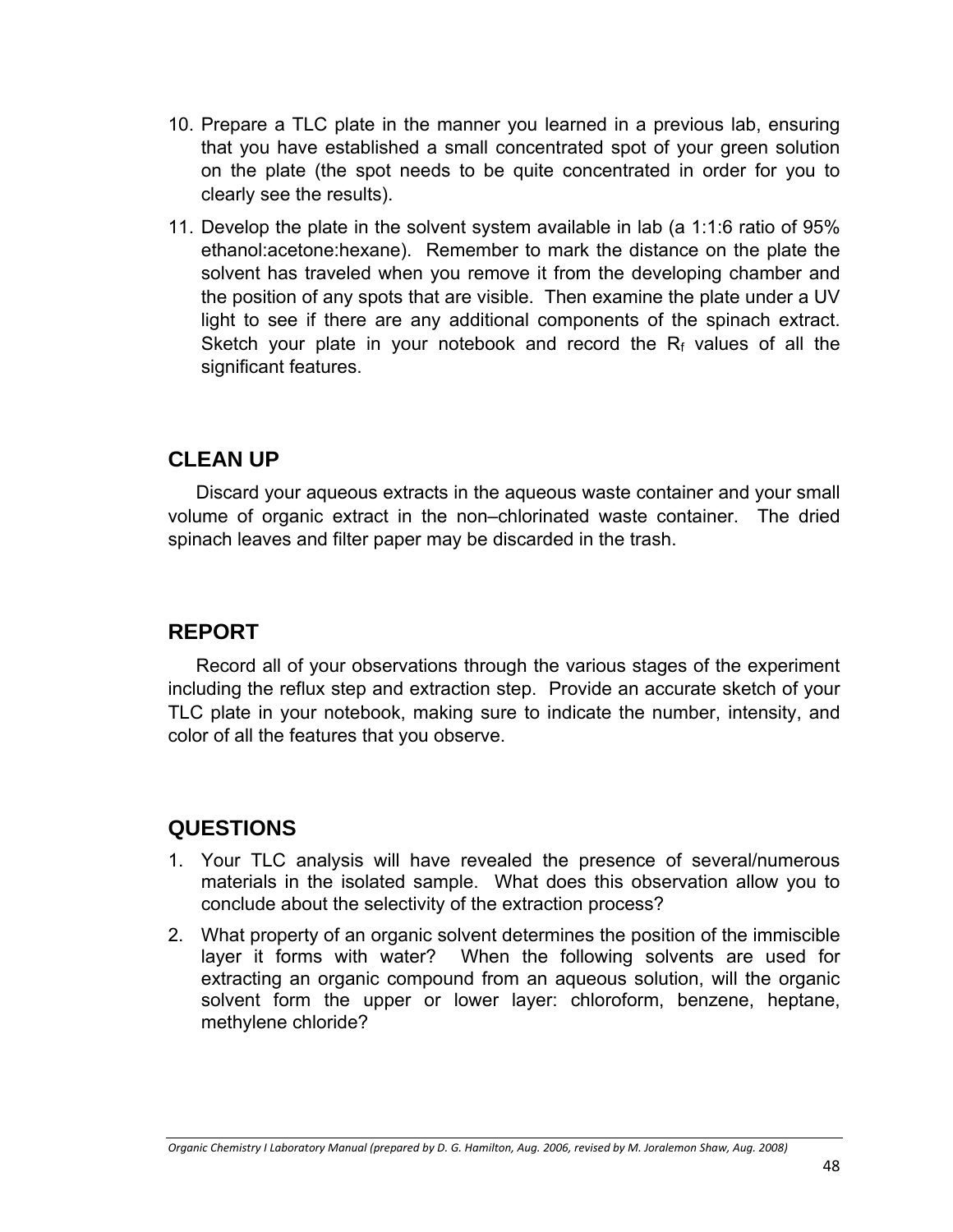# **Experiment #5: Resolution of Racemic 1–Phenylethylamine** *via* **Diastereomer Formation With (***2R***,** *3R***)–Tartaric Acid**

#### **PURPOSE**

To separate the enantiomers of phenylethylamine and to learn the technique of measuring optical rotation with a polarimeter.

### **INTRODUCTION**

The separation of the enantiomers, *resolution*, of phenylethylamine can be achieved by exploiting the very different solubilities in methanol of their diastereomeric complexes with a single diastereomer of tartaric acid.

Recall that enantiomers have identical physical properties, while those of diastereomers differ. When a hot solution of *racemic* (*R,S*)–1–phenylethylamine and an equivalent amount of (*R,R*)–tartaric acid in methanol is allowed to cool, the less soluble (*S*)–amine (*R,R*)–tartrate complex crystallizes out of solution (see Scheme 5-1).



#### **Scheme 5-1.** Solubility of (*R,R*)-tartrate salt complexes in methanol.

Isolation of this crystalline material and treatment with excess aqueous sodium hydroxide allows liberation of the (*S*)–amine from the tartrate. Just as with the extraction experiment you have already done, we now have a situation where we can separate a relatively non–polar organic material (the amine) from a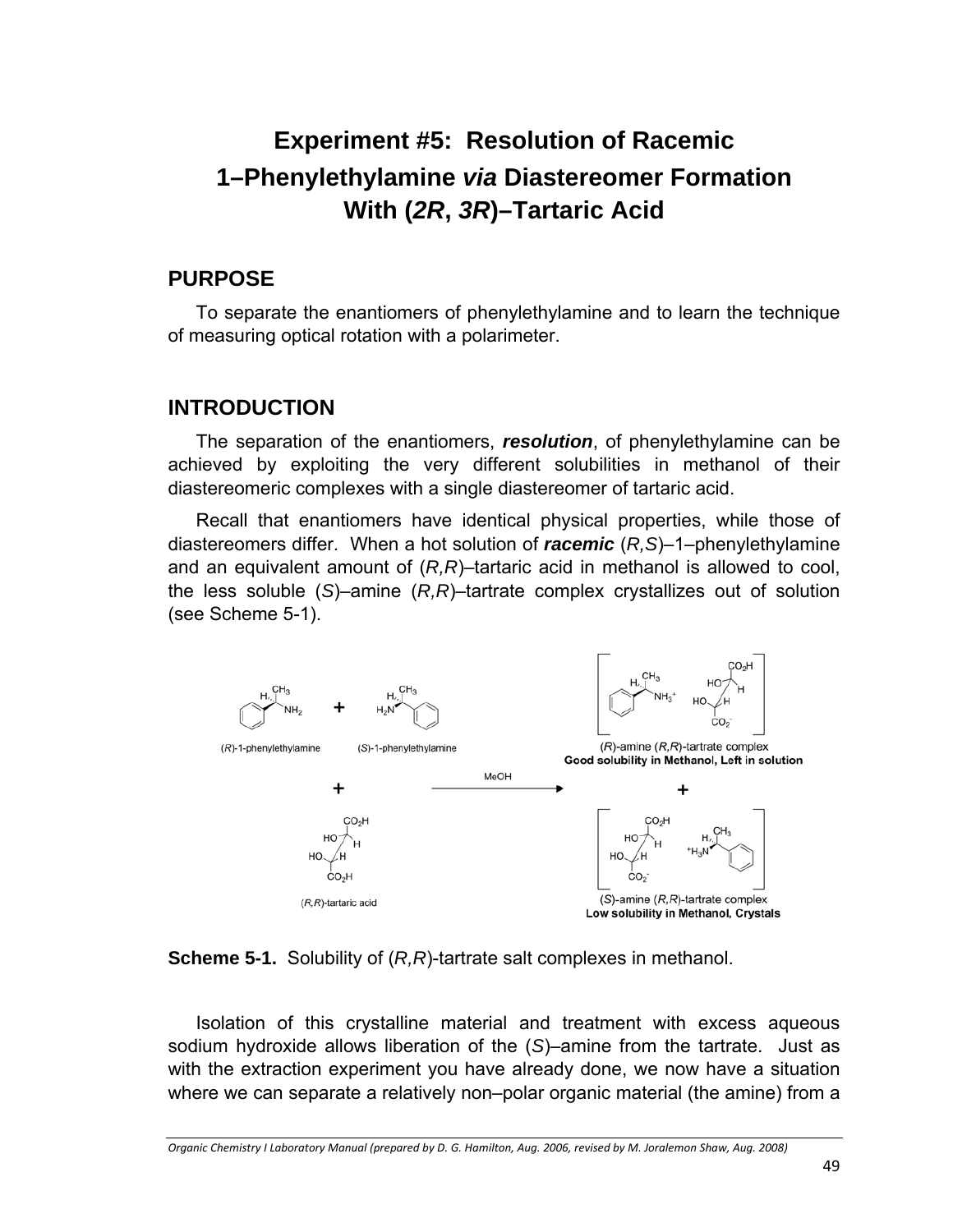polar one (the tartrate salt). After extraction the pure (*S*)–amine is obtained by evaporating the methanol solvent on a rotary evaporator.

In theory, the more soluble diastereomeric complex that remains dissolved in the filtrate can also be isolated by treating the filtrate with sodium hydroxide solution, extracting the liberated amine into an organic solvent to separate it from tartrate, and evaporating the methanol solvent. Scheme 5-2 details the steps involved in this resolution experiment.





It is very rare for a single crystallization of this kind to prove sufficient to fully separate two enantiomers. Invariably, the complex containing the (*S*) enantiomer crystallizes along with some of the complex containing the (*R*) enantiomer, and not all of the (*S*) enantiomer complex crystallizes. Thus we are left with a mixture of some of the (*S*) containing complex and most of the (*R*) containing complex in solution. If it was required to achieve absolute and complete separation of a pair of enantiomers the crystallization experiment would be performed several times, in sequence, gradually enriching the percentage of pure single enantiomer.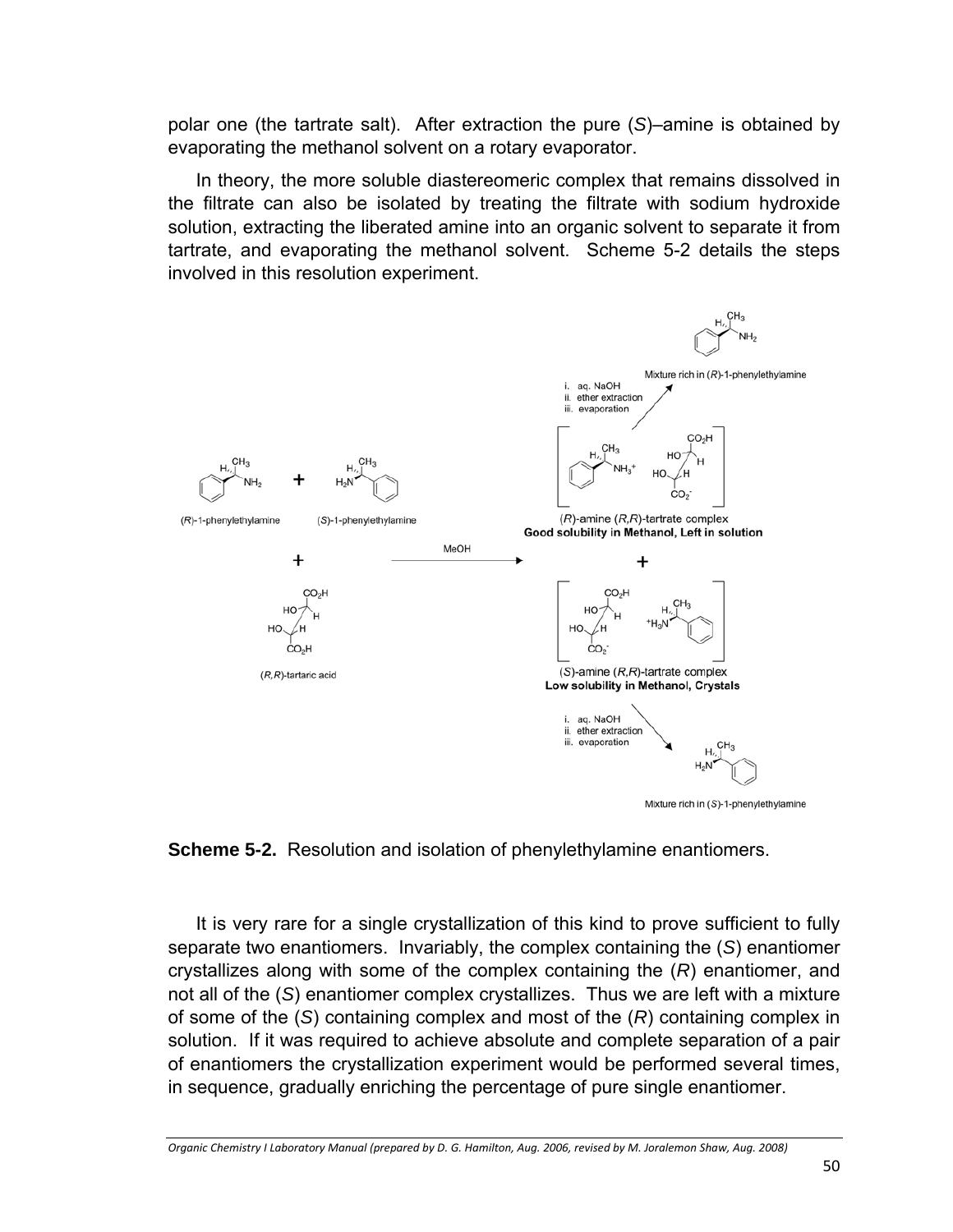## **PROCEDURE**

Work in pairs throughout this experiment. Though the first part of this twoweek experiment is rather short, the best results are obtained by being careful at this stage and performing the simple operations cautiously.

*Safety Considerations: The reacemic amine mixture has a strong and irritating odor. Dispense this material and perform all manipulations in the hood. The sodium hydroxide solution you will use during week 2, will cause serious burns if it comes into contact with your skin. Wear gloves and eye protection at all times when handling this material.* 

#### **Week 1: Preparation of the tartrate salt complexes.**

Weigh 6.25 g (41.6 mmol) of (*R,R*)–tartaric acid into a 250 mL Erlenmeyer flask, add 100 mL of methanol, and heat the mixture gently on a hotplate for a few minutes. To the warm solution slowly add 5 g (5.3 mL, 41.2 mmol) of (*R,S*)– 1–phenylethylamine. *Care!* Too rapid addition will cause the mixture to boil over. Once the addition is complete, let the solution boil very gently on the hotplate for at least 15 minutes (use a boiling stick). Let the solution cool to room temperature, seal the flask with parafilm, label it with your names and laboratory section, and place it in the location indicated by your TA or instructor. *The solution must now be left to slowly crystallize until next week.*

#### **Week 2: Resolution of enantiomers.**

#### **Part 1: Regenerating the S-amine**

- 1. Collect the crystals by vacuum filtration and wash the crystals with methanol. Dry the crystals on a piece of large filter paper and record the yield. *Do not discard the filtrate!*
- 2. Dissolve the crystals in 50 mL of distilled water in a 100 mL beaker and add 4.5 mL of 50 % NaOH solution. *Caution: concentrated NaOH is very caustic.* Ensure that the solution is basic by testing with pH paper.
- 3. Transfer the aqueous solution to a separatory funnel, add 30 mL of diethyl ether (the density of diethyl ether: 0.71 g/mL). Perform the extraction technique.

#### *Diethyl ether is extremely volatile and flammable. When using it for extractions release the pressure after just a few shakes of the funnel and do extractions in the hood.*

- 4. Return the aqueous layer to the separatory funnel and repeat the extraction with a second 30 mL portion of ether.
- 5. Collect the second portion of ether, combine with the ether extract from the first extraction, and then add more anhydrous  $Na<sub>2</sub>SO<sub>4</sub>$ . Dry the ether layer for 10 min. *NOTE:* Diethyl ether will form H-bonds with water, so there is more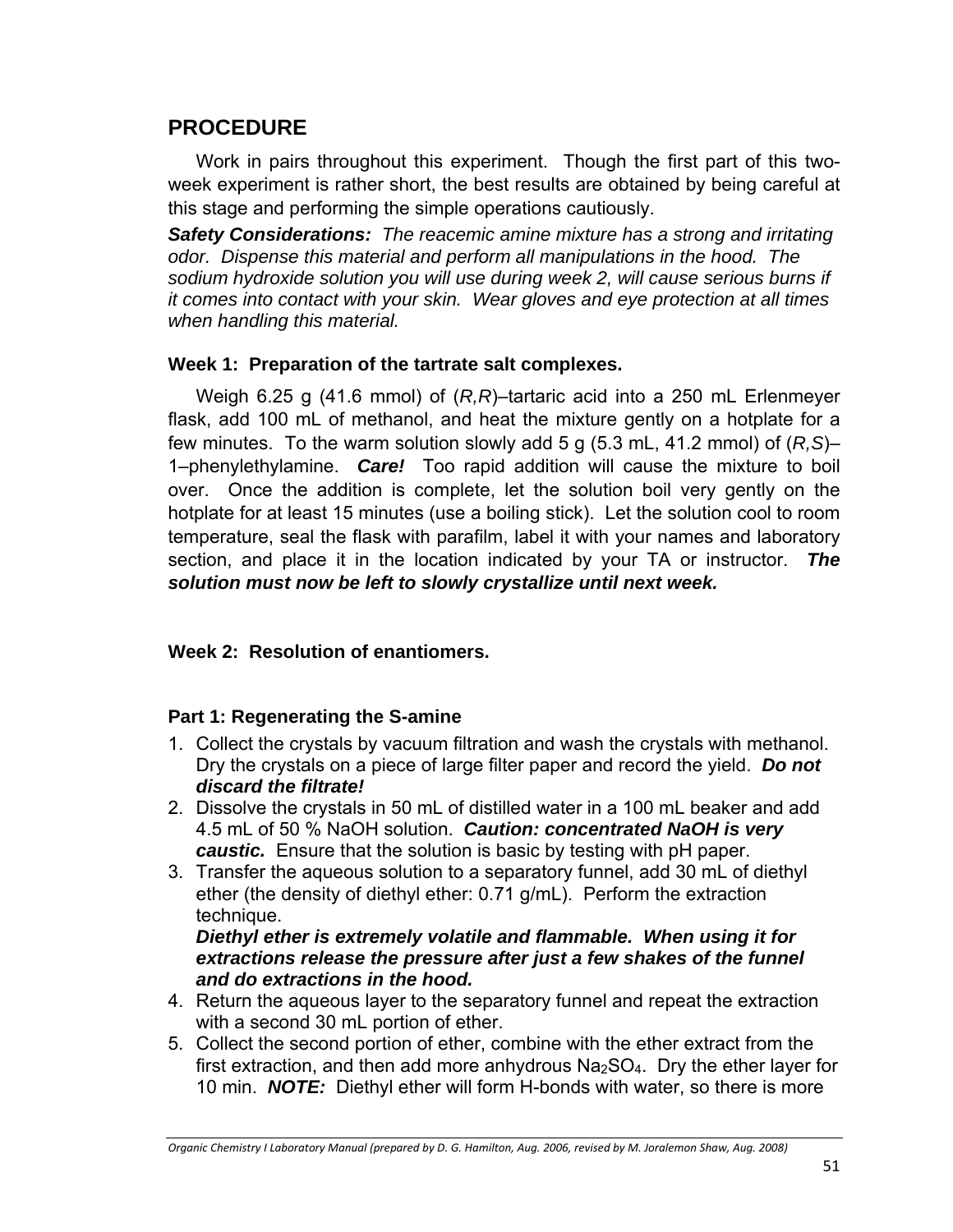water in the ether layer. We have to add more drying agent and wait for a longer time to remove water.

- 6. Weigh a dry, clean, and empty 250 mL round-bottomed flask and record the weight. Decant the dried extracts into this flask and give it to your TA who will demonstrate the operation of the rotary evaporator to remove the solvent.
- 7. Weigh the round bottomed flask again after removing all the solvent and record the weight. The difference of the weights is the amount of your *S*amine.
- 8. Prepare the following solution of *S*-amine in a clean vial: 0.1 g *S*-amine and 9.9 g methanol.
- 9. Measure the optical rotation (the specific rotation).

#### **Part 2: Regeneration of the R-amine:**

- 1. Weigh a dry and clean 250 mL round bottomed flask and record the weight. Transfer the filtrate to this flask and evaporate the solvent on the rotary evaporator.
- 2. Weigh the round bottomed flask again after removing all the solvent and record the weight. The difference of the weights is the amount of your *R*amine-(*R, R*) tartrate.
- 3. Add 50 mL of distilled water and 4.5 mL of 50 % NaOH solution. *Caution: concentrated NaOH is very caustic.* Ensure that the solution is basic by testing with pH paper.
- 4. Repeat steps 3-7 of the Part 1 procedure for regenerating the *S*-amine.
- 5. Prepare the following solution of *R*-amine in a clean vial: 0.1 g R-amine and 9.9 g methanol.
- 6. Measure the optical rotation (the specific rotation).

With the assistance of your instructor record the optical rotation of your two samples using the polarimeter in the central instrument room. In the same manner, also record the optical rotation of the original *racemic* mixture, (*R,S*)–1– phenylethylamine.

### **CLEAN UP**

Your purified amines, methanol filtrate, and any ether left over from the extraction should be disposed of in the non–chlorinated waste solvent container. The basic layers from the extraction should be placed in the aqueous waste container.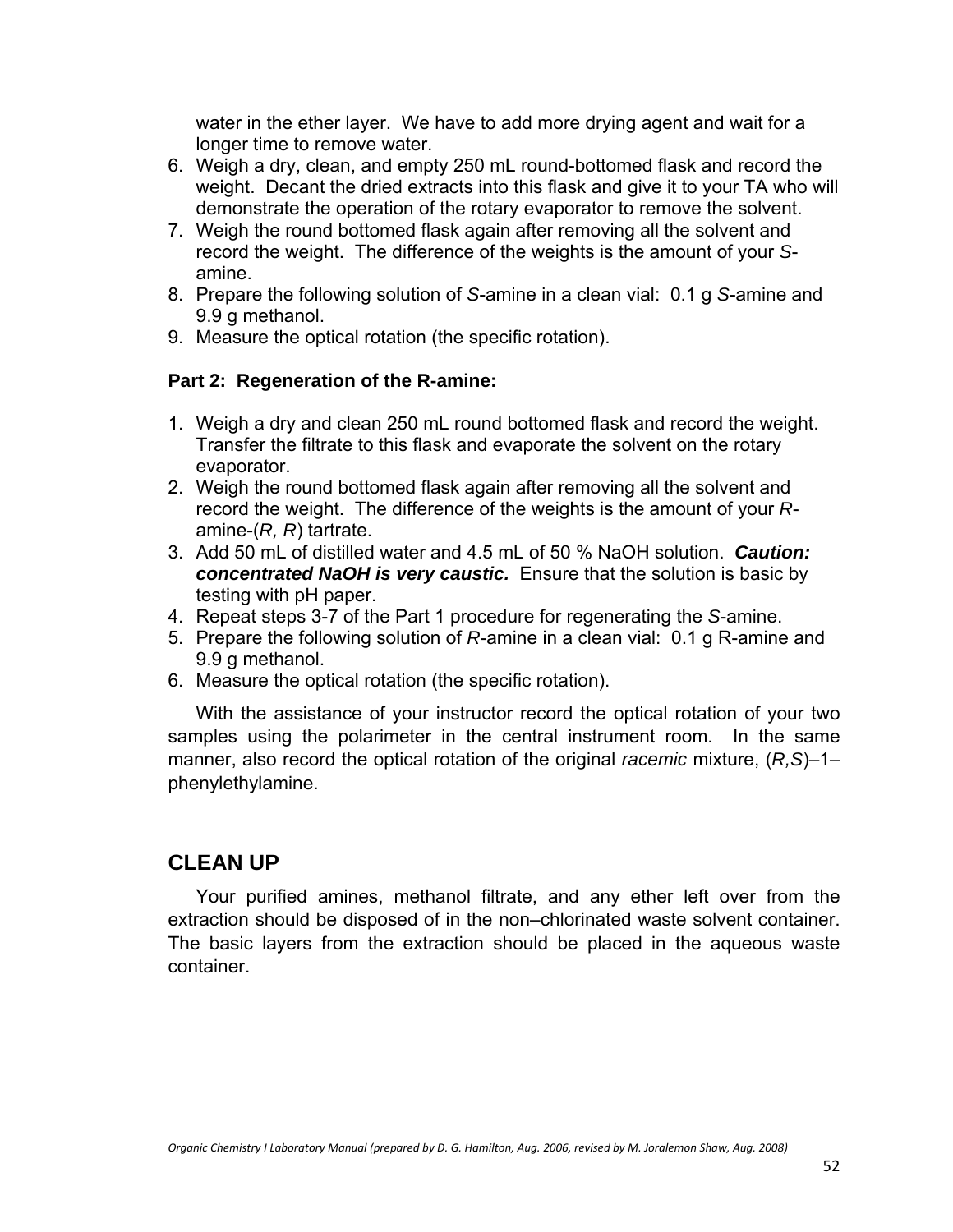## **REPORT**

In the observations/data section describe the crystals you obtained. Record the dried weight of the crystals, and the weights of the two samples of amine you isolated. The preparation of each solution for the optical measurement should be described and the optical rotation for each sample clearly stated.

In the discussions/conclusions section calculate the percentage yield for the crystalline material you isolate and the yield of the free amine. With reference to the optical rotations you recorded on the polarimeter, discuss the effectiveness of your attempt to separate the two amine enantiomers (optical rotations for the pure *single* enantiomers, in other words the theoretical values, are: (*S*) –38.2° and (*R*) +38.2°).

## **QUESTIONS**

- 1. The (*S*) enantiomer is isolated *via* a crystalline salt and, as crystals grow in a "pure" form, this enantiomer can potentially be isolated in a very pure state. Isolating the (*R*) enantiomer from the residue left in solution inevitably involves isolation of that portion of the (*S*) amine that did not crystallize. The presence of this (*S*) amine has an effect on the optical rotatory power of the sample isolated in this part of the experiment. What effect?
- 2. It is possible to separate the two enantiomers comprising a racemic mixture using the various forms of chromatography you have met (TLC, column, GC, HPLC). These techniques share a common operational basis, but what modification is required if separation of enantiomers is to be achieved?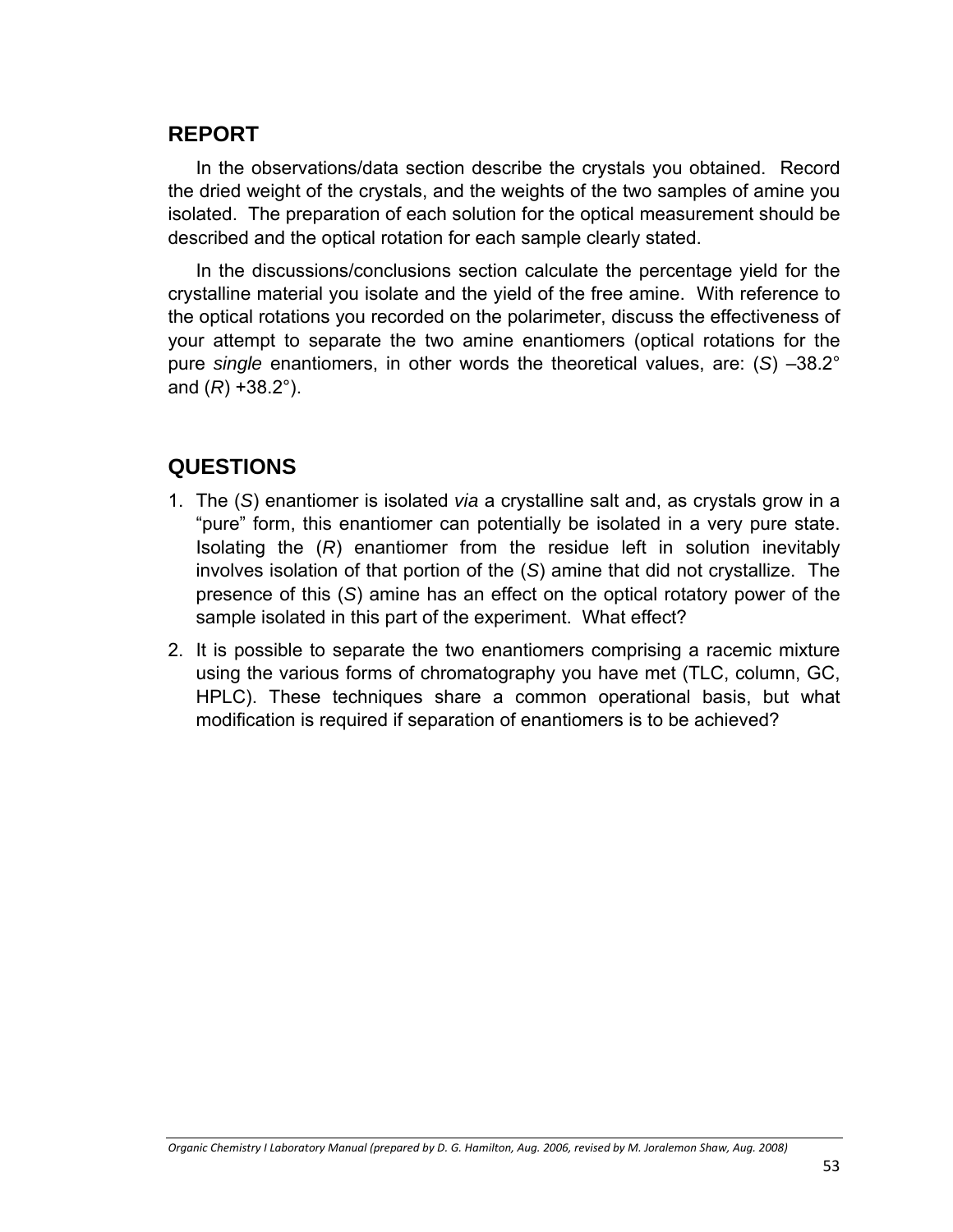# **Experiment #6: Preparation of Stilbene Dibromide**

## **PURPOSE**

To prepare stilbene dibromide and determine the mechanism of the reaction from inspection of the reactant and product structure.

## **INDTRODUCTION**

Stilbene can exist in *cis* or *trans* isomeric forms, shown in Figure 6-1. Addition of bromine to an alkene generally proceeds *via* a mechanism involving a cyclic bromonium ion which is subsequently ring opened from the opposite face by bromide ion to form a 1,2–dibromo product. You have encountered this reaction in class and solved many problems involving the addition of bromine across a double bond. The stereochemical demands of this mechanism ensure that the arrangement of groups in the starting alkene is directly reflected in the product dibromide. Experiments of this type, the inference of mechanistic pathway from examination of reactant and product structure, remain a very important tool in the continuing development of mechanistic organic chemistry.



**Figure 6-1.** Structures of stilbene and pyridinium tribromide.

## *In Practice*

You will prepare 1,2–dibromo–1,2–diphenylethane, the product of addition of Br<sub>2</sub> across the double bond of *trans*–stilbene (*trans*–diphenylethene). The Br<sub>2</sub> is delivered in the form of pyridinium tribromide, a convenient solid source of bromine, see Figure 6-1 for the structure. Think of this material simply as a solid form of bromine  $(Br<sub>2</sub>)$ . You will deduce the stereochemical outcome of your reaction by determining the melting point of your product. In turn you will be able to confirm that the mechanism of addition of bromine across the double bond of stilbene occurs *exclusively via* a bridged intermediate (**A**, in Figure 6-2), and does *NOT* involve participation of an intermediate carbocation (**B**, in figure 6-2).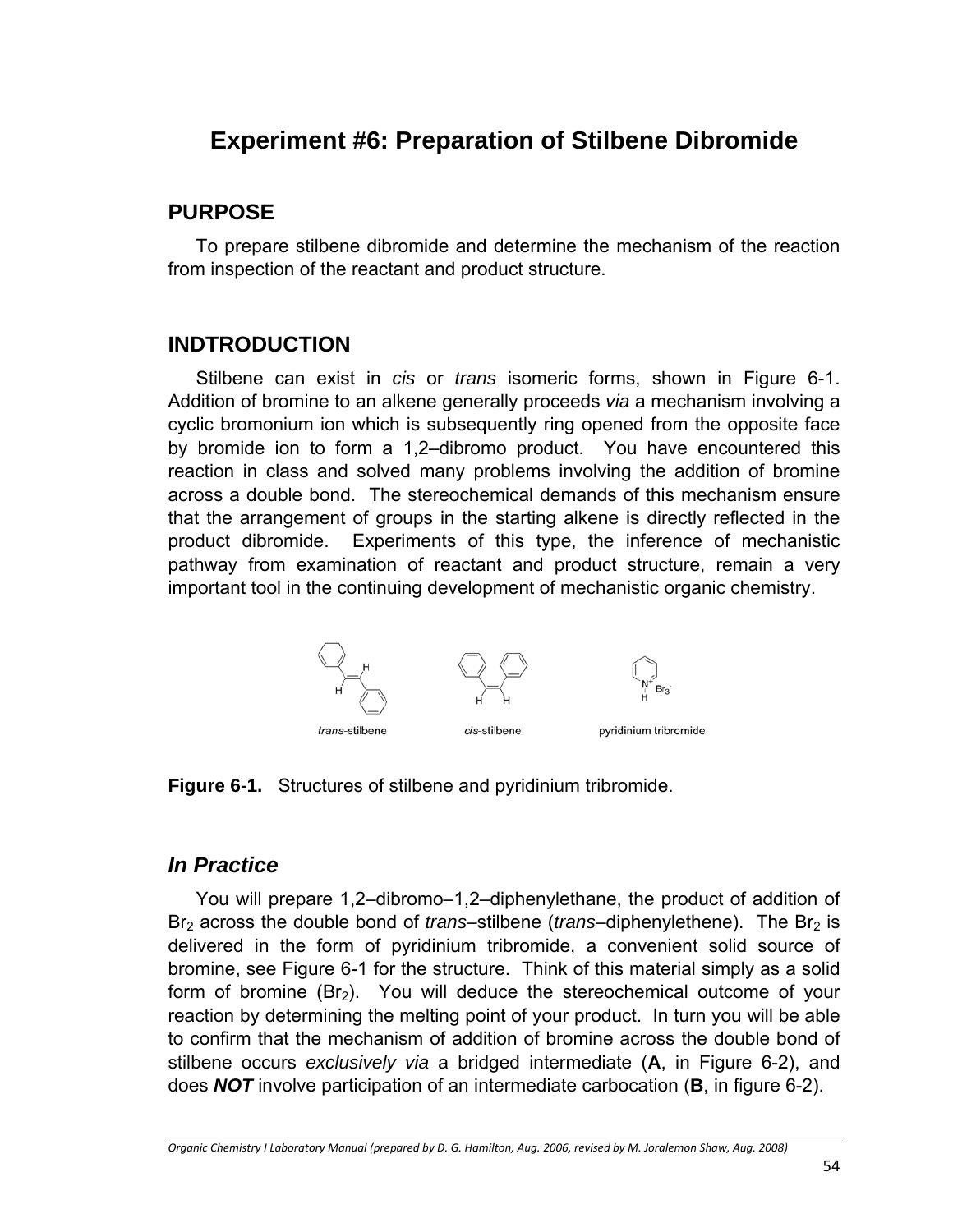

**Figure 6-2.** Structures of possible intermediates.

| Table 6-1. Physical constants for the materials in this experiment. |  |  |  |  |
|---------------------------------------------------------------------|--|--|--|--|
|---------------------------------------------------------------------|--|--|--|--|

| <b>Material</b>                            | Mol. Wt. $(g/mol)$ | $\mathbf{M}\mathbf{p}$ (°C) |
|--------------------------------------------|--------------------|-----------------------------|
| trans-stilbene                             | 180                | $122 - 124$                 |
| pyridinium tribromide                      | 320                |                             |
| glacial acetic acid                        | 60                 | 16                          |
| racemic- $(1R, 2R)/(1S, 2S)$ -1,2-Dibromo- | 340                | $113 - 114$                 |
| $1,2$ -diphenylethane                      |                    |                             |
| $meso-1,2-Dibromo-1,2-diphenylethane$      | 340                | 237                         |

# **PROCEDURE**

*Safety Considerations: Pyridinium tribromide is corrosive and lachrymatory (causes the eyes to tear). Use gloves when handling this reagent and perform all manipulations in the hood.*

In a 10 mL Erlenmeyer flask dissolve 0.25 g of *trans*–stilbene in 6 mL of glacial acetic acid. Warm gently on a hotplate until all the material has dissolved. Add to this solution 0.50 g of pyridinium tribromide, in small portions over a couple of minutes. Continue to heat gently, and over the next ten minutes swirl the flask periodically to thoroughly mix the reagents. Allow the flask to cool for 10 minutes and then cool it in a cold water bath to fully complete precipitation of the product. While the flask is cooling put 2–3 mLs of methanol in a test tube and cool in a small beaker of ice. Collect the crystalline product on a Hirsch funnel and wash the crystals on the filter with the cold methanol. Let them dry on the funnel by drawing air through them for around 15 minutes. Record the isolated yield and the melting point of the dried crystals. Calculate the percentage yield for the overall reaction. Propose a mechanism for this reaction that is consistent with your result.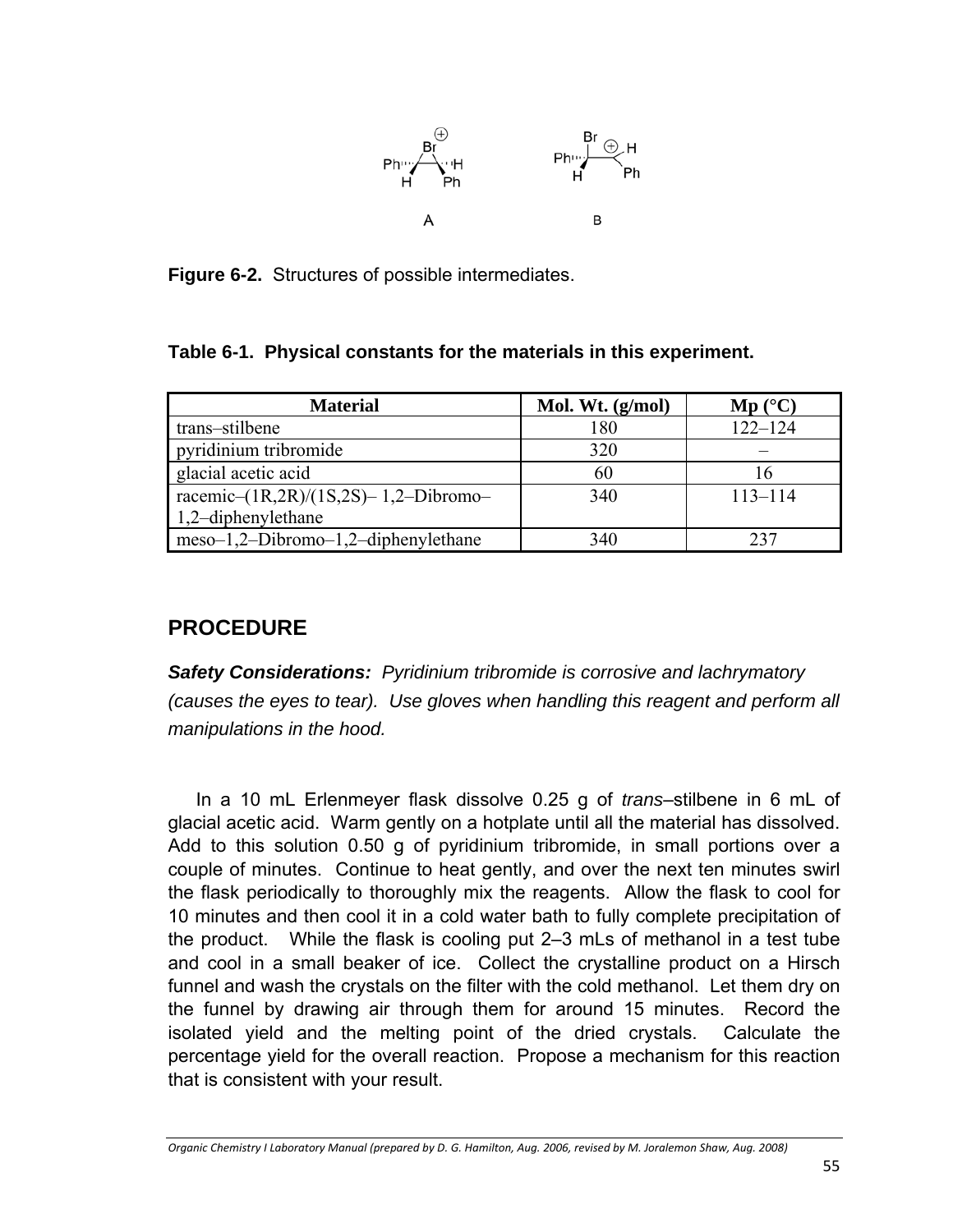### **CLEAN UP**

Dispose of all filtrates in the acid waste container provided. Discard your products in the solid organic waste container once you have recorded a melting point and yield.

### **REPORT**

In the observations/data section describe how you added pyridinium tribromide to the flask and what changes happened after adding it. Describe your observations for each stage during the reaction and record the weight and melting point of the crystals.

## **QUESTIONS**

- 1. By drawing careful mechanistic/structural diagrams identify the possible product(s) of addition of Br2 to *trans*–stilbene if the reaction proceeds (a) *via* a cyclic bromonium ion intermediate (**A**, Figure 6-2), and if the reaction (b) involves a carbocation (**B**, Figure 6-2).
- 2. The melting point you recorded for your material will have indicated that only one type of cationic intermediate is involved in this reaction. Which one? How is it that you can be very confident of your answer?
- 3. Imagine that you are now going to repeat the entire experiment starting with *cis–*stilbene, in place of *trans*. What would you expect the melting point of your product to be? Fully explain your reasoning.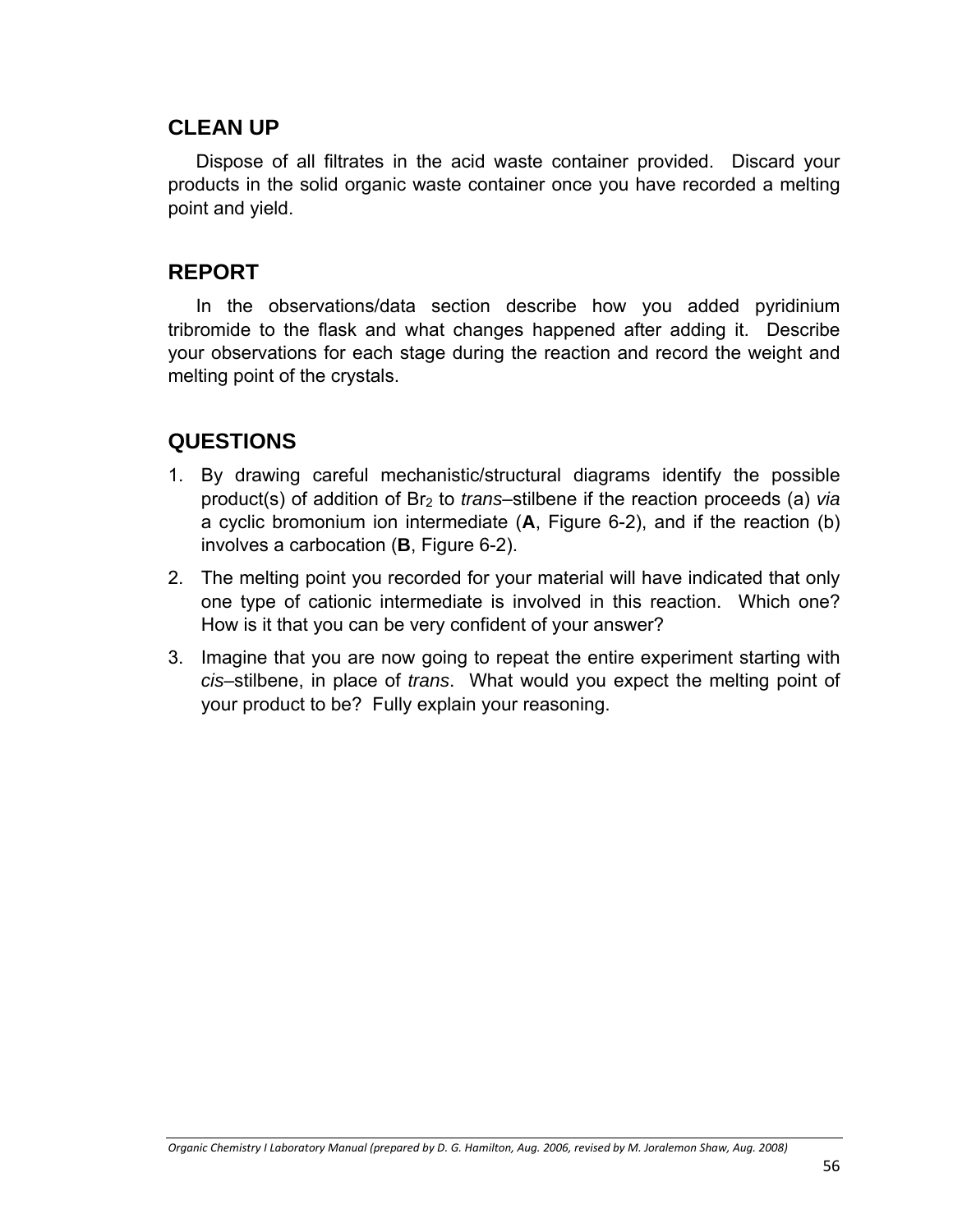# **Experiment #7: Kinetics of Solvolysis of** *t***–Butyl Chloride**

#### **PURPOSE**

To study solvolysis reactions of alkyl halides by examining the kinetics of the solvolysis reaction of *t*-butyl chloride in water.

#### **INTRODUCITON**

Alkyl halides are excellent compounds for substitution reactions as halogens make good leaving groups. In the first step of an  $S_N1$  (substitution, nucleophilic, unimolecular) reaction the leaving group departs, creating a carbocation. Recall that the  $S_N1$  mechanism is favored for alkyl halides where the loss of halide results in a stabilized carbocation. For tertiary alkyl halides the  $S_N1$  mechanism is the only one observed.

In an  $S<sub>N</sub>1$  solvolysis reaction the initially formed carbocation is captured by a nucleophilic solvent molecule to produce the product. If the solvent is water the product will be an alcohol. This process is illustrated for *t*–butyl chloride in Scheme 7-1.





The overall ease with which the initial carbocation is formed can be modulated by addition of acetone (dimethylketone) to the water used in this solvolysis experiment. Acetone is far less able than water to solvate the cation–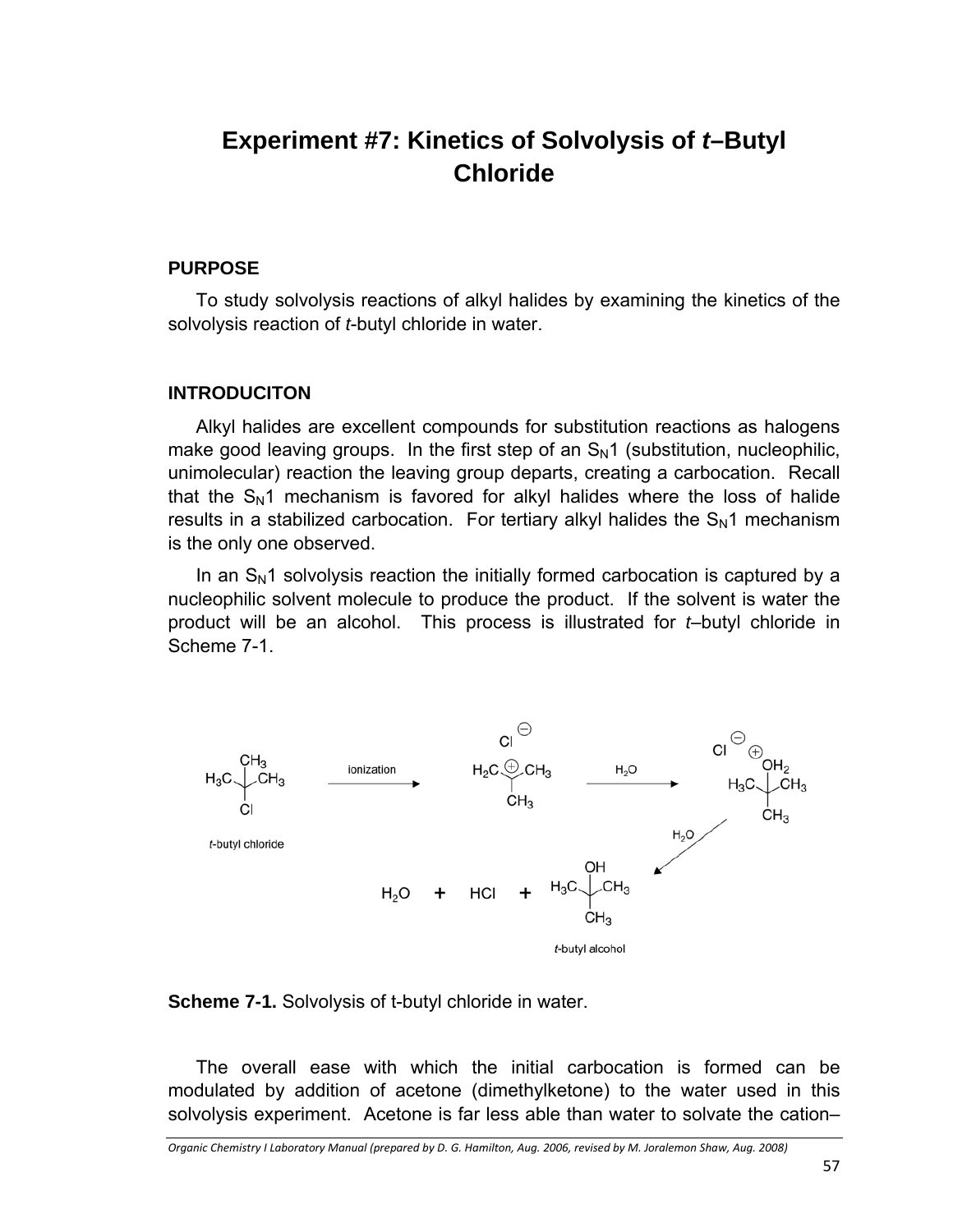anion pair produced in the first step of the  $S_N1$  reaction, and as this step is rate determining a change in overall rate for the reaction will be noted.

One method to study the rate of a reaction is to monitor formation of the product, or products, of the overall process. There is no obvious, and inexpensive, way to measure production of *t*–butyl alcohol, but for this process we have the good fortune to also produce one mole of HCl for every mole of *t*– butyl alcohol. Thus, monitoring of HCl concentration, by titration to determine hydrogen ion concentration, with respect to time provides a direct quantitative measure of the extent of production of alcohol. As it's been a while since you've thought about kinetic phenomena, a quick refresher is in order.

#### *Kinetics Refresher*

The rate of a reaction is measured by monitoring the change in concentration of a species with respect to time. For consumption of an alkyl halide, RCl, we would write:

$$
rate = \frac{-\Delta \text{[RC1]}}{\Delta t}
$$
 (Eq. 7-1)

The rate of a *first order* reaction, one that depends on the concentration of a single species (in this case RCl), is equal to a rate constant, *k*, multiplied by the current concentration of RCl. Therefore, we may write:

$$
\frac{-\Delta \text{[RC1]}}{\Delta t} = k \text{[RC1]}
$$
 (Eq. 7-2)

Integrating and rearranging gives the following familiar form:

$$
\ln [RC1] = -kt + \ln [RC1] \qquad (Eq. 7-3)
$$

Equation 7-3 describes a straight line of slope –*k*. Therefore, a plot of ln[RCl] *vs.* time, should fit a straight line if the reaction is indeed first order. [*Note*: Using the titration method, we cannot measure  $[RCI]_t$ . Instead, we measure the volume of NaOH solution required to neutralize the reaction mixture at time t, and these volumes are directly proportional to concentration].

Equation 7-4 can be developed from Equation 7-3, which expresses the mathematical relationship between the NaOH solution volume and time.

Organic Chemistry I Laboratory Manual (prepared by D. G. Hamilton, Aug. 2006, revised by M. Joralemon Shaw, Aug. 2008)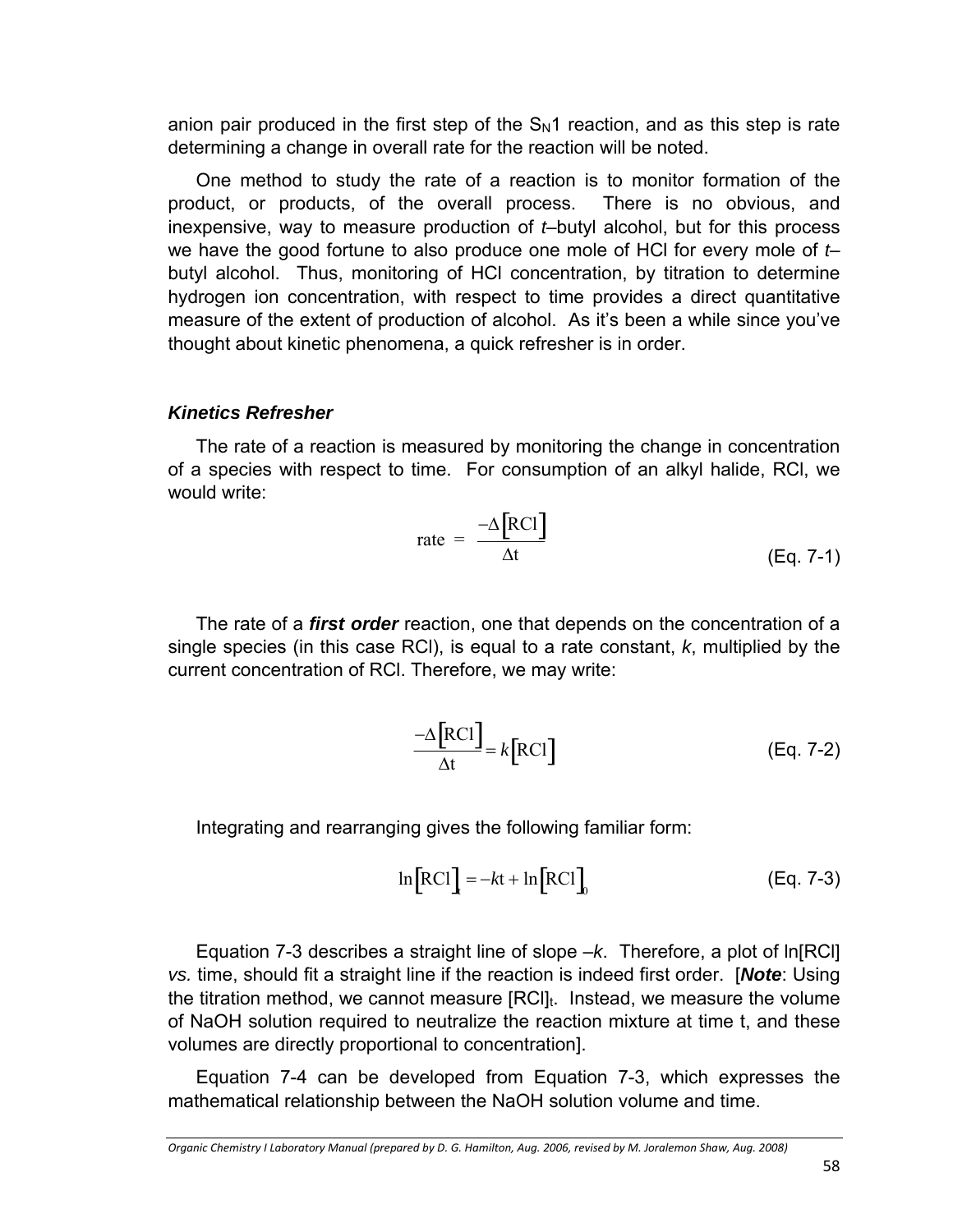$$
\ln(V_{\infty} - V_{t}) = -kt + b
$$
 (Eq. 7-4)

In Equation 7-4, V∞ is the volume of NaOH neutralized after all the *t*-butyl chloride has reacted. Therefore,  $(V_{\infty} - V_t)$  represents the concentration of *t*-butyl chloride remaining at time t. The plot of  $ln(V_·V_t)$  vs. t should be a straight line with a slope of –*k.*

#### *In Practice*

The purpose of this experiment is to determine the kinetics of solvolysis of *t*– butyl chloride, thereby providing evidence for the operation of the  $S_N1$ mechanism in the aqueous solvolysis of this alkyl halide. There are two parts to the experiment and you should work in pairs throughout.

Before beginning any kinetic measurements it is essential that the apparatus you will use is entirely free from contamination. Therefore, the *very first thing* you need to do is ensure that your burette drains are entirely clean by filling with around 10 mL of  $5.00x10^{-3}$  M ag. NaOH and allowing this solution to empty. Repeat this rinsing step two more times. Next, fill the burette completely with the NaOH solution. Drain any excess solution until the level just below the zero mark and record the exact volume that corresponds to the position of the meniscus.

### **PROCEDURE**

**Safety Considerations:** Acetone/water mixtures will evolve heat and develop pressure, so be sure to release pressure after each inversion of the volumetric flask by releasing one edge of the film.

- 1. Gather three 125 mL Erlenmeyer flasks and label 2 of these with an infinity ("∞") sign and the 3rd with "50:50". Add 20.0 mL of room temperature deionized water to each infinity flask and 10.0 mL of acetone to your 50:50 sample flask. Add 3 drops of phenolphthalein indicator to each flask and thoroughly mix by swirling the flask.
- 2. Add 10.0 mL of 0.1 M *t*–butyl chloride stock solution and 15.0 mL of acetone to a 50 mL volumetric flask. Prepare a beaker containing 50 mL of room temperature deionized water. Add water from the beaker to the volumetric flask until it is around three–quarters full, swirl and *begin timing* (Don't stop the stopwatch until you finish step 7). Add further water until the volume of the flask reaches the 50 mL line. Cover the neck of the flask with parafilm and invert three times to thoroughly mix the liquid contents. Move onto the next portion of the experiment *immediately*.

Organic Chemistry I Laboratory Manual (prepared by D. G. Hamilton, Aug. 2006, revised by M. Joralemon Shaw, Aug. 2008)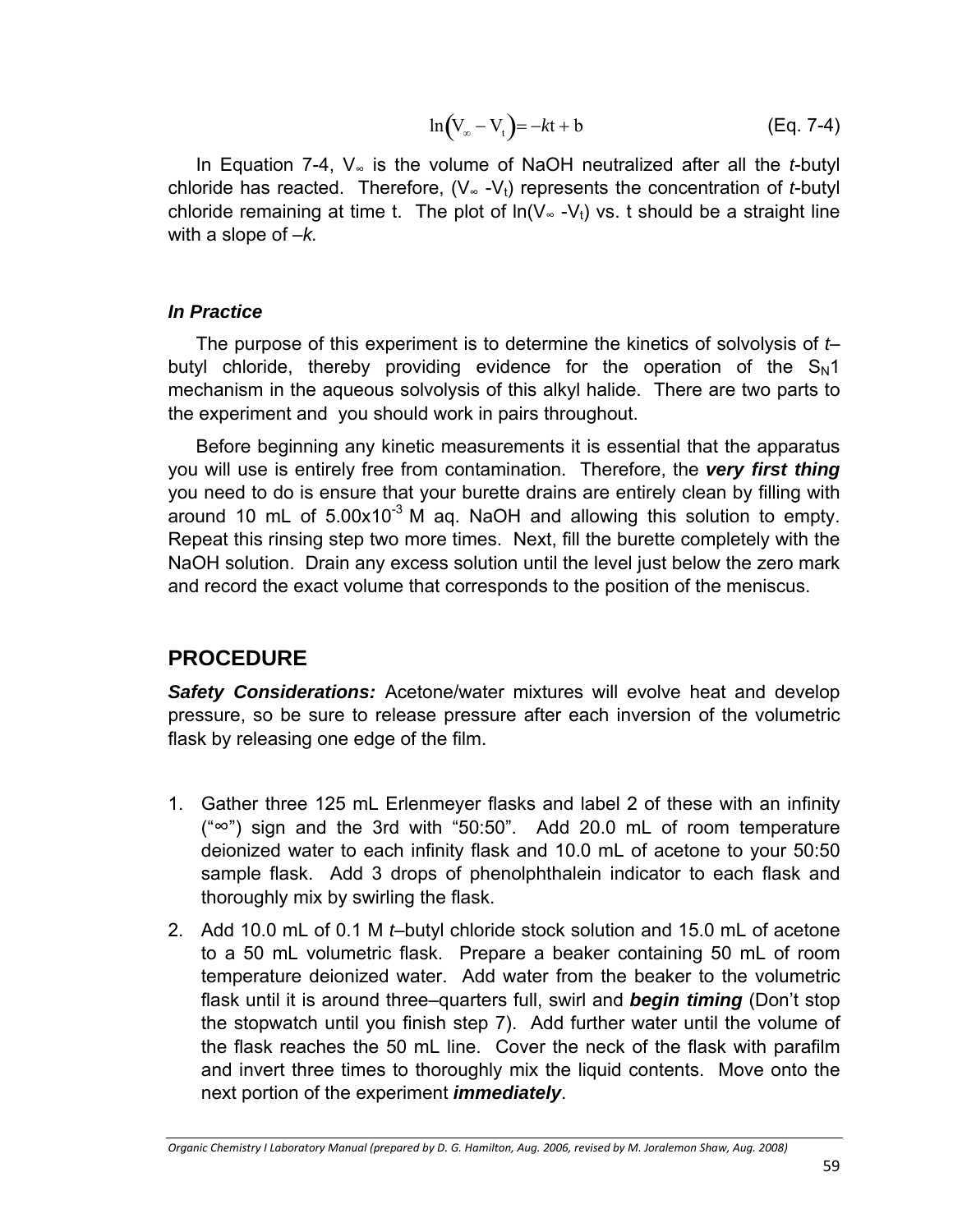- 3. Use a 5 mL calibrated pipette, add 5.00 mL of the reaction mixture prepared in step 2 to each of the two "infinity" flasks. Swirl each of these, cap them, and set them aside (You have to constantly swirl them). As soon as possible after this add 5.00 mL of the reaction mixture to your "50:50" sample flask and record the time when half of the mixture has drained into the flask. Swirl thoroughly to mix the contents.
- 4. Titrate your "50:50" sample flask with aq. NaOH until the color of the indicator changes pink. Remember to do this slowly and carefully so as not to overshoot the volume of solution you add. Accurately record the volume of ag. NaOH you used. This is your first value of  $V_t$ , i.e. volume required at time t.
- 5. Discard the solution from this first titration in a large beaker (you will use this for the waste from all of your titrations). Rinse the Erlenmeyer flask with acetone, shake out any excess liquid, and refill with 10.0 mL of acetone and 3 drops of phenolphthalein indicator. At the 6 minute mark after the reaction mixture was added to the first sample flask, add 5.00 mL of the reaction mixture to the new sample flask. Once again record the time at which half the liquid has drained into the flask, titrate, and record the volume of aq. NaOH used. This is your second value of  $V_t$ .
- 6. Repeat step 5 an additional six times at intervals of 6 minutes: therefore, in addition to your first two measurements, you will make additional measurements at 6, 12, 18, 24, 30, and 36 minutes, eventually recording seven values of  $V_t$ .
- 7. Finally, add 10.0 mL of acetone to each of the infinity flasks. Titrate each of these infinity samples as you have the others and record the volume of aq. NaOH used for each sample. Average the two volumes you obtain and use this as your value for  $V_{\infty}$  in the analysis that follows.

### **CLEAN UP**

Dispose of leftover reaction solution and sample/titration wastes in the halogenated waste container. Excess aq. NaOH should be disposed of in the basic waste container. Thoroughly rinse your burette and place it upside down in the stand, with the stopcock open, to dry.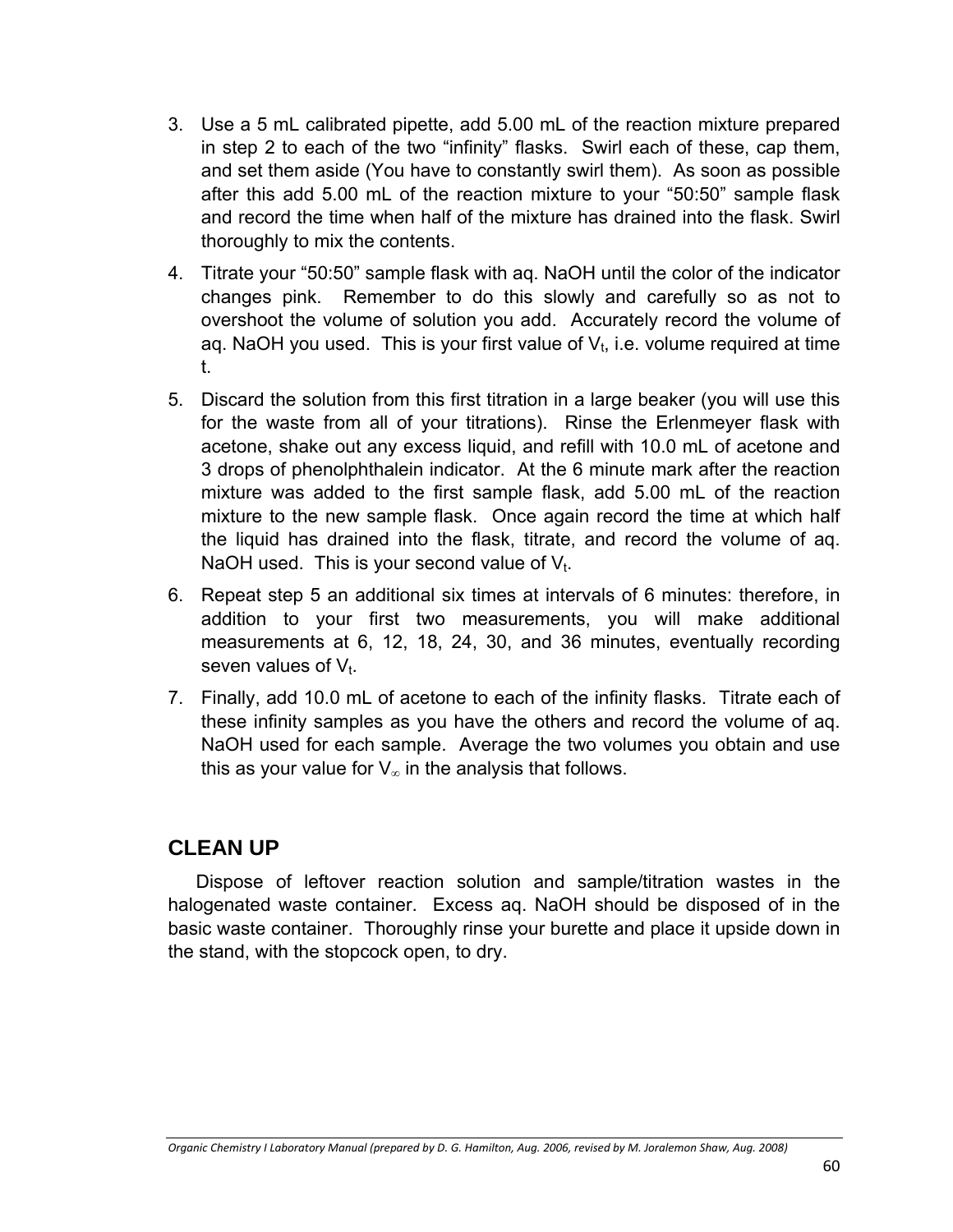## **REPORT**

Turn in the data sheet. The time and volumes should be recorded with proper significant figures.

You should include a graph which plots one set of data points for  $V_{\infty}-V_t$  vs. time, and a second for  $ln(V_{\infty}-V_t)$  vs. time.

Determine the negative slope of the lines for  $ln(V_{\infty}-V_t)$  versus time: recall from the kinetics refresher that this value corresponds to *k*, the rate constant for the reactions.

In the discussions/conclusions section discuss if your plot of  $ln(V_{\infty}-V_t)$  vs. time is a straight line? If so, what does this reveal and prove?

## **QUESTIONS**

- 1. What do the plots of  $ln(V_{\infty}-V_t)$  versus time reveal concerning the order of reaction of *t*-butyl chloride with water? Explain your answer with reference to both the graphs you have plotted and the rate equation for the reaction.
- 2. How would you expect the rate of solvolysis of *t*-butyl chloride to change if you were to (a) triple the concentration of *t*-butyl chloride, and (b) triple the concentration of water? Fully explain your answers with reference to the rate equation for the reaction.
- 3. How would you expect the rate of solvolysis of *t*-butyl bromide with water to compare to that you've measured for *t*-butyl chloride? Explain your answer.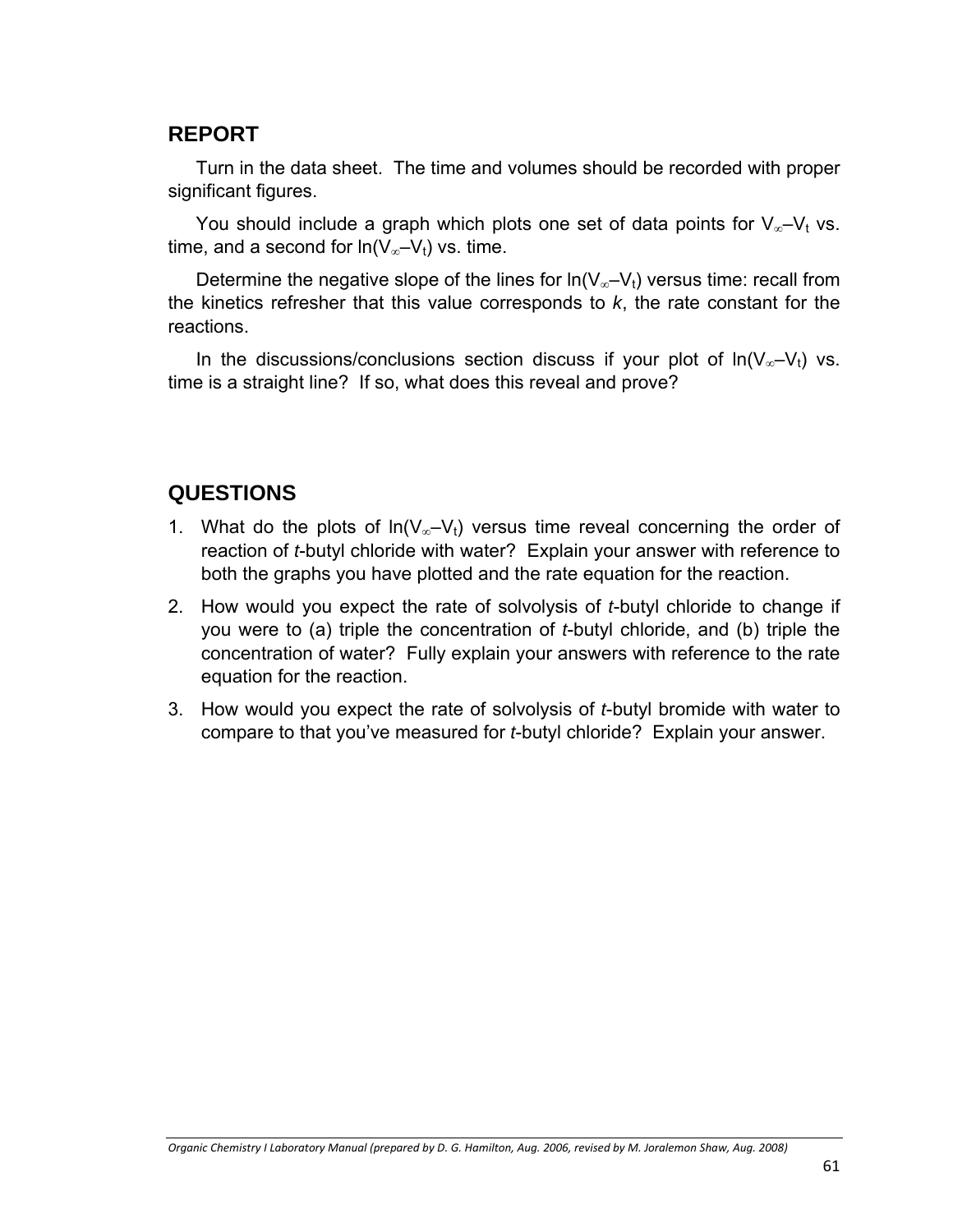#### **Experiment 7: Kinetics of Solvolysis of t-Butyl Chloride**

| name:    |
|----------|
| section: |

# **Data Sheet**

| time<br>(clock<br>reading) | t<br>(elapsed<br>time) | buret<br>reading<br>(mL) | $V_t$ (volume<br>of NaOH<br>solution<br>added) (mL) | $V_{\infty}$ - $V_{t}$<br>(mL) | $ln(V_{\infty}-V_t)$ |
|----------------------------|------------------------|--------------------------|-----------------------------------------------------|--------------------------------|----------------------|
|                            |                        |                          |                                                     |                                |                      |
|                            |                        |                          |                                                     |                                |                      |
|                            |                        |                          |                                                     |                                |                      |
|                            |                        |                          |                                                     |                                |                      |
|                            |                        |                          |                                                     |                                |                      |
|                            |                        |                          |                                                     |                                |                      |
|                            |                        |                          |                                                     |                                |                      |
|                            |                        |                          |                                                     |                                |                      |
|                            |                        |                          |                                                     |                                |                      |
|                            |                        |                          |                                                     |                                |                      |
|                            |                        |                          |                                                     |                                |                      |

volume of NaOH neutralized when reaction is completed, mL  $V_{\infty 1}$  =

 $V_{\infty 2}$  =

the average volume, mL  $V_{\infty}$  =

rate constant, min<sup>-1</sup>  $k =$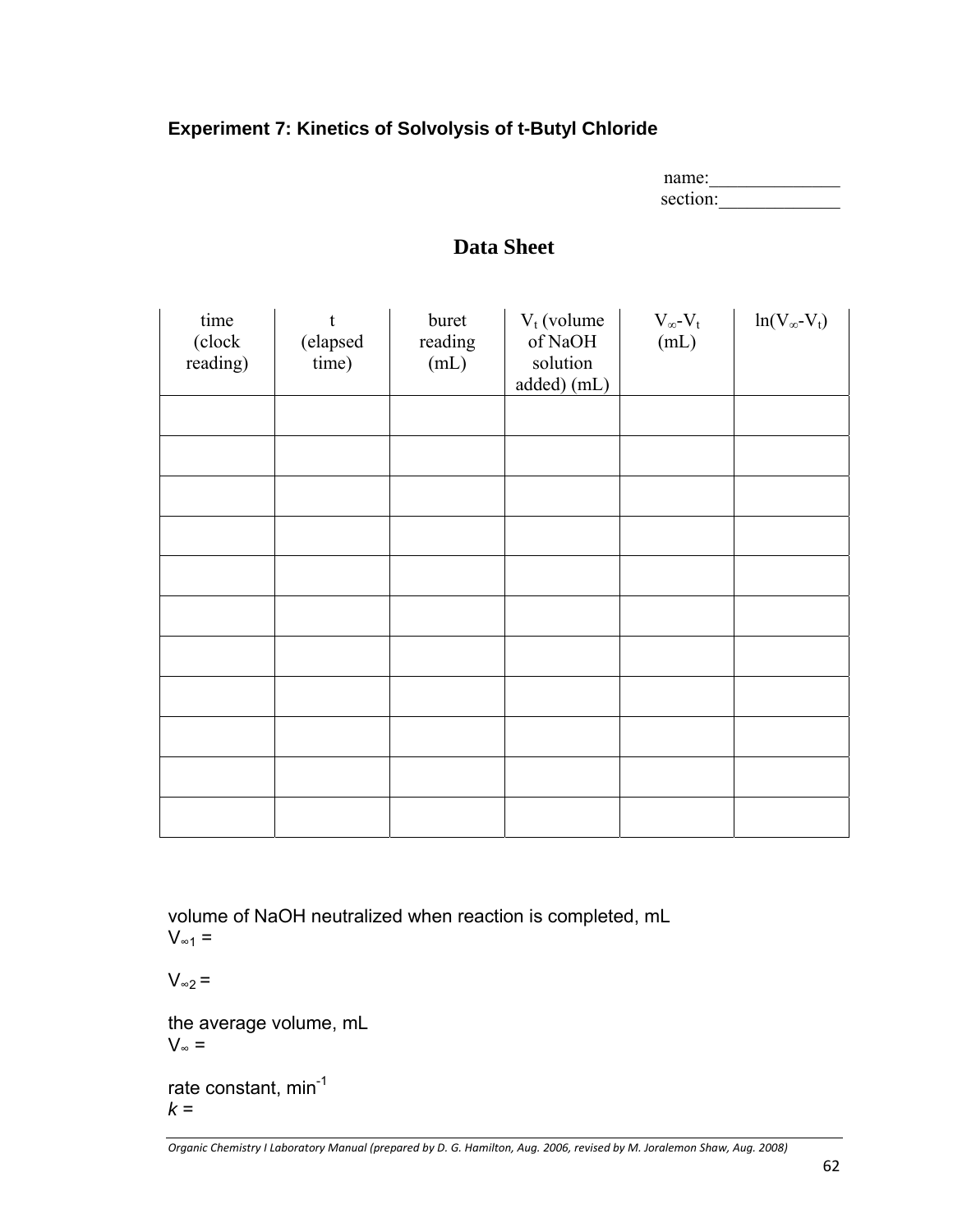# **Experiment #8: Competitive Alkene Formation**  *via* **Alcohol Dehydration**

#### **PURPOSE**

To examine the competitive intermediates involved in the dehydration of 3 methyl-3-pentanol by analyzing the reaction products, while learning the techniques of distillation and GC-MS.

#### **INTRODUCTION**

This experiment examines competitive alkene formation *via* acid–catalyzed dehydration of an alcohol. The product mixture of alkenes and water may be separated and analyzed by Gas Chromatography/Mass Spectrometry (*GC–MS*). You have encountered GC before, and this new technique simply feeds the materials of a gas chromatographic separation into a mass spectrometer. In this manner we obtain both composition and structure information from a single analysis.

There are many examples of simple alcohols for which different product alkenes can be obtained upon dehydration. A common example is 3–methyl–3– pentanol, for which the mechanism of the acid–catalyzed dehydration is shown in Schemes 8-1 and 8-2. In the first step a tertiary carbocation is formed through protonation and subsequent loss of water (Scheme 8-1). In the second step two distinct sites for deprotonation lead to two distinct products (Scheme 8-2).



**Scheme 8-1.** First step in the acid-catalyzed dehydration of 3-methyl-3-pentanol.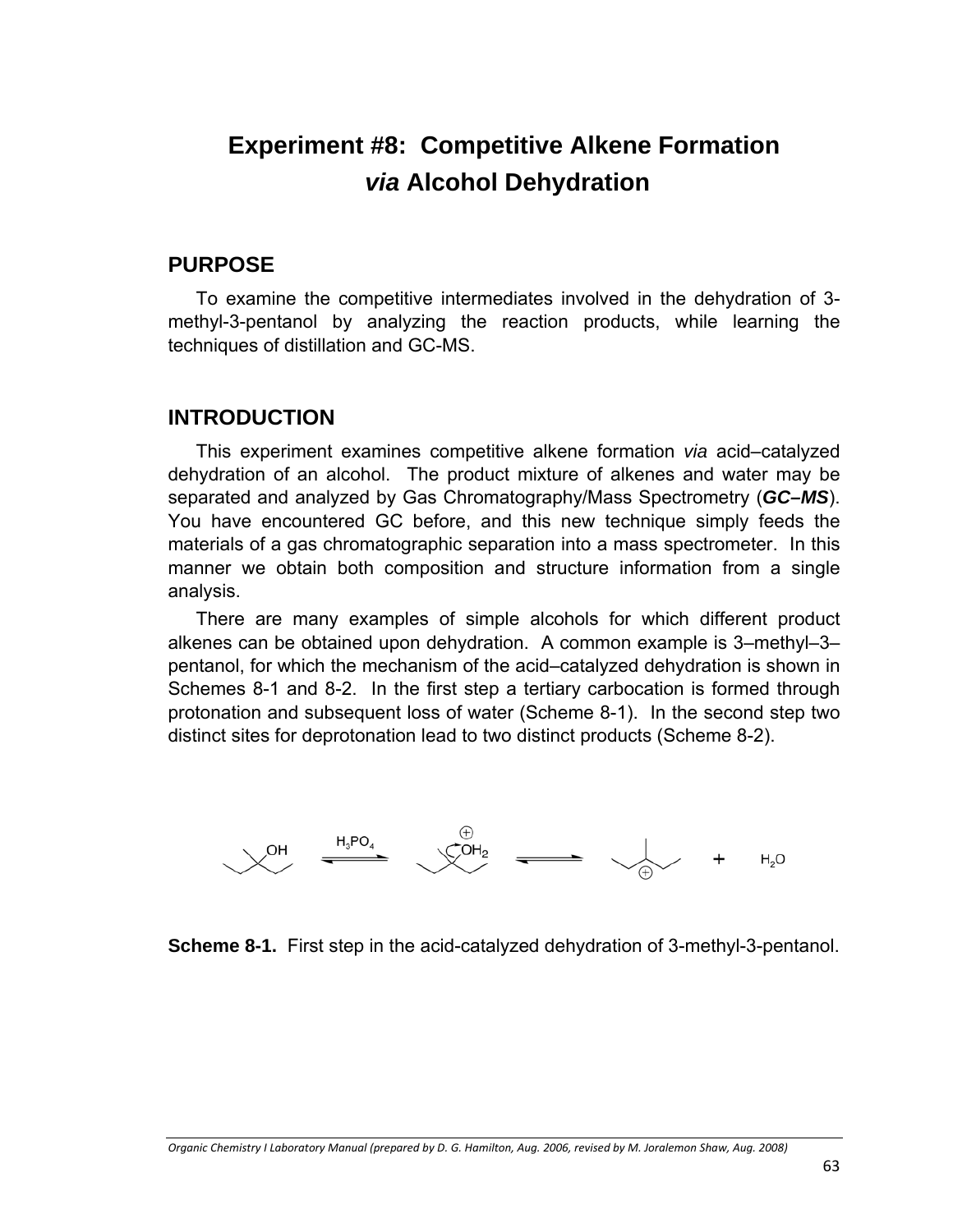

**Scheme 8-2.** Second step in the acid-catalyzed deprotonation of 3-methy-3 pentanol.

Formation of the three product alkenes is competitive: the pathways (i.e. transition states) leading to their formation are different in energy, leading to a difference in their rate of formation, and different extents of production. In this experiment you will examine the outcome of this competitive dehydration by analyzing the alkene mixture produced using GC–MS.

#### *In Practice*

The elimination reaction will be performed on a small scale, using a specialized piece of glassware called a Hickman still (essentially, a very small scale distillation apparatus) to collect the mixture of product alkenes. A sample of this mixture will be analyzed by GC–MS to determine composition and confirm identity. You will also perform some simple molecular modeling calculations to predict the stabilities of the product alkenes.

### **PROCEDURE**

Work in pairs for this experiment. At the beginning of lab your instructor will divide the class in two: half the group will perform the practical part of the experiment first, while the other completes the molecular modeling exercise.

*Safety Considerations: Phosphoric acid is corrosive and will cause severe burns if it comes into contact with your skin. Wear eye protection and gloves at all times when handling this material. Inform your instructor or TA immediately of any spills or instances of contact.*

Organic Chemistry I Laboratory Manual (prepared by D. G. Hamilton, Aug. 2006, revised by M. Joralemon Shaw, Aug. 2008)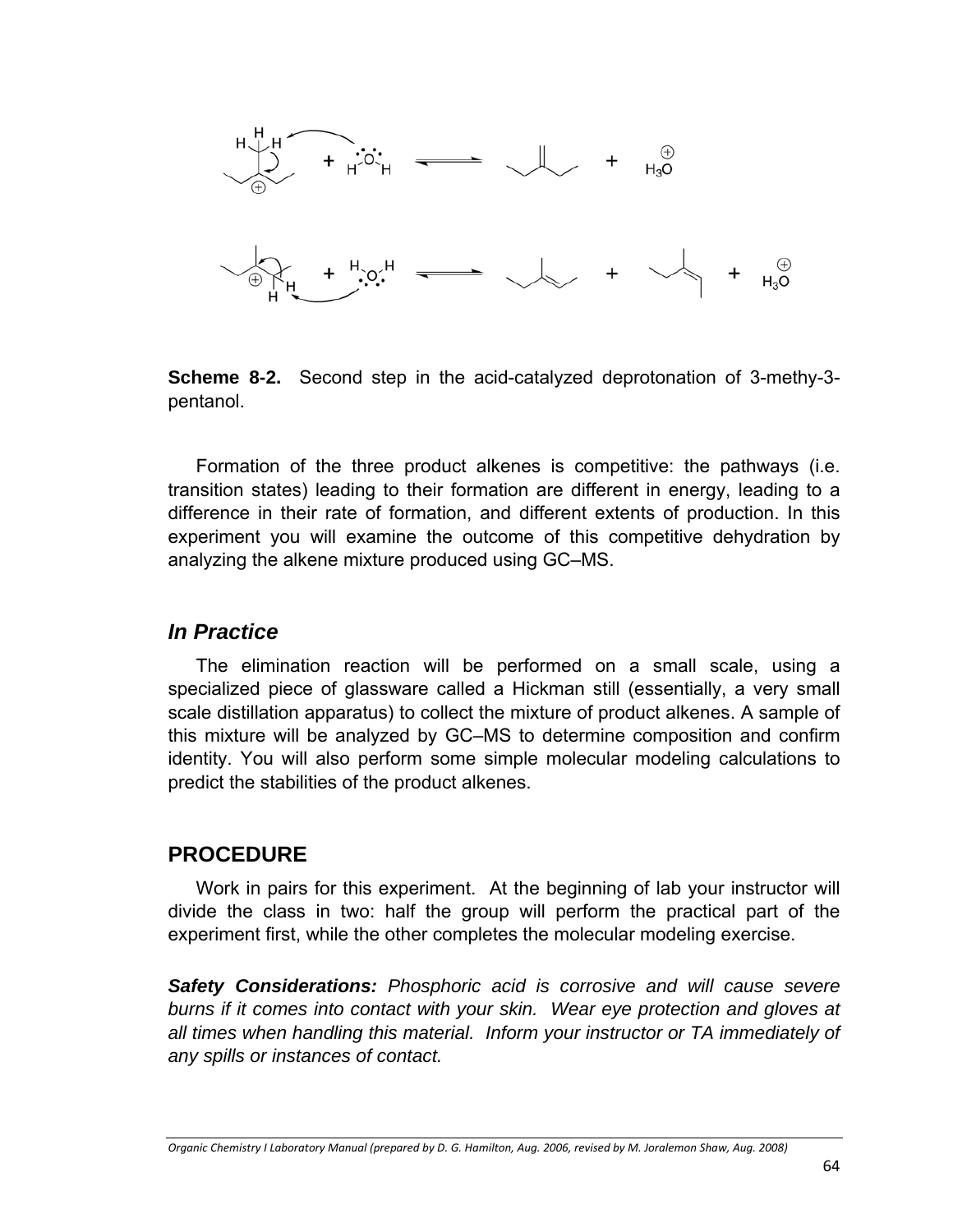| <b>Material</b>                  | Mol. Wt. $(g/mol)$ | Boiling Pt. $(C)$ |
|----------------------------------|--------------------|-------------------|
| 3-methyl-3-pentanol              | 102                | 123               |
| <i>trans</i> -3-methyl-2-pentene | 84                 | 70-72             |
| $cis$ -3-methyl-2-pentene        | 84                 | 67-68             |
| $2$ -ethyl-1-butene              |                    | 64-65             |

**Table 1.** Physical constants for the materials you will use or prepare

#### **Part 1: Alkene Formation via Dehydration**

- 1. Add 1.25 mL of 3-methyl-3-pentanol (density:  $d = 0.824q/mL$ ) and a magnetic stirrer bar to a 5 mL round–bottomed flask. Clamp the flask securely above the sand bath, which in turn should be stacked securely on top of the magnetic stirrer unit and lower until the bottom of the flask makes good contact with the sand.
- 2. Start gentle stirring and add, dropwise, 0.25 mL of 85 % phosphoric acid to the flask. After the reagents have thoroughly mixed, attach a Hickman still to the flask (place a very small amount of grease on the neck of the still to ensure that it will not become stuck). Attach a water–cooled condenser to the top of the Hickman still.
- 3. Turn on the power to the sand bath and watch for liquid to collect in the still: be patient as this may take a little time and try to resist the temptation to crank the sand bath power way up (consult your TA or instructor at any stage). After a short while, distillate will begin to collect in the collar of the still. Transfer the distillate to a capped vial using a Pasteur pipette and continue heating and transferring until about 0.5 mL of liquid remains in the flask (to minimize evaporative loss of your collected liquid keep the vial capped).
- 4. Add a small amount of anhydrous  $CaCl<sub>2</sub>$  to the vial containing the collected distillate and recap the vial promptly. Let the vial sit for a few minutes to allow all traces of water to be absorbed to the drying agent. During this time collect two clean Pasteur pipettes and use the tip of one to push a small cotton wool plug down into the top of the narrow part of the other (consult your TA or instructor if you need guidance).
- 5. Collect a clean, capped, vial and record its weight. Arrange the plugged pipette above it so that any contents will drain into the vial. Use the unplugged pipette to carefully withdraw your dried liquid, avoiding as far as is possible any solid material, and expel the liquid into the neck of the plugged pipette. You may use the pipette bulb to apply a little pressure to the top of the plugged pipette and speed up the filtration process. Cap the vial as soon as all the liquid has been collected.

Organic Chemistry I Laboratory Manual (prepared by D. G. Hamilton, Aug. 2006, revised by M. Joralemon Shaw, Aug. 2008)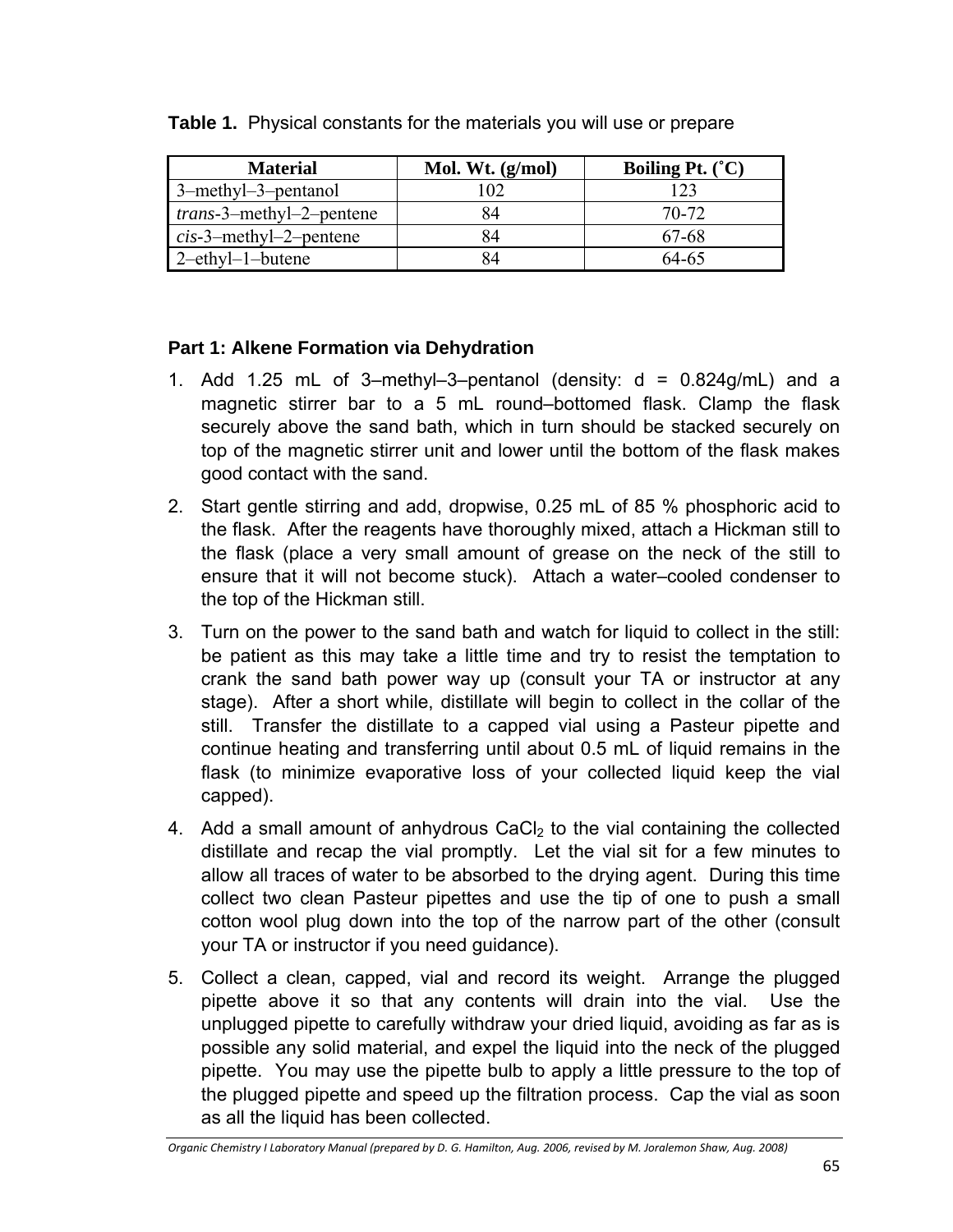6. Weigh the vial and determine your yield.

#### **Part 2: GC–MS Analysis**

Next, you will employ gas chromatography–mass spectrometry to analyze your product mixture. To a vial labeled with your names, add 10 mL of *n*–pentane and *one* drop of your product mixture. Mix thoroughly and consult your TA on running your sample through the GC–MS instrument.

Once the analysis is underway peaks should be recorded as the product mixture separates and elutes from the column (remember that as the products of this reaction are isomers they will have identical molecular weights). Decide which peak in the chromatogram corresponds with which alkene in the product mixture by comparing the boiling points of the expected alkene products.

## **CLEAN UP**

All liquid waste can be deposited in the non–halogenated waste containers. The calcium chloride you used as drying agent should go into the solid waste container. Used Pasteur pipettes should be discarded in the glass disposal containers in the laboratory.

## **REPORT**

In your report you should include a careful description of the dehydration process and the collection and isolation of the alkene products. Record the yield (in grams) of the alkene mixture and calculate the percentage yield this represents. Use the data collected from the GC–MS analysis to identify which component of the analysis corresponds to which alkene isomer, and therefore determine which alkene was the dominant product.

## **QUESTIONS**

- 1. Are the results of your experiment and analysis in agreement with the reactions that you have studied in lecture? Fully justify your answer.
- 2. Draw a complete energy versus reaction progress profile for this reaction, paying close attention to the energy of the various intermediates and products and label accurately the positions of the reactant, common intermediates, and products.
- 3. Sketch structures of all the transition states involved in this reaction.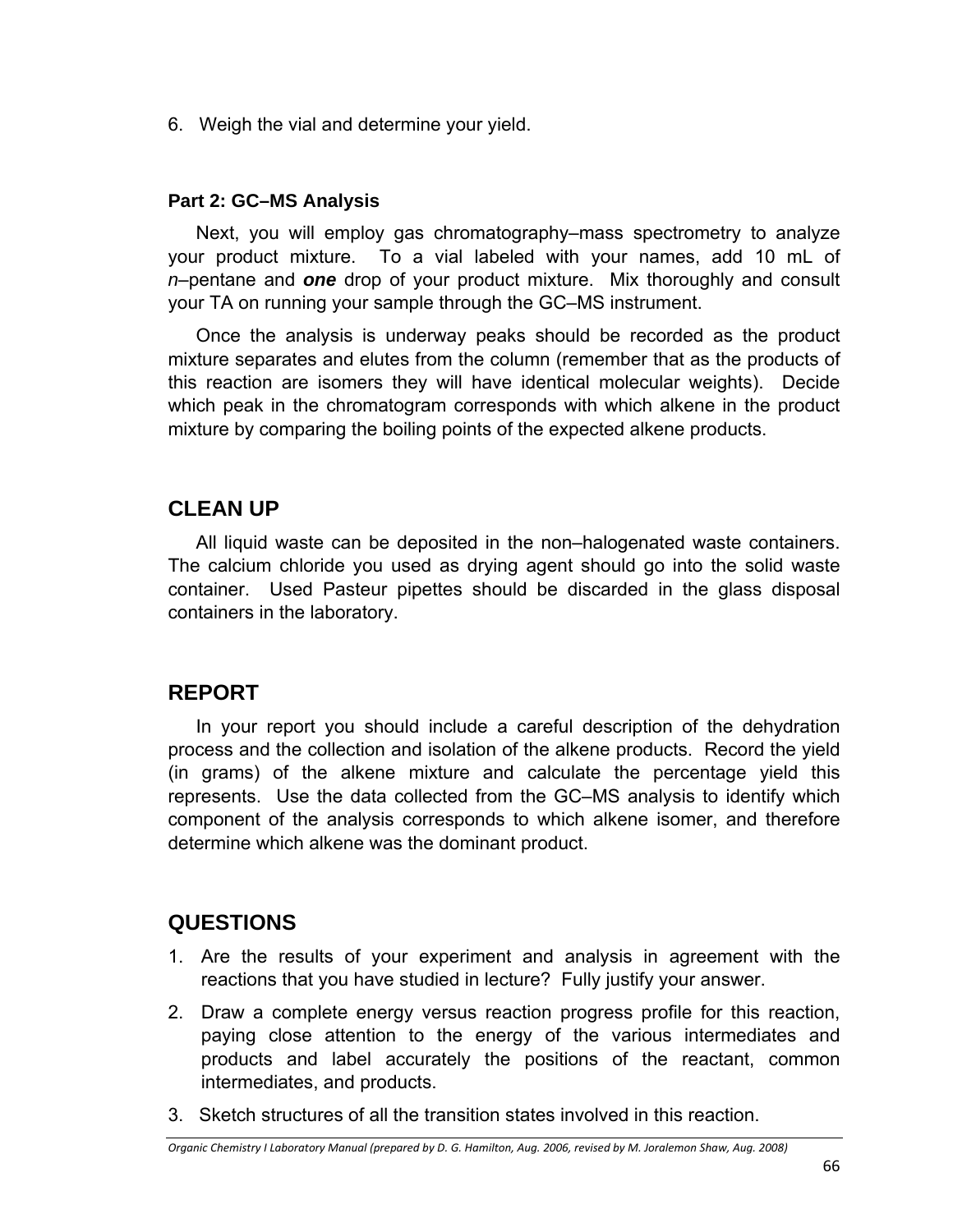# **Experiment #9: Mass Spectrometry and Infrared Spectroscopy**

### **PURPOSE**

To analyze and identify unknown compounds using mass spectroscopy and infrared spectroscopy, while developing and practicing your spectra interpretation skills.

## **INTRODUCTION**

The determination of the composition and structure of an unknown compound is an essential aspect of organic chemistry. There are a wide variety of analytical and spectroscopic techniques that may be employed to probe aspects of a molecule's structure and properties, from a simple technique like TLC (which provides a crude assessment of polarity) to a complex technique such as nuclear magnetic resonance (NMR) spectroscopy (a technique that provides very detailed structural information, and one that you'll learn a great deal about at the beginning of Organic II).

In this experiment you will be introduced to two very important techniques for determining molecular structure: mass spectrometry and infrared (IR) spectroscopy. As implied by its name, the former technique provides molecular weight information, you've already observed some of the results of the application of this technique in experiment 8. The nature of the process that provides this weight data also leads to the formation of fragment ions. The weights of these ions, and the relative intensity of the peaks in the spectrum to which they correspond, can also provide useful structural information. The second technique, infrared spectroscopy, uses radiation in the infrared range of the electromagnetic spectrum to probe the structure of a molecule. Groups of atoms in a molecule that are connected to one another in a particular fashion (for example, the carbonyl group, C=O) absorb radiation in a narrow band of frequencies that correspond to the frequency of movement of that particular group of atoms. These movements can be stretches, bends, or twists, and are specific to a particular group. Thus, absorption at a particular frequency allows us to consult tables of data and determine which group is present.

The combination of these techniques does not allow determination of all the details of a molecule's structure, that will have to wait until you learn NMR spectroscopy. However, you can use these two techniques to explore the structural differences between closely related molecules and, given a list of possibilities, decide which sample corresponds to which structure.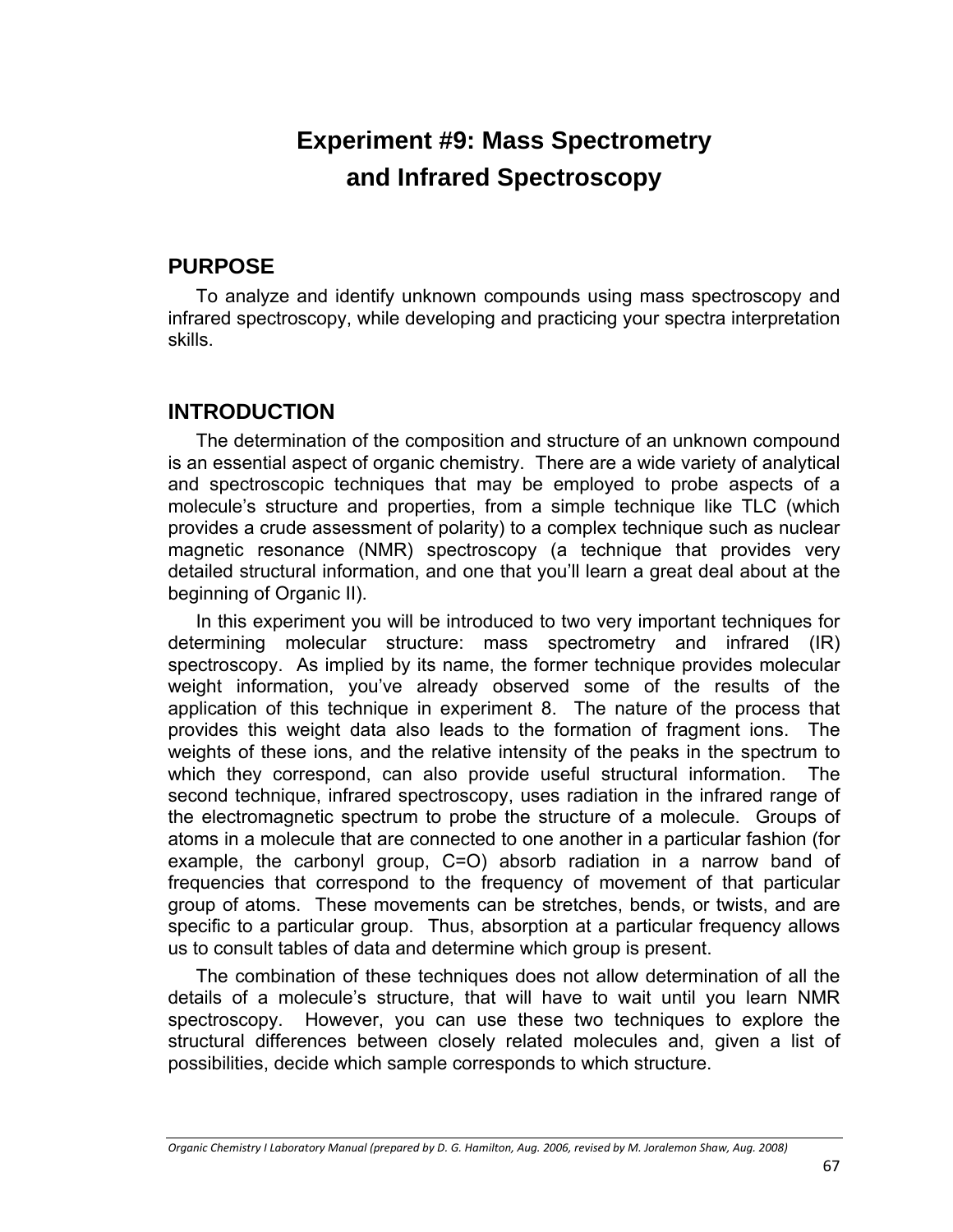#### *In Practice*

Your task in this final laboratory exercise is to assign the correct identities to a small number of materials. There are four materials in the first set, all of which are monobrominated or dibrominated alkanes, and you will examine these materials using mass spectrometry. There are six materials in the second set, all constitutional isomers of the formula  $C_6H_8O$ , which you will examine by infra–red spectroscopy. The structures of the two sets of materials are shown in Figures 9-1 and 9-2.

Your laboratory instructor will tell you how many samples your pairing should examine for each set. It is not necessary for you to record the spectra of every material since the whole class is working with the same set of unknowns: once you have recorded the spectra of the samples to which you have been assigned you will be directed to make copies for the remainder of the class members. In turn, you and your partner will receive copies of those spectra you need to complete your set.



**Figure 9-1.** Set 1 compounds for analysis by Mass Spectrometry.



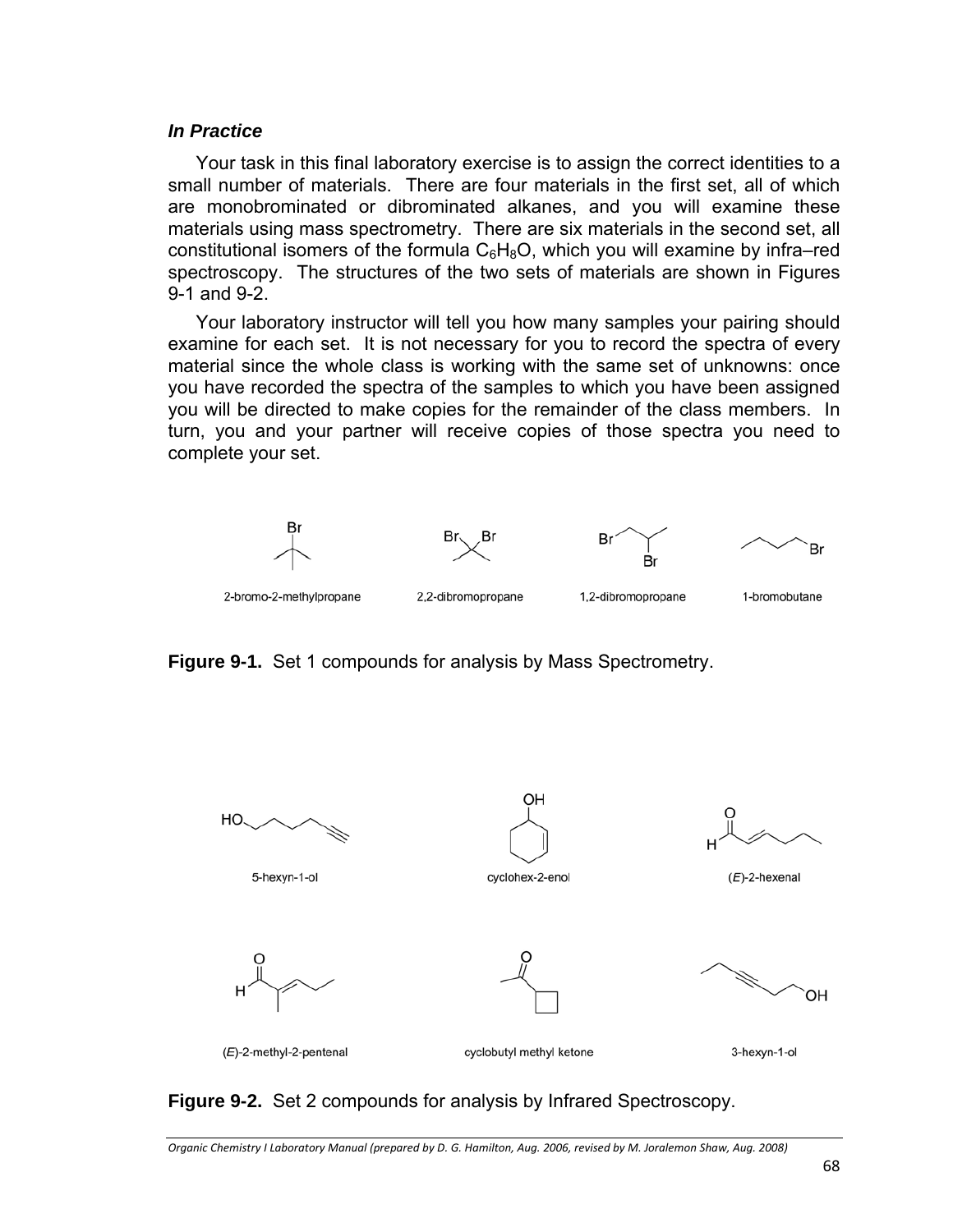## **PROCEDURE**

For the first set of materials you will use the GC–MS instrument you used last week. For your designated unknowns prepare a sample solution containing one drop of the unknown in 10 mL of pentane. For the second set of unknowns you will use the unknown materials in their pure liquid form for IR analysis. Your TA or instructor will demonstrate how to place a small volume of the liquid unknown between two sodium chloride plates to prepare for spectrum acquisition (sodium chloride is used as this material has no IR absorption in the range of frequencies of interest to us).

### **REPORT**

For this final experiment it is up to you to decide how best to analyze the spectra you have collected and to assign identities to the unknowns. Some conclusions will, of course, be obvious. For example, the materials in set 1 are not all of the same molecular weight, so it's (potentially) easy to tell a mono– bromo from a di–bromo compound, but less obvious how to distinguish, for example, the two dibrominated compounds from one another. Likewise, the set of IR spectra are full of clues that will allow you to solve the problem of assignment, but you will have to think carefully about how to use the data contained in your spectra. For example, if you believe two of the six materials to contain one particular functional group then, for those two, an additional difference in their spectra should be enough to confirm identity. Happy hunting.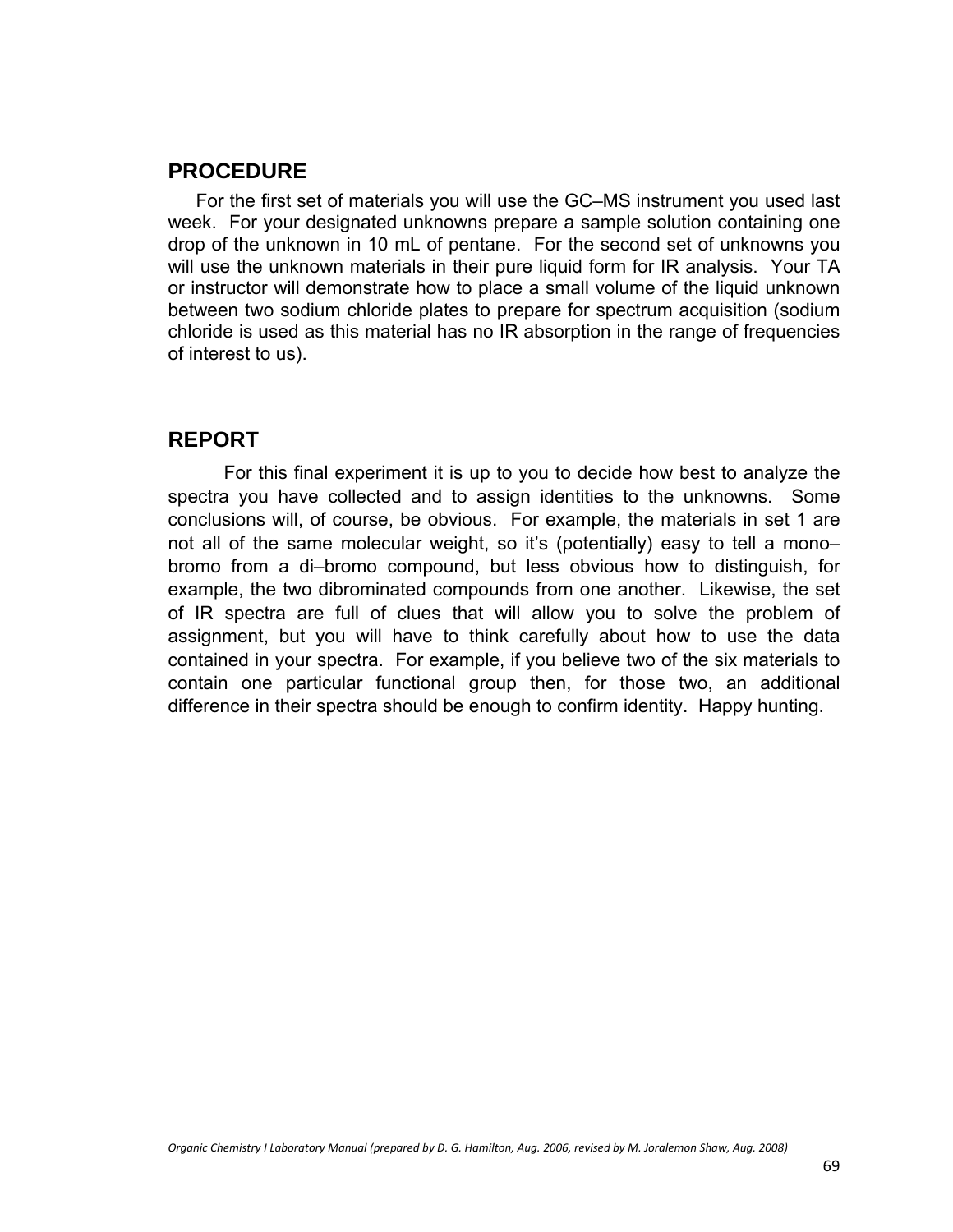# **Appendix A: Common Glassware**



Organic Chemistry I Laboratory Manual (prepared by D. G. Hamilton, Aug. 2006, revised by M. Joralemon Shaw, Aug. 2008)